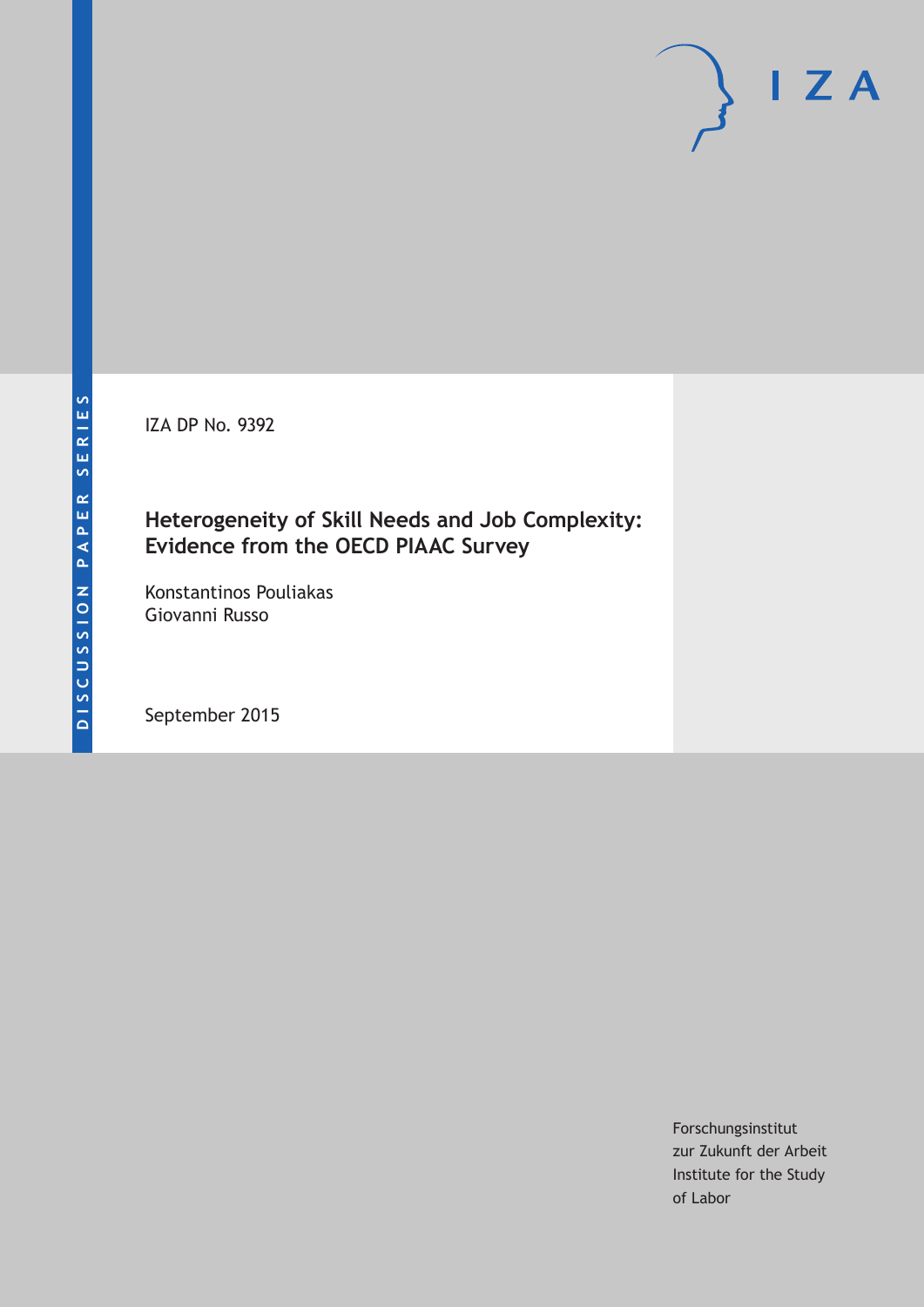# **Heterogeneity of Skill Needs and Job Complexity: Evidence from the OECD PIAAC Survey**

### **Konstantinos Pouliakas**

*CEDEFOP, University of Aberdeen and IZA* 

### **Giovanni Russo**

*CEDEFOP and IZA* 

Discussion Paper No. 9392 September 2015

IZA

P.O. Box 7240 53072 Bonn **Germany** 

Phone: +49-228-3894-0 Fax: +49-228-3894-180 E-mail: iza@iza.org

Any opinions expressed here are those of the author(s) and not those of IZA. Research published in this series may include views on policy, but the institute itself takes no institutional policy positions. The IZA research network is committed to the IZA Guiding Principles of Research Integrity.

The Institute for the Study of Labor (IZA) in Bonn is a local and virtual international research center and a place of communication between science, politics and business. IZA is an independent nonprofit organization supported by Deutsche Post Foundation. The center is associated with the University of Bonn and offers a stimulating research environment through its international network, workshops and conferences, data service, project support, research visits and doctoral program. IZA engages in (i) original and internationally competitive research in all fields of labor economics, (ii) development of policy concepts, and (iii) dissemination of research results and concepts to the interested public.

IZA Discussion Papers often represent preliminary work and are circulated to encourage discussion. Citation of such a paper should account for its provisional character. A revised version may be available directly from the author.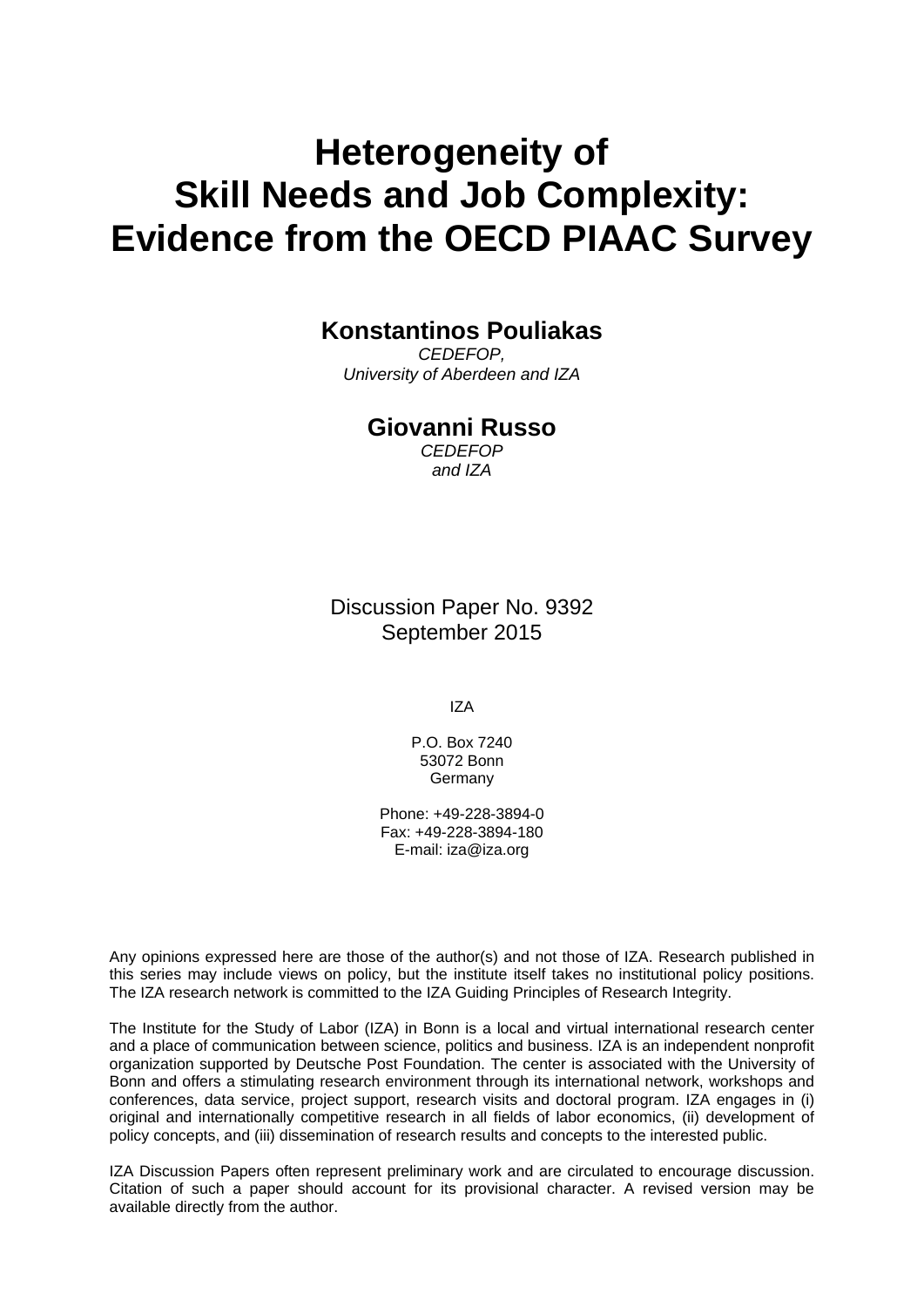IZA Discussion Paper No. 9392 September 2015

# **ABSTRACT**

# **Heterogeneity of Skill Needs and Job Complexity: Evidence from the OECD PIAAC Survey\***

We use information from the new OECD Survey of Adult Skills (PIAAC) to investigate the link between job tasks and cognitive skill demand in 22 advanced economies. Skill demand is operationalized by the assessed literacy and numeracy skills of workers with well-matched skills to their job duties. Jobs are categorised according to the nature of tasks, including the intensity of abstract reasoning, employee latitude, interactivity or manual work. The analysis confirms the significant relation between task complexity and higher skill needs. The significant relation holds independently of the endogenous supply of formal human capital, occupational or industrial structure and other job or individual characteristics. The results confirm the (indirect) mapping between tasks and skills as predicted by the task approach to labour economics. Given the marked heterogeneity in workplace practices adopted by employers, it is clear that enterprise level workplace development policies are warranted as enablers of skills matching and higher labour productivity.

JEL Classification: J24, M12, M54

Keywords: skills, tasks, skill demand, job complexity, PIAAC, mismatch

Corresponding author:

 $\overline{a}$ 

Giovanni Russo European Centre for the Development of Vocational Training (CEDEFOP) Europe 123 Thessaloniki (Pylaia), 55 102 Greece E-mail: giovanni.russo@cedefop.europa.eu

<sup>\*</sup> The paper has benefitted from comments by Pascaline Descy (Head of Department, Skills and Labour Market, Cedefop), participants at the conference on '*New Research in the Economics of Educational and Skill Mismatch*' held at the University of Aberdeen (UK) in August 2014 and at a seminar at the International Hellenic University (Salonica, Greece) in February 2015. The views expressed in the paper are solely the authors' and do not necessarily represent those of the European Centre for the Development of Vocational Training (Cedefop). The usual disclaimer applies.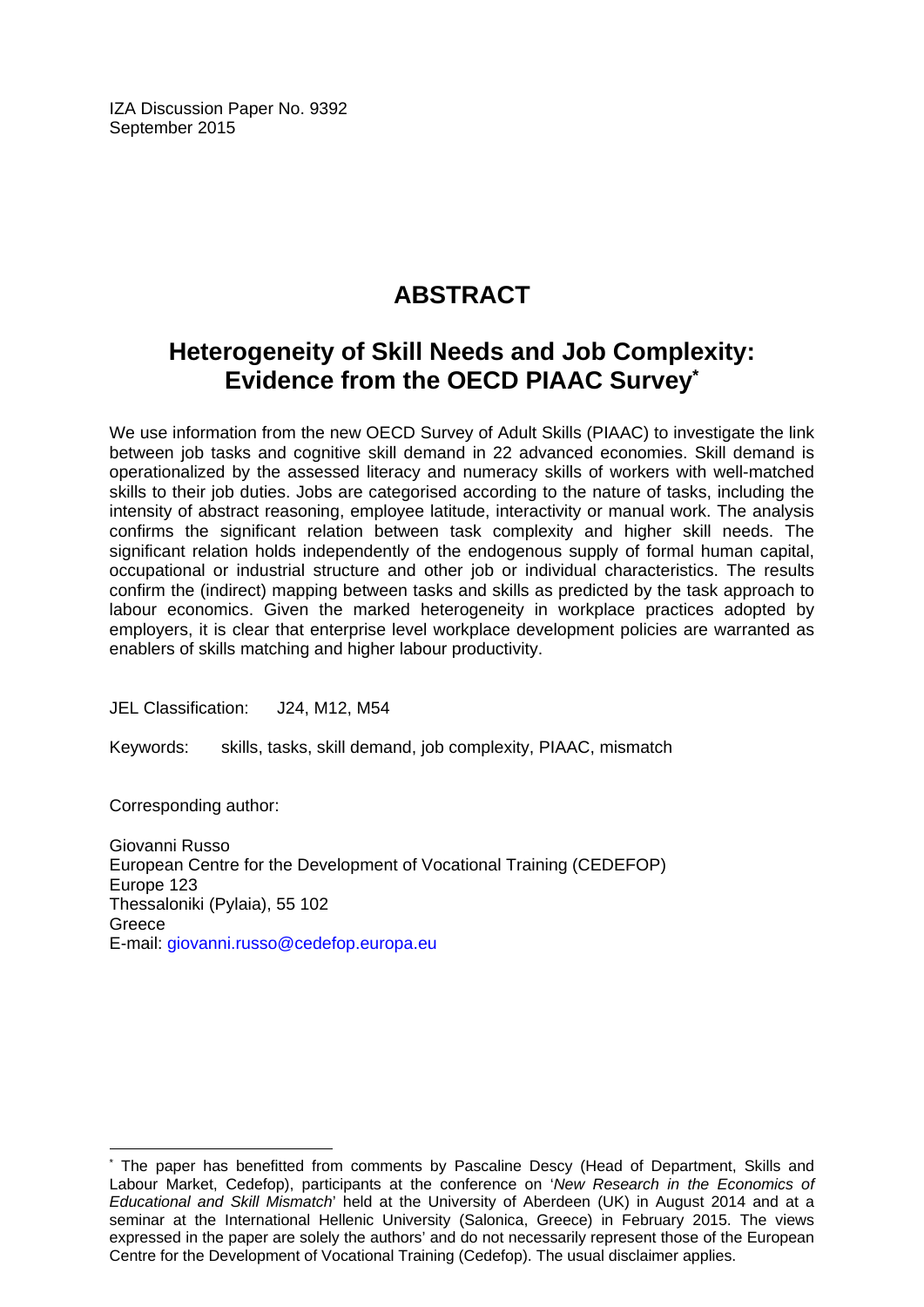#### **1. Introduction**

The 'task approach' to analysing skill requirements in advanced market economies has received increasing attention in recent literature (Autor et al. 2003; Autor and Handel 2013). The crux of the task framework is that the core activities that workers undertake in their jobs are linked to the (formal, non-formal and informal) skills required by workers to carry out these tasks. The degree to which labour with different skill levels is needed is determined endogenously according to technological changes, the relative availability of factor supplies and the comparative advantage of different skill types in the execution of distinct tasks (Acemoglu and Autor 2011). Job task requirements are linked to evolving technologies, including the reduced cost of ICT, and to automation of a large set of routine tasks that, as a consequence, has shifted relative labour demand away from occupations in need of individuals with intermediate-level skills. For instance, Handel (2012) shows, in both the US and Europe, that the trend towards a post-industrial society during the period 1997-2009 involved rising demand for both cognitive and interpersonal skills and declining demand for physical tasks.

The task framework offers an unique theoretical construct that can account for several stylised empirical facts in the labour markets of advanced economies over the last three decades, including the hollowing out ("polarisation") of the occupational distribution of employment (Acemoglu and Autor 2011).<sup>2</sup> Autor and Handel (2013) illustrate further that the variance in analytical, routine and manual tasks carried out by US workers is a significant predictor of wage differences not only between occupations but also among workers in the same occupation.

Much of the previous literature on the effectiveness of high performance workplaces  $(HPW)^3$  has also confirmed that there is a positive relation between discretionary employee workplace practices and various metrics of productivity, including job satisfaction (Bauer 2004), health and safety at work (Pouliakas and Theodossiou 2013) and firm performance (Bloom and Van Reenen 2011). Nevertheless, even though it is usually assumed that the positive effect of task discretion and autonomy on productivity is mediated by higher levels of human capital, little evidence exists to date to confirm the statistical relationship between

<sup>&</sup>lt;sup>2</sup> Nonetheless, other authors have pointed out that polarization is not taking place everywhere at the same pace, with some EU countries experiencing different types of changes in their job structure (Fernández-Macías 2012; Eurofound 2014).

<sup>&</sup>lt;sup>3</sup> The literature on HPW suggests that human resources are at their most productive capacity when they are confronted with complex, autonomous, non-routine tasks (UKCES 2009). Firms relying on HPW often implement specific job design, hiring, training, communication and performance management measures to ensure that they attract a highly skilled workforce that continuously develops and utilises its skills on the job.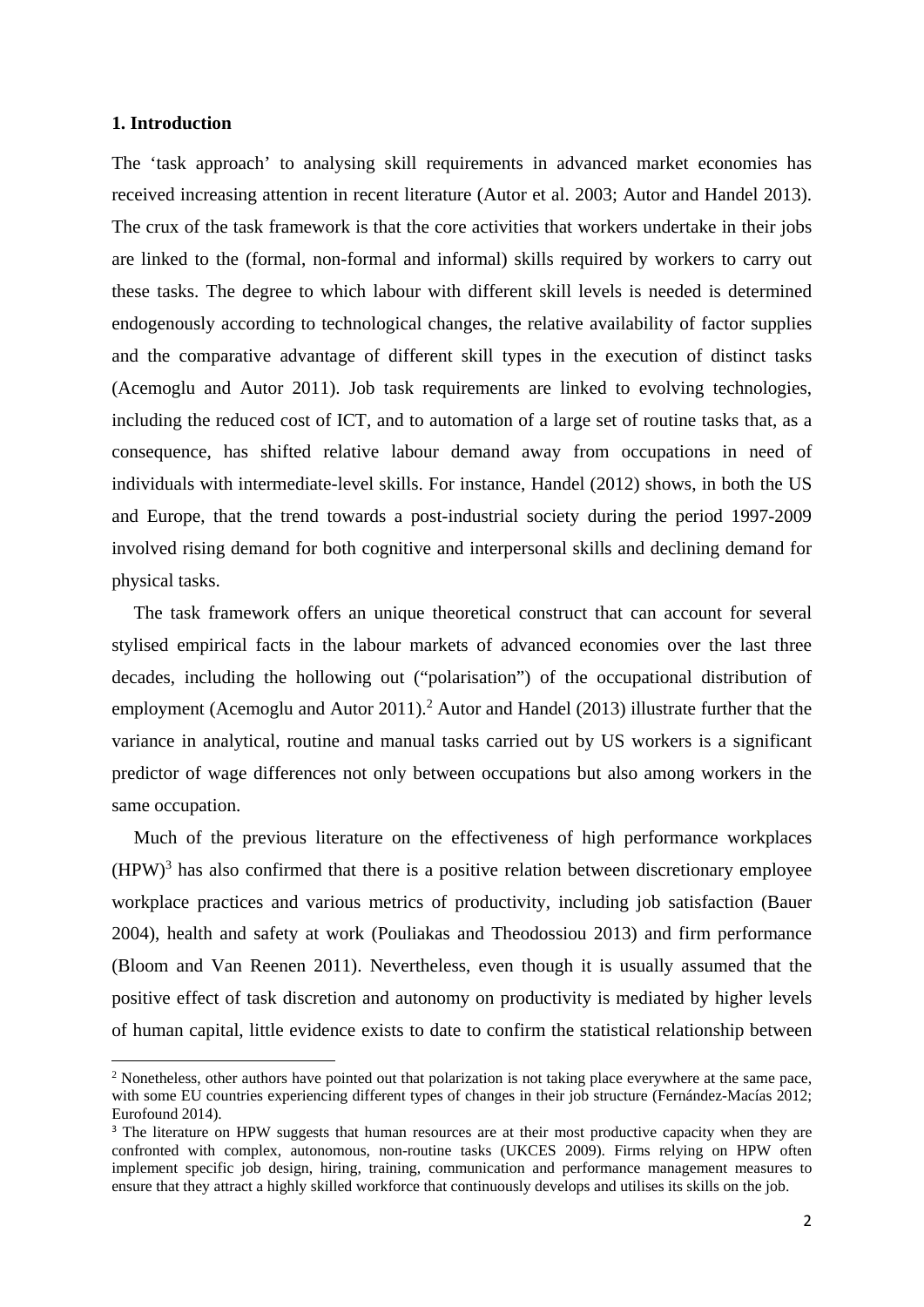the complexity of task design and the heterogeneity of (cognitive) skills and skill requirements between and within occupations. As noted by Autor and Handel (2013, p. S61), *"…the task approach faces two significant challenges. The first is conceptual. Research using the task approach has not to date made explicit the economic mapping between tasks, which are characteristics of jobs, and human capital, which is a characteristic of workers...The second challenge is measurement"*. Indeed, most previous studies have been constrained in the use of imperfect proxies of skills, such as formal educational qualifications. They have also been limited in their ability to adequately distinguish between different levels of skills, often relying on discrete groupings of educational attainment (e.g. low, medium and high).

This paper addresses this critical disjuncture between skills and job tasks by taking advantage of a new rich data source generated by the Organisation for Economic Cooperation and Development (OECD), the so-called *Survey of Adult Skills* or PIAAC (OECD 2013). The PIAAC survey is unique as it assesses objectively the level of foundation skills of individuals, specifically their literacy, numeracy and problem-solving (in technology-rich environments) cognitive functions. It also contains a separate module with information on the frequency of performing different job tasks, which enables the construction of person-level (instead of the conventional occupation-level) measures of heterogeneity in task demands.<sup>4</sup>

The paper examines whether the demand for skills in a sample of 22 economies is correlated with different descriptors of task complexity characterising people's jobs, such as the extent to which their jobs entail abstract, autonomous, interactive or manual tasks. To do so, newly proposed measures capturing variation in skill requirements between and within occupations, as proposed in recent literature, are derived. Specifically, the heterogeneity of skill needs is captured by focussing only on jobs in which individuals' skills are wellmatched to their job duties, the latter measured both in a subjective and an objective fashion.

It is confirmed that skill demand is positively and statistically significantly related to the complexity of job tasks. Other things equal, jobs that engage employees more frequently in the execution of complex and abstract tasks are more likely to be characterised by higher (cognitive) skill needs. This positive relation holds even after taking into account other explanatory factors that can account for the variation in skill requirements across firms, such

<sup>&</sup>lt;sup>4</sup> With the exception of Autor and Handel (2013), researchers have typically imputed task requirements using data on job characteristics at the level of occupations, as obtained from national occupational dictionaries or libraries (e.g. the information tool O\*NET in the US).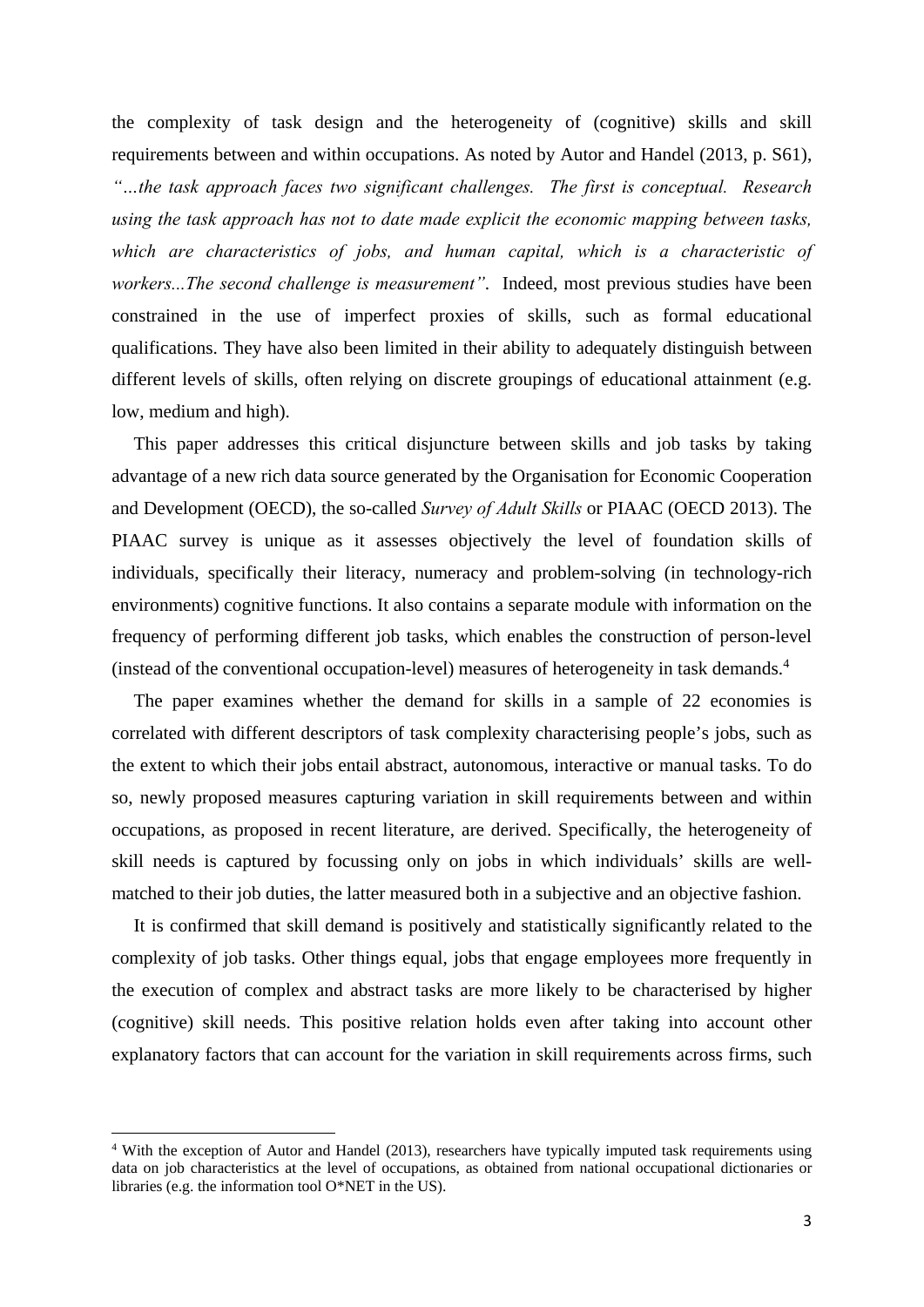as the occupational and industrial distribution, establishment size, distinct recruitment requirements and other workplace and individual characteristics.

The paper thus offers an empirical validation of the indirect link between tasks and skill needs as predicted by the task approach of labour economics. Such a relation is important for policymaking purposes, as it implies that enterprise level HR interventions and workplace innovation publicly-financed projects (aimed at improving job design and work practices or introducing new forms of work organisation) can potentially influence the level of skill demand in local or national economies.<sup>5</sup> Raising the level of skill demand and of "employer ambition" (European Commission 2008) in terms of how skills can be better developed and deployed within enterprises, has been acknowledged as a key challenge in the ambit of skills policy (Buchanan et al. 2010). Stimulating higher levels of skill demand and making better use of workers' skills holds the key to raising labour productivity and mitigating skill mismatches (particularly, high levels of overqualification/skill underutilisation) in advanced western economies (OECD 2013; Cedefop 2012a; Cedefop 2015a).

The structure of the paper is as follows. Section 2 reviews the available literature regarding the relation between task complexity and skill needs. Section 3 describes the main variables used in the analysis based on the PIAAC dataset. Section 4 outlines the empirical methodology adopted in the paper and discusses the main findings while section 5 describes several tests which confirm their robustness. Section 6 concludes with a discussion of the policy relevance of the empirical results of the paper.

#### **2. Job design and skill needs**

#### *2.1 Jobs as tasks*

Job design and the degree of task complexity involved in jobs is a strategic decision for organisations. One of the most challenging questions for human resource managers is the definition of a job description: that is, specifying the tasks assigned to a given job title, the authority and discretion granted to employees performing such jobs and the incentives tied to such jobs, which aim at influencing the behaviour and motivation of employees. Unsuccessful organisational structures that result in hierarchical 'silos' and isolated or routine

<sup>&</sup>lt;sup>5</sup> For instance, a number of recent government initiatives to help small and medium-sized enterprises boost their productivity and performance by embracing and embedding innovative workplace practices, while developing employee participation and empowerment as enablers of change and creativity have been implemented in several countries, such as the Finnish Workplace Development Programme, the Synergy programme in Flanders (Belgium), the Workplace Innovation Fund in Ireland and the Workplace Productivity Project in New Zealand (Buchanan et al., 2010).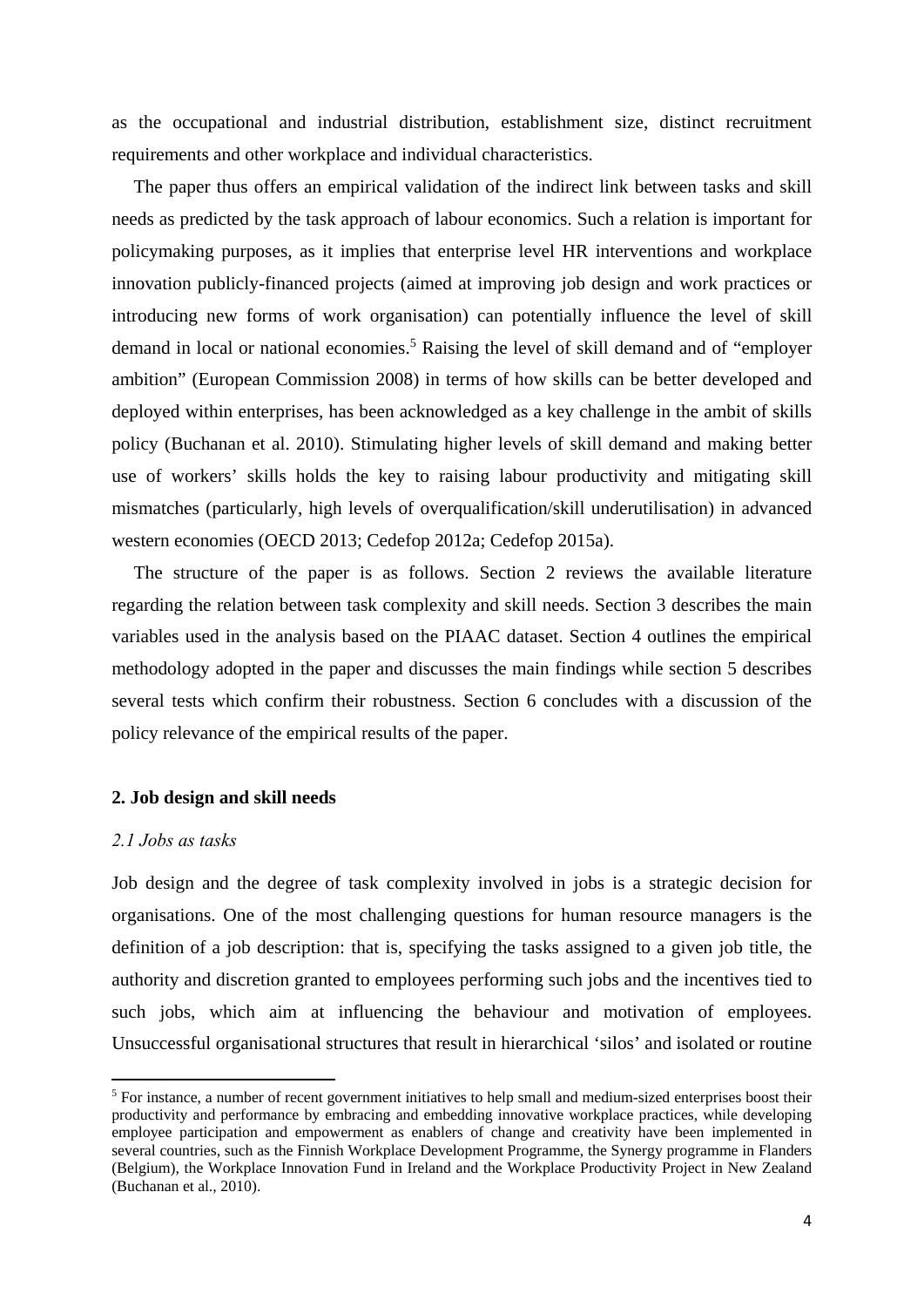jobs can demotivate employees, inhibit effective communication channels within the firm and result in a strained and unproductive working environment (CIPD 2008).

As described by Lazear and Gibbs (2009), most jobs can be described by four interlinked components – the number of tasks to be performed (i.e. multitasking), the breadth and depth of ability and human capital needed by the job (i.e. skills), the degree of control, responsibilities borne and number of decisions made by workers (i.e. discretion) and the linkage with other jobs in the firm (i.e. interdependence). These factors are interlinked when designing jobs, namely jobs with a higher level of multitasking will also entail a greater degree of task discretion and will be dependent on the higher skills of job holders (Gibbs et al. 2010).

The Tayloristic principle espouses fragmentation of jobs into separate and identifiable tasks involves clear-cut roles and responsibilities among workers, sliced up into simple repetitive tasks and facilitated by piece rate pay and vertical bureaucratic hierarchies, which allow for efficient monitoring of worker effort. Although this approach facilitates organisational performance, particularly in assembly line environments, it implies a low demand for skills and a high level of job dissatisfaction. However, Herzberg's two-factor theory of motivation and job enrichment and the research it spurred in the 1970s, including the *Job Characteristics* model (Hackman and Oldham 1976), emphasises the importance of allowing workers to have control over aspects of their job (e.g. timing, methods) for boosting their motivation and organisational effectiveness.

Along with the so-called skill-biased technological change that took place in most advanced economies in the 1980s (Katz and Autor 1999), a new organisational paradigm is also said to have prevailed that underpinned a rising demand for skills (Caroli and Van Reenen 2001). The skill-biased organisational change (SBOC) hypothesis asserts that due to rapid changes in global markets and advanced technologies a greater share of firms decided to enrich their jobs by allowing for a greater multitasking and employee autonomy, as a means of facilitating discretionary effort and motivation among staff.<sup>6</sup> This transformation in work organisation has subsequently implied greater skill needs on behalf of companies. Together, changing work organisation practices and the availability of higher educated workforces are believed to have facilitated the interlinked outcomes of higher employee engagement, productivity and superior business performance.

<sup>6</sup> Some refer to this change as 'smart working', '*an approach to organising work that aims to drive greater efficiency and effectiveness in achieving job outcomes through a combination of flexibility, autonomy and collaboration, in parallel with optimising tools and working environments for employees*' (CIPD, 2008, p. 4).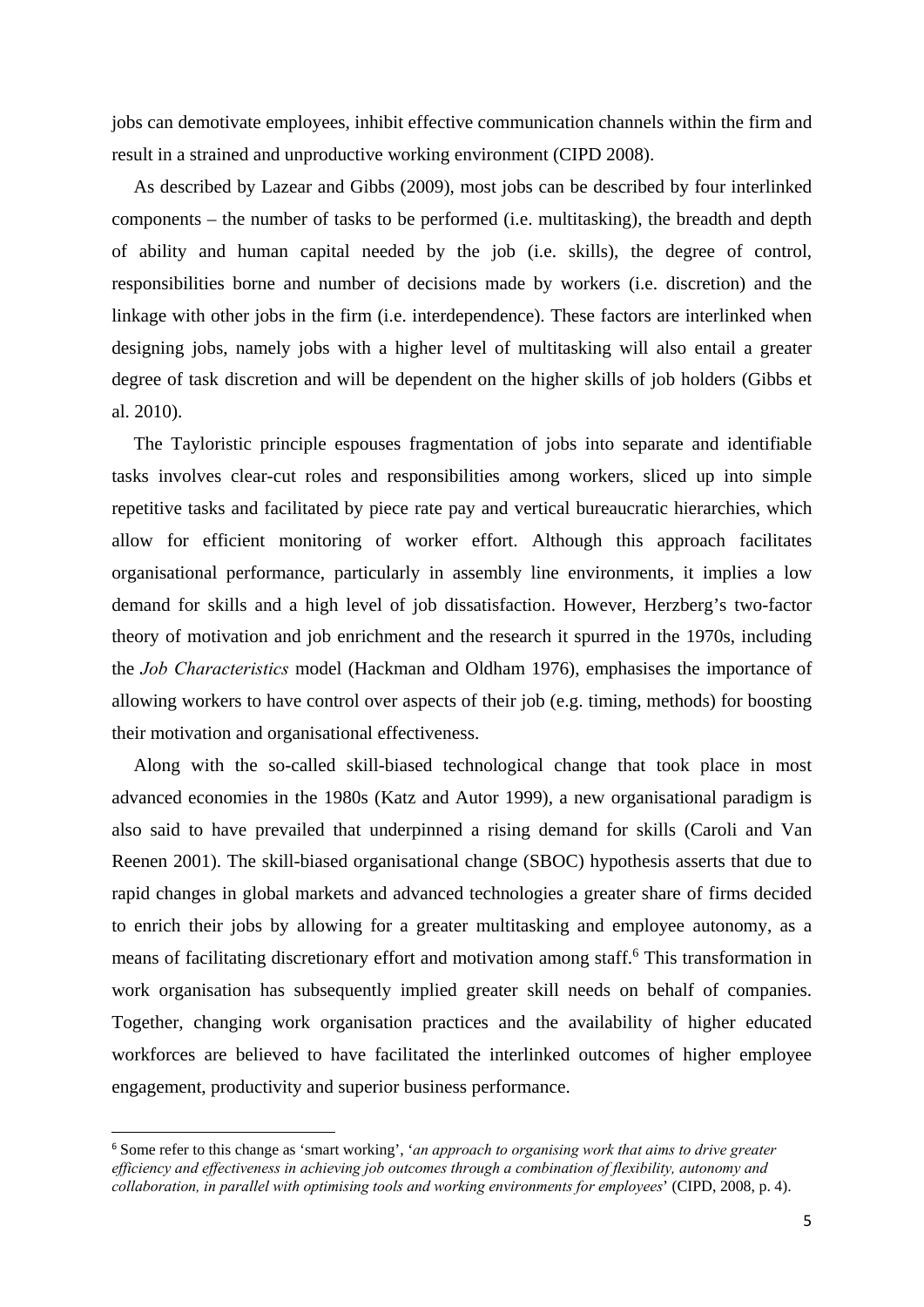Prominent theories of job design stress the interaction with human capital and incentives when firms decide how to shape and structure tasks in jobs (Lazear 1992; Prendergast 1995). As illustrated by Acemoglu and Autor's (2011) assignment framework, the equilibrium assignment of skills to tasks will be determined in accordance with the comparative advantage of different skill groups across task categories and the rewards for those tasks. Individuals may self-select into challenging jobs with more task discretion depending on their own attitudes to learning and other intrinsic preferences and dispositions. Moreover, skill demand interacts with the relative supply of skills, both internally and in the external labour market. As more workplaces transit towards flatter and horizontal hierarchical structures, rendering workers increasingly empowered and independent, higher skilled employees are, in turn, more likely to have opportunities to design their own ways of working and maybe even shaping their own job descriptions (Syedain 2007; CIPD 2008, p. 19).

Job design emphasising greater task discretion and employee control has been considered to be a key ingredient of the shift to high performance work (HPW) systems (Huczynski and Buchanan 2001). HPW systems are concerned with a wider bundle of human resource and organisational management practices, including the institution of enhanced channels of communication to facilitate employee engagement (e.g. autonomous teams, job rotation, quality circles), improved recruitment and training strategies for skill enhancement (e.g. careful screening, formal assessment tools and competence management) and the adoption of performance targets and reward instruments to incentivise employee motivation (e.g. incentive pay) (Applebaum et al. 2000). Empirical studies tend to show a positive relation between HPW practices and measures of organisational performance (Huselid 1995; Bauer 2004; DTI and CIPD 2006). There is also broad consensus that the positive impact of HPW on firm performance holds only when different 'bundles' or clusters of HR practices are used, instead of in isolation (Macduffie 1995; Ichniowski et al. 1997). However, the causality and the factors that mediate the relationship (e.g. employee commitment; improved information flows; skills) is under dispute and is often considered to be a 'black box' (Ichniowski and Shaw 2003; Bloom and Van Reenen 2011; Cedefop 2012a).

#### *2.2 Business and management strategies, job tasks and skills*

Organisations are heterogeneous entities in nature. Even within particular industries some organisations are top performers in terms of the management practices used and others are laggards. The World Management surveys have revealed important differences in management practices between countries, but, most importantly, they have also highlighted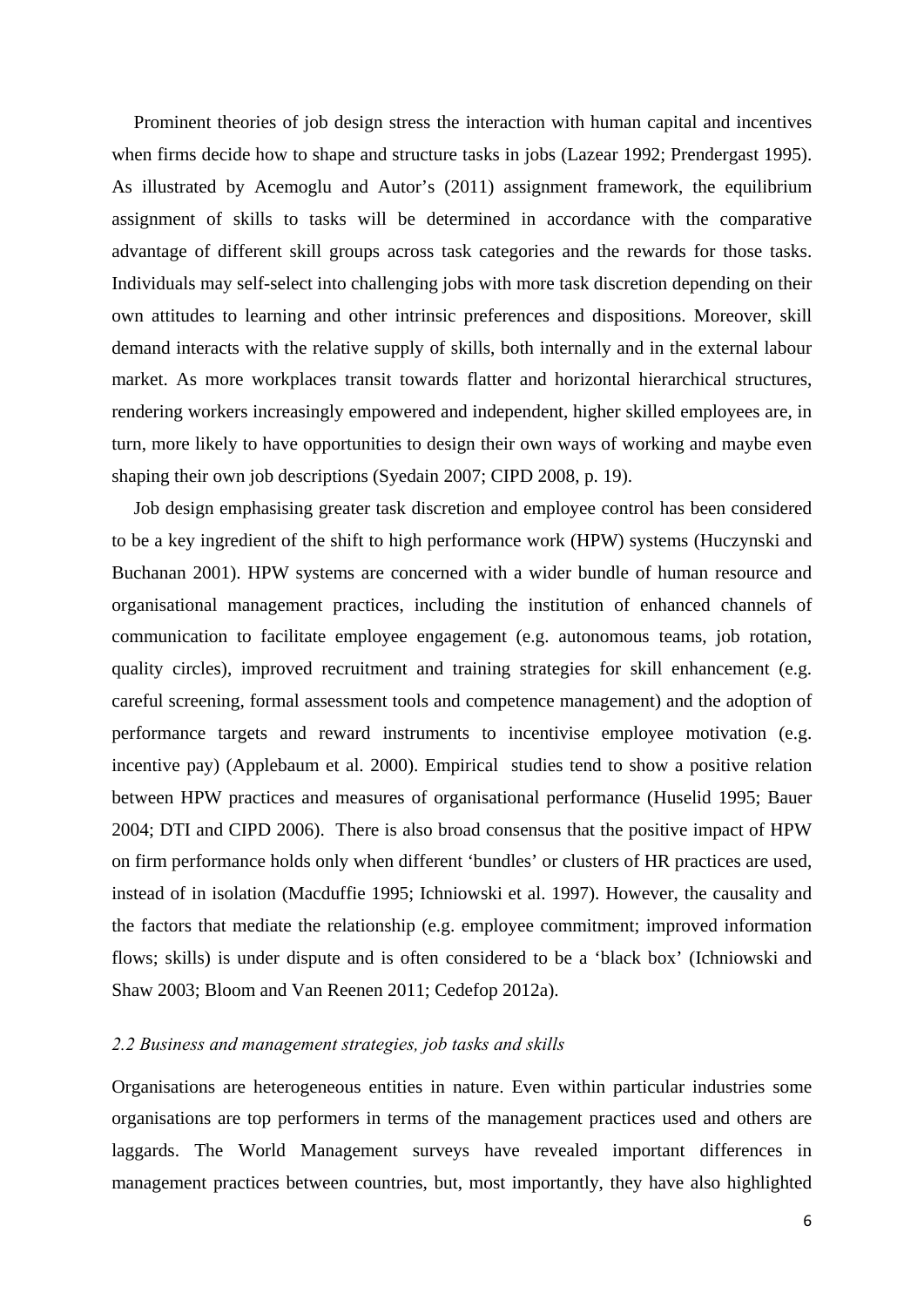that marked discrepancies exist *within* countries and sectors (Bloom and Van Reenen 2007; Bloom and Van Reenen 2010; Eurofound 2011). These diverse management practices, of which talent management is a key pillar, can partially account for the residual productivity gap between firms, namely the difference in productivity even after taking into account dissimilar stocks of factor inputs.

This diversity of management practices between firms is often the outcome of strategic business choices made with the aim of securing competitive advantage, as influenced by technological forces, factor input endowments, target markets (e.g. local, regional, international) and other relevant factors (e.g. location, marketing strategy, organisational culture *inter alia*). The overall choice and effectiveness of diverse HRM practices is dependent on business strategy.<sup>7</sup> Firms that adopt business strategies based on product market diversification, quality and innovation tend to be accompanied by the design of more complex jobs and a higher demand for skills and, subsequently, greater chances of skill shortages (Stahl 2013; Cedefop 2015b). The business and product market strategy selected by firms will thus be mirrored in differential job design, with marked implications for the allocation and utilisation of the skills of staff.

Wright et al. (1994) have also suggested that the ability of organisations to systematically implement HPW practices is intrinsically dependent on the underlying technology of production. When production processes are more complex, when it is less costly to convert ongoing operations (e.g. as would be the case for younger aged plants) and when the quality rather than the quantity of output is critical, HPW practices are more likely to be adopted (Lazear and Oyer 2009). The ability of some firms to monitor the effort of employees and to sanction poor performance will also determine whether they design jobs that offer more or less discretion to their workforce.

Task heterogeneity is also intimately linked to the quality of employer-employee relations. Complex jobs bestow some degree of autonomy to incumbent workers to allow for greater flexibility to respond to unpredictable occurrences. As a consequence, they must be dependent on high trust relationships between management and the workforce. Employers cannot observe or control what employees do to the same extent as in a command and control environment. A psychological or relational contract is therefore required between employers and workers, which allows employers to have confidence that workers will exercise their autonomy to the best interest of the organisation and employers will reciprocate by some

 $^7$  An employer survey in the UK, for example, indicated that 69% of establishments agreed with the proposition that their HR strategy is closely linked to their business strategy (UKCES 2008).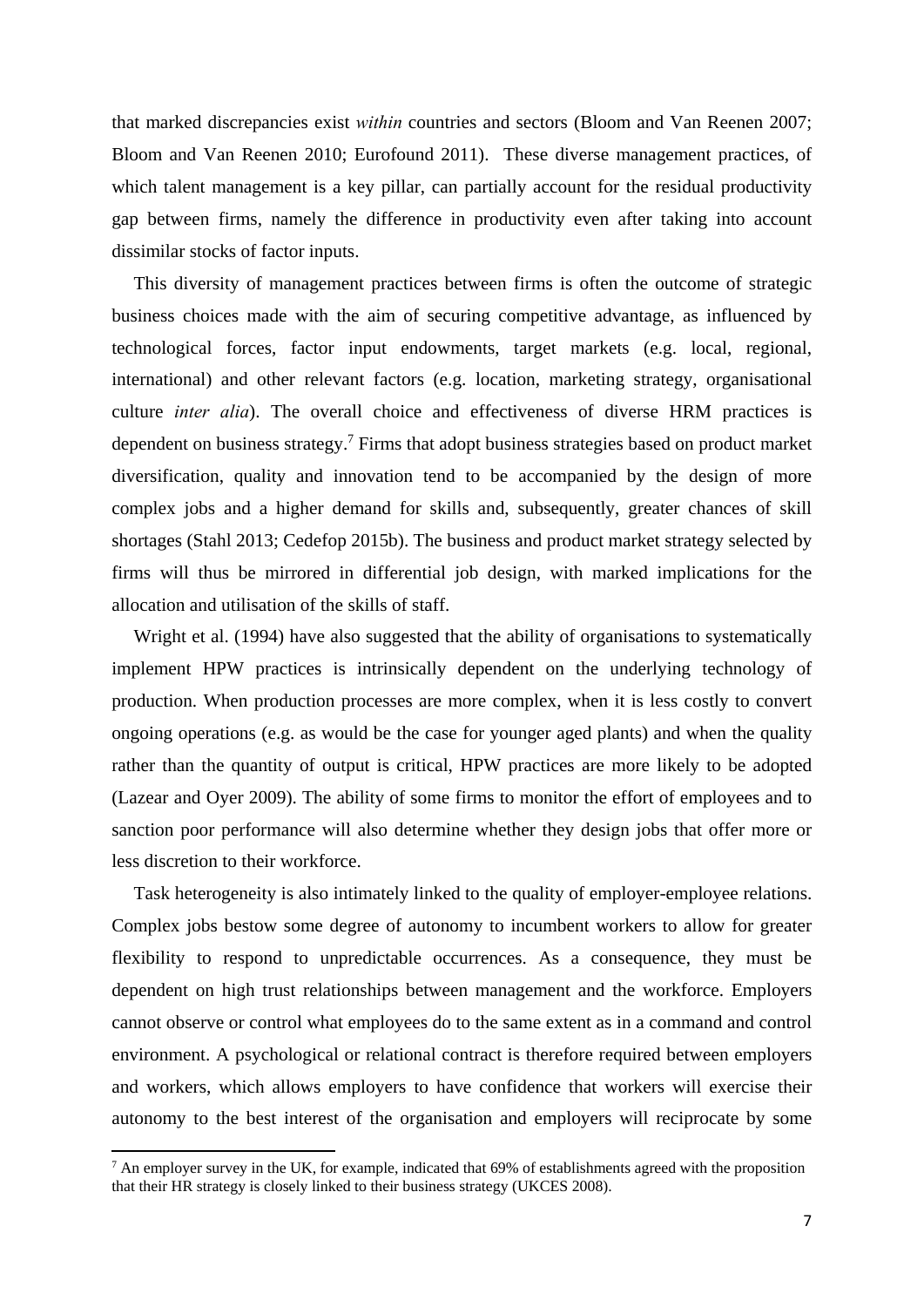form of gift-exchange. More complex and autonomous jobs may therefore require profound changes in organisational culture that take time and commitment to be realised.

For the aforementioned reasons, several authors have cautioned that the application of smart working or HPW principles is contextual and that such work practices cannot be universally and uniformly applied to all firms in the economy, leading to potential selectivity bias (Ichniowski and Shaw 2003). Furthermore, several other key issues need to be taken into account when assessing the effectiveness of HR practices. The drivers (i.e. *why would a firm adopt them in the first place?)*, intended outcomes (*is the goal to increase productivity, profitability, sales, employee job satisfaction etc.?*) and the means of implementation (*what is the best way of incorporating them in the existing business strategy?*) are key parameters for determining the context under which HR strategies are beneficial for enterprises.

 From the above it is evident that, *a priori*, the heterogeneity of tasks among different jobs in the labour market is expected to exert an independent yet contextual influence on levels of skill demand, with many confounding mechanisms underpinning the relationship. While the dataset employed for the empirical analysis in this paper does not contain information on several important contextual variables related to organisational strategy, it does permit consideration of a number of controls that had not been available in previous empirical studies. With the above caveats in mind, the remainder of this paper sets out to investigate the empirical relationship between task heterogeneity and skill requirements using data on 22 countries from the recent OECD PIAAC survey.

#### **3. Data and descriptive statistics**

#### *3.1 The Programme for the International Assessment of Adult Competencies (PIAAC)*

The Survey of Adult Skills is a product of the OECD's Programme for the International Assessment of Adult Competencies (PIAAC) (OECD 2013). The survey is designed to provide valid and reliable estimates of adults' competences in key information‐processing skills, including literacy, numeracy and problem solving in technology-rich environments.<sup>8</sup> To achieve this, the respondents undertook assessment tests specifically designed by experts to decouple the capacity of adults to respond to the contemporary challenges of knowledge economies. The survey also enables the identification of differences in skills proficiency between sub‐groups of the population and the impact on their life chances, as it collects

<sup>&</sup>lt;sup>8</sup> Skill scales in all three domains have been constructed using adaptive testing, while plausible values are calculated using Item Response Theory (IRT).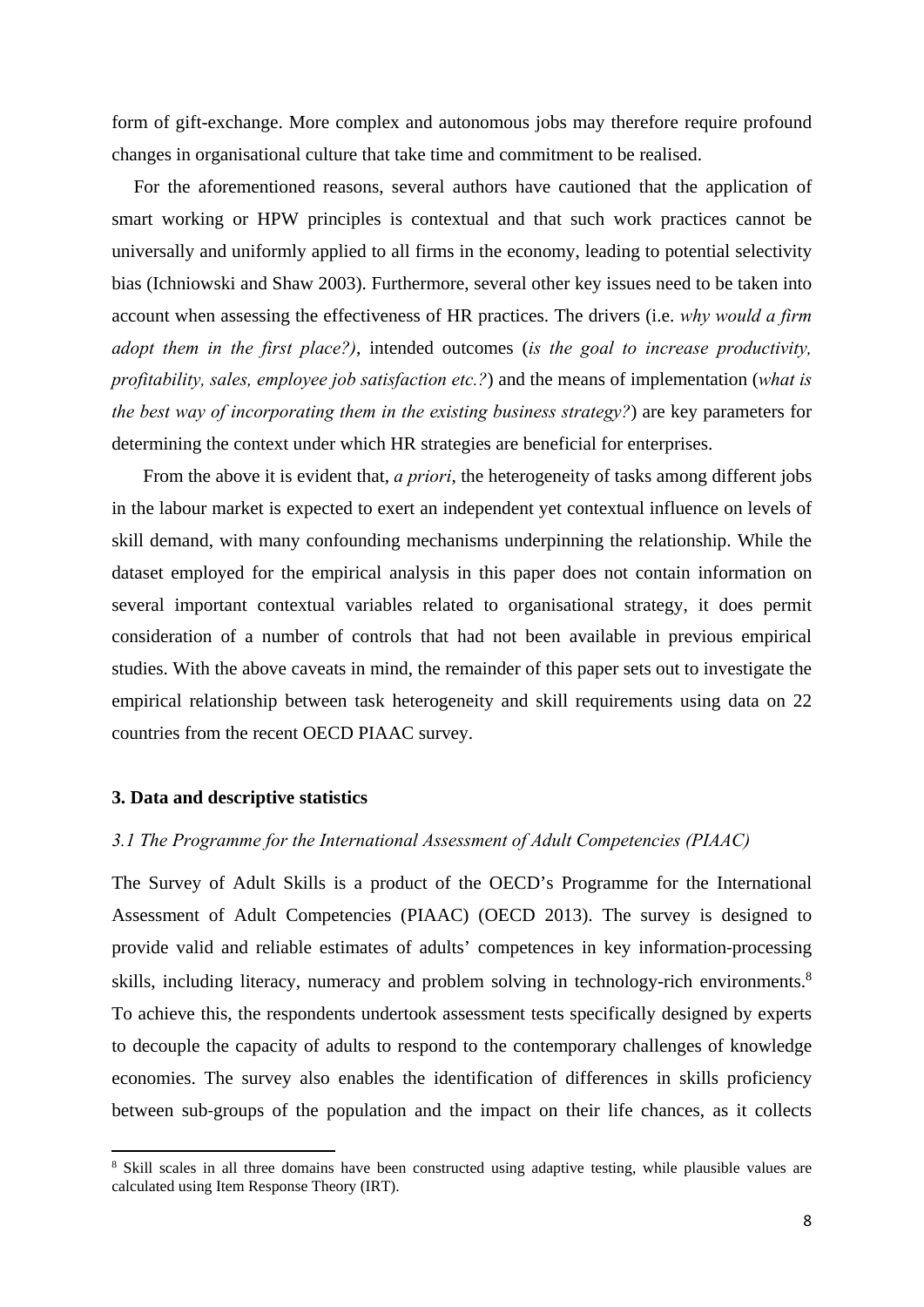extensive background information on individuals' formal and non-formal learning activities, educational attainment, employment status, demographic and socioeconomic characteristics. A key contribution of PIAAC is that it also contains modules enquiring about the frequency of use of several tasks (e.g. reading, writing, numeracy, ICT, cooperating with co-workers, instructing people, giving presentations, selling products, planning activities, solving complex problems, working physically) in people's jobs and in their everyday lives.

#### *3.2 Sample used in empirical analysis*

The international public use data files were obtained for 22 countries that participated in the PIAAC exercise.<sup>9</sup> These were subsequently merged to comprise a file of 152,514 individual cases.<sup>10</sup> For the purposes of the analysis, the original sample was restricted to include only individuals in paid employment at the time of the survey. The self-employed and those employed in the armed forces were subsequently dropped so that the sample is only comprised of paid civilian employees. To avoid confounding the analysis with individuals whose main activity status is not predominantly paid employment, the sample was further restricted by relying on the self-reported activity status of individuals during the previous year. Cases that regarded themselves to be primarily students, apprentices, disabled, in retirement or in the army were deleted, as were very young individuals aged 16-19.<sup>11</sup> Finally, individuals with usual weekly working hours below eight (i.e. those who did not complete at least one day of equivalent full time work in a week) were also dropped. The final sample is therefore comprised of 80,602 cases.

The empirical analysis relies only on two of the three domains of skills assessed in PIAAC, namely literacy and numeracy.<sup>12</sup> The reason is that the assessment of problemsolving skills in technology-rich environments was only administered to a subgroup of the population, namely individuals who reported that they had at least some computer experience to enable them to take the computer-based assessment. Including this domain in the analysis

<sup>&</sup>lt;sup>9</sup> Austria, Belgium (Flanders), Canada, Cyprus, the Czech Republic, Denmark, Estonia, Finland, France, Germany, Ireland, Italy, Japan, South Korea, the Netherlands, Norway, Poland, the Slovak Republic, Spain, Sweden, the United Kingdom (England and Northern Ireland) and the United States. Around 166,000 adults, aged 16-65, were interviewed in each country using a combination of computer-assisted and pen-and-pencil personal interviews. The achieved samples ranged from a minimum of approximately 4500 to a maximum of nearly 27300 in each country/sub-national region.<br><sup>10</sup> http://www.oecd.org/site/piaac/publicdataandanalysis.htm

 $11$  Students and apprentices were excluded as they are often at the cross-roads between work and the educational process, often employed in part-time, informal or low-paid jobs for a limited duration of time.

 $12$  We use Cronbach's alpha statistic to obtain an aggregate measure of each individual's skill literacy and numeracy level on the basis of his/her ten plausible values obtained from the IRT procedure.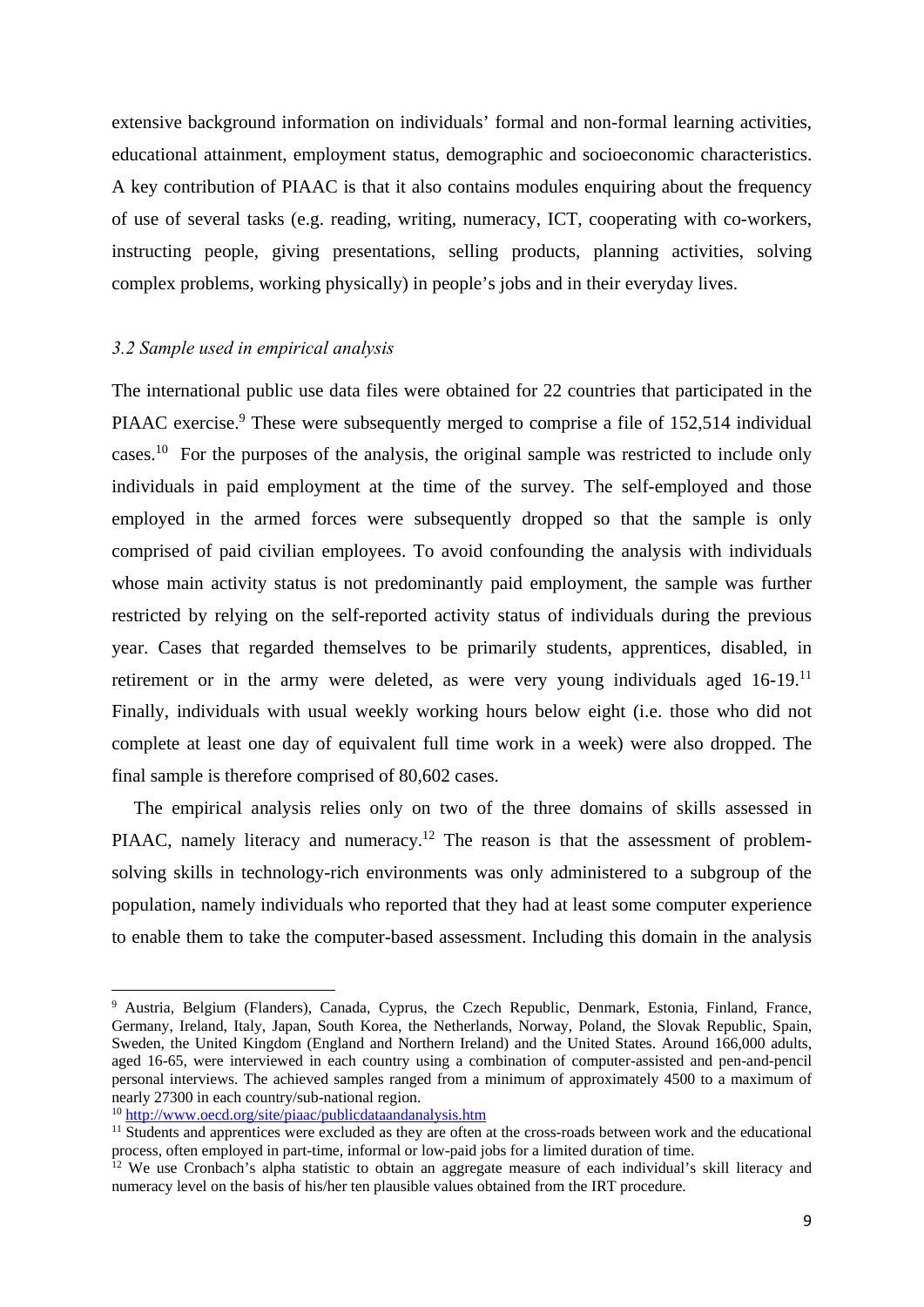would therefore significantly reduce the sample size and introduce non-random selection bias. As a consequence, the measures of skills used in the paper only capture the basic numeracy and literacy skills of individuals. It is anticipated that if a positive association between task complexity and cognitive skills is found, it is reasonable to expect that this positive effect may also extend (or even be stronger) for other generic skills. This hypothesis is based on literature on HPW, which has typically shown that many of these work practices involve the deployment of a wide range of workers' cognitive and non-cognitive skills in the workplace (e.g. problem solving, communication skills) (Whitfield 2000, p. 3).

#### *3.3 Measures of task complexity*

To derive measures of task complexity, a conventional procedure adopted in recent analyses in literature was followed (Spitz-Oener 2006; Autor and Handel 2013). Specifically, job tasks were modelled and aggregated along four broad dimensions: (i) abstract reasoning, (ii) job latitude, (iii) interaction/influencing tasks and (iv) physical/manual work. The information used to derive the dimensions of task complexity was compiled from the relevant modules of the PIAAC survey, which measure the frequency of use of skills at work, or directly from the background questionnaire. The PIAAC scales are defined on a 1-5 scale, such that a higher score on the scale corresponds to a higher incidence/importance of the task in terms of frequency or percentage of time dedicated to the task (e.g.  $1 =$  never;  $5 =$  everyday).

*Abstract reasoning* refers to the ability of individuals to analyse information and solve problems on a complex, thought-based level. To engage in abstract reasoning, individuals require skills such as the ability to form theories about objects, ideas and processes; understand subjects on a complex level through analysis and evaluation; apply knowledge in problem-solving using theory and complex analogy and understand relationships between ideas and concepts.

As in Karasek's (1979) demand-control model of job stress, *job or decision latitude* refers to employees' control over their tasks and how those tasks are executed. In particular, it captures the degree to which the job involves a variety of tasks and/or low levels of task repetition, including the ability of employees to influence and make decisions about their own job.

Furthermore, a separate construct capturing the extent of *cooperation and influencing* other people inside or outside of the organization (e.g. clients, co-workers, other external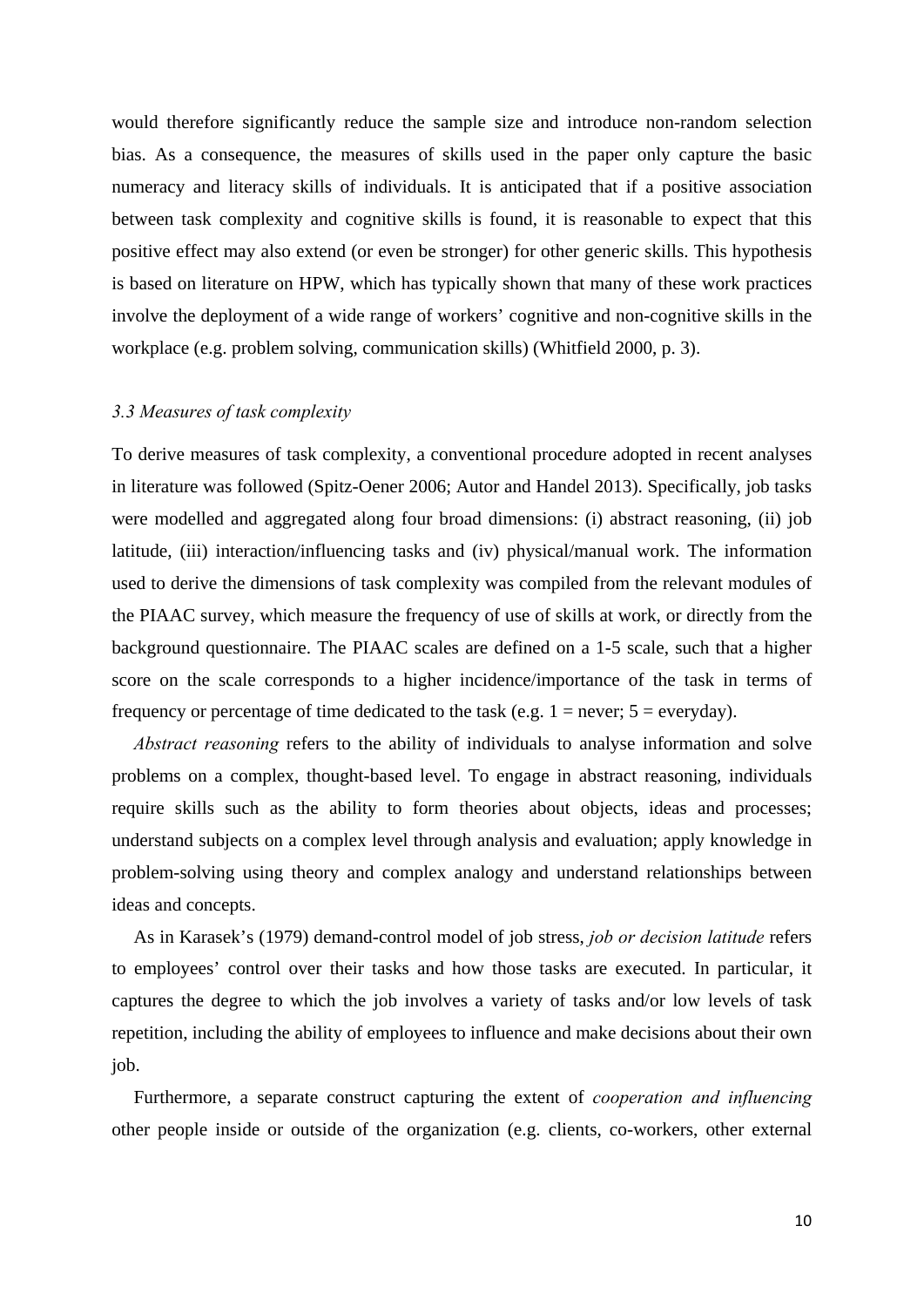audiences) has been derived. Finally, a direct measure of the frequency of *physical work* for a long period in one's job has also been adopted.

To derive the respective indices of task complexity, activities associated with similar tasks, as contained in the PIAAC questionnaire, were grouped together, under the condition that Cronbach's alpha reliability coefficient exceeded a value of 0.7. Table 1 summarises the process of construction of the main task complexity scales.<sup>13</sup>

#### **[INSERT TABLE 1 ABOUT HERE]**

#### *3.4 Indirect measures of skill demand*

Obtaining reliable measures of skill demand is a challenging endeavour. Previous literature has attempted to proxy for the skill requirements of jobs using somewhat indirect methods. These have typically relied on employment trends in broadly defined occupational or educational groups (Cedefop 2012b) or on the average level of educational attainment in occupations (Sloane et al. 1999; Groot and Maasen van der Brink 2000; Pouliakas 2012). Other measures have included the mean years of work experience required to perform job tasks adequately or self-reported measures of the frequency or importance of skills for doing one's job (Cedefop 2015a). However, most of these are indirect proxies of skill demand and suffer from subjectivity bias and an inability to adequately distinguish skill needs from endogenous labour supply/effort choice.

This paper utilises two relatively distinct measures of skill demand, exploiting newly proposed measures by Pellizzari and Fichen (2013) and Allen et al. (2013). The first measure focuses on the *skill level* corresponding to workers who are well-matched to their job duties. The second attempts to establish a range of '*usual skills use*' for persons with a comparable skill level and is, thus, a measure of the standard intensity of skill use within jobs. Both can be considered to constitute proxies of the depth and breadth of skills required so that workers' skills are well-matched/well-utilised in their jobs. The decision to use both approaches in the paper as the main dependent variable has been taken given that each measure encapsulates a qualitatively different aspect of skill demand (Ashton and Sung 2011). Important, yet contentious, methodological challenges have also been identified for either of these two measures in literature.

<sup>&</sup>lt;sup>13</sup> The scales are robust to different methods of deriving the task constructs. For example, similar empirical results are obtained when the job complexity scales are derived using principal component analysis and each scale is derived using the items' loadings on the first principal component (i.e. one with an eigenvalue above 1).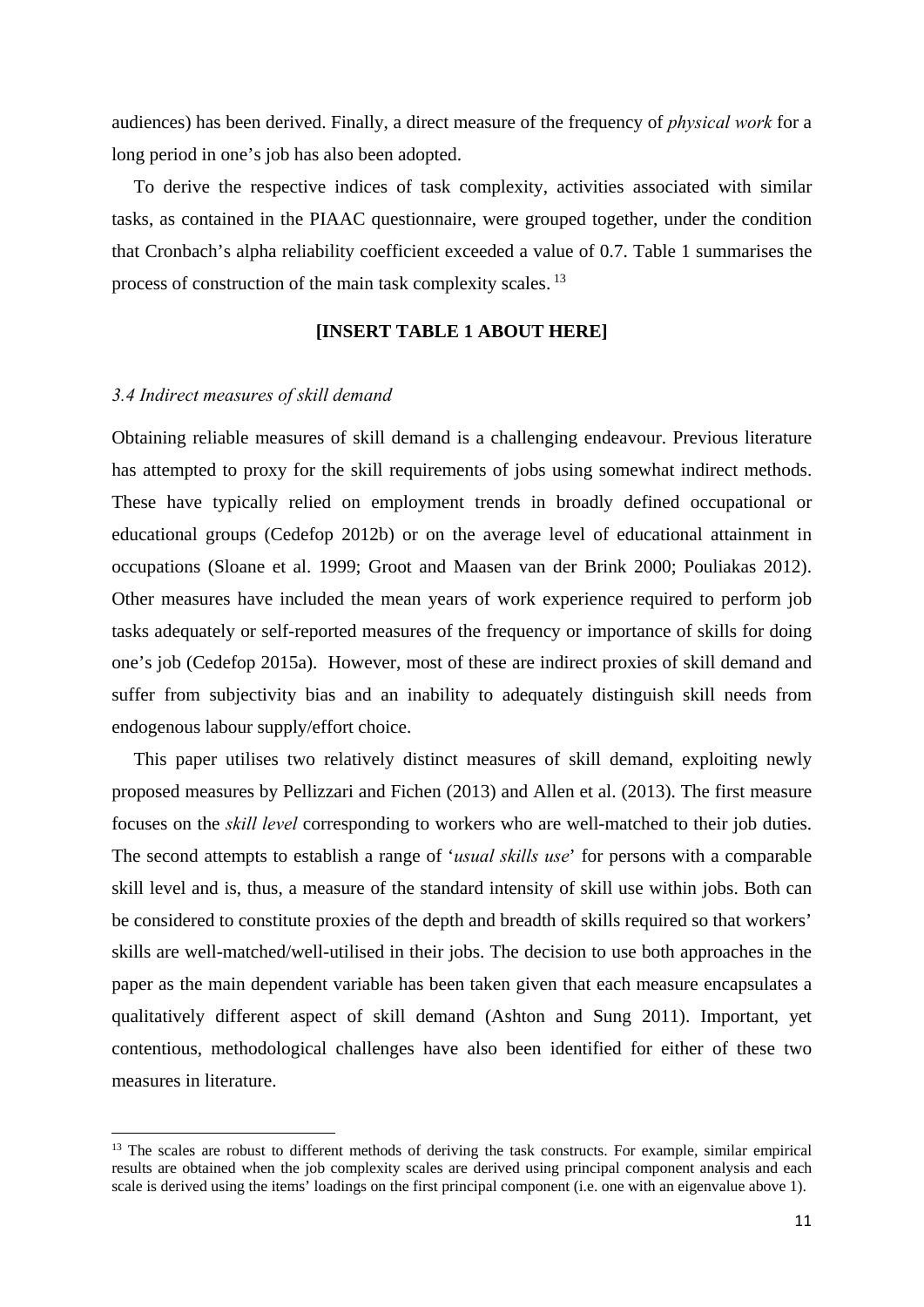To construct what is known as the *OECD measure of skill mismatch*, Pellizzari and Fichen (2013) rely on direct indicators of workers' skill proficiency as obtained from the purposely designed assessment exercise. They obtain their measure of skill requirements by relying on the subjective answers of respondents to dedicated questions in the survey regarding the match of their skills with those needed by their jobs. In particular, they assume that minimum and maximum thresholds of the skill level demanded in jobs (for a given skill domain) can be inferred by the assessed proficiency levels of workers who have self-reported well-matched skills i.e. workers who believe their skills correspond well to those required to perform their job duties.<sup>14</sup> The authors subsequently classify individuals as (objectively) well-matched in a proficiency domain if their own proficiency score falls within the "typical skills range" required by their occupation in their country, the range defined by the minimum and maximum scores as described above (see Figure 1).<sup>15</sup>

#### **[INSERT FIGURE 1 ABOUT HERE]**

By contrast, Allen et al. (2013) argue that the OECD measure of skill requirements has some methodological flaws as it only takes into account the heterogeneity of skill demand within broad (1-digit) occupational categories. Selectivity bias is also likely to affect the results, given that the 'typical skills range' based on the subjectively matched group is obtained from a very small part of the whole sample of employees (9%). The skill requirements of this group also tend to be, on average, the lowest compared to other population groups (i.e. the self-reported overskilled and underskilled), raising concerns about the overall representativeness and unobserved characteristics of this subpopulation. For these reasons, the authors focus on the rich battery of questions on the self-reported frequency of skills use at work, although this is not without contention too.

The OECD (2013) has argued that frequency of skill use is a different notion relative to the level of skill required to do a job. Nevertheless, Allen et al. (2013) have defended the validity of their measure by presenting significant empirical evidence that skill use is quite strongly correlated with skill level. However, they insist that their construct primarily constitutes a measure of the intensity of use of skills relative to what is usual for workers of a

<sup>14</sup> This sub-set of well-matched workers is identified by a negative answer to the following two questions: "*do you feel that you have the skills to cope with more demanding duties than those you are required to perform in your current job?*" and "*do you feel that you need further training in order to cope well with your present duties?"*. <sup>15</sup> For the purposes of this paper we have adopted the more stringent thresholds of Pellizzari and Fichen (2013),

whereby the lower and upper thresholds of the skills distribution have been cut-off at the  $5<sup>th</sup>$  and  $95<sup>th</sup>$  percentiles, respectively.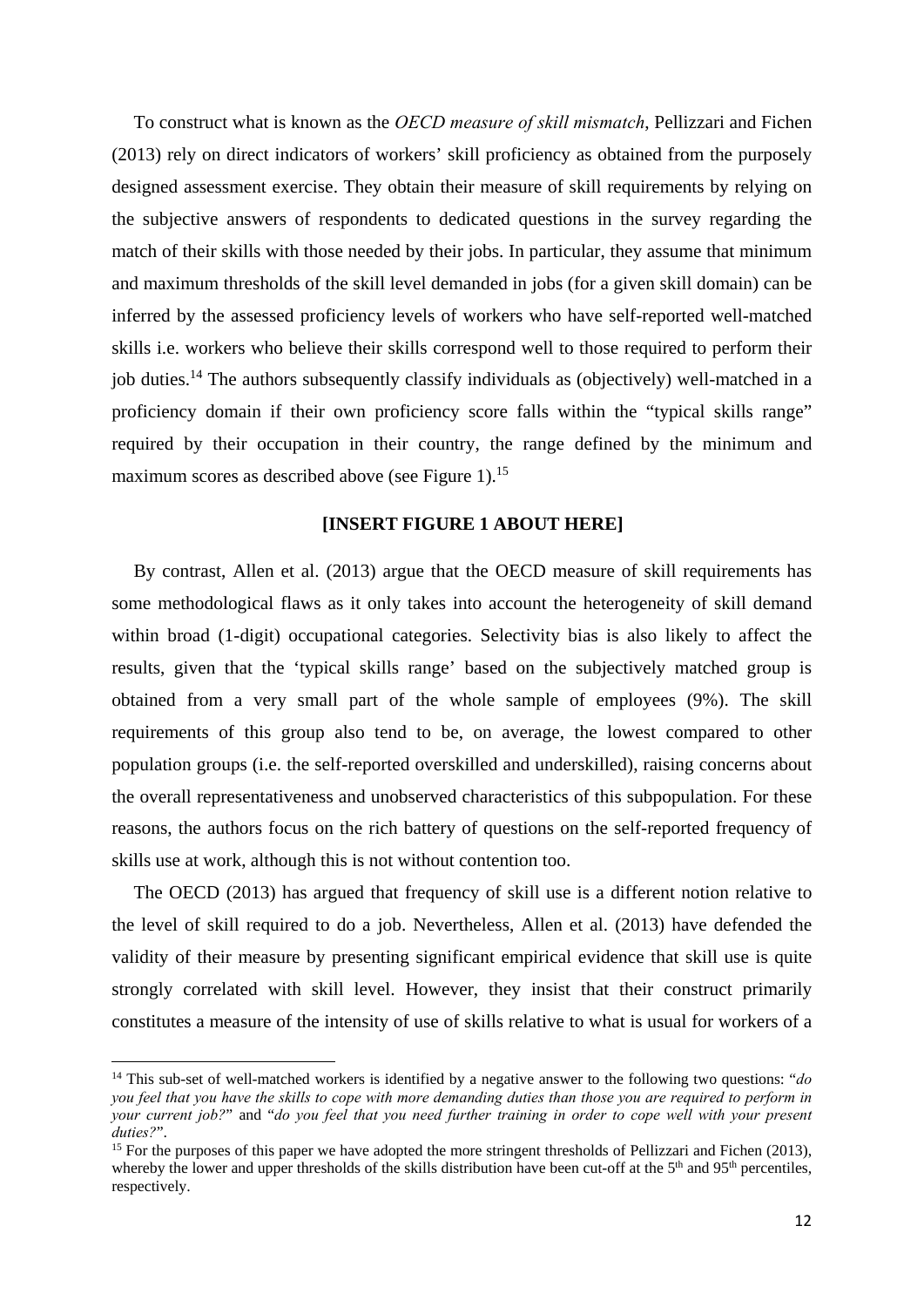given skill level. What constitutes 'usual skills use' for a given skill domain is given by cases where the difference between the (standardised) skill proficiency level and degree of skill use of individuals falls within the range of [-1.5, 1.5] standard deviations around the mean. It is thus reasonable to assume that individuals in this group utilise their skills efficiently as part of their job tasks. This is true regardless of whether their own skill level corresponds to the level most commonly required by their job.

Utilising both of the aforementioned metrics of skill requirements of jobs is desirable for the purposes of our study, given that the focus is on whether task complexity has any significant explanatory power on the variation of skill needs between 'otherwise similar' jobs. Following the above-mentioned methodologies, the distribution of skill needs in our study is proxied by what may be considered as 'normal' ranges of skill levels and utilisation, obtained by individual-job pairs where the skills of persons are well-matched to or wellexploited in their jobs. In this manner, the analysis is not distorted by the presence of individuals whose level of skill diverges from what is required (i.e. either over- or underskilled), or whose skill use is unusually high or low with respect to what one would expect for their skill level. Utilising this methodology, the final sample is therefore further reduced to include only cases of individuals who have skills matched to what is typically required by their jobs. For both of the numeracy and literacy skill domains it is found that the level and use of skills falls within the range of typical skill requirements for about 81-83% of the sample of employees (approximately 65-66 thousand cases).

#### *3.5 Summary statistics*

Table 2 displays descriptive statistics for some of the key variables of interest, in particular breakdowns for the main dependent variables used in the empirical analysis of the paper. It is evident that, on average, jobs that entail a higher frequency of abstract tasks, or those that involve a greater degree of latitude and interactivity in tasks, are associated with a higher level of skill requirements and a greater degree of skill utilisation. The reverse holds for jobs that depend more frequently on the execution of physical tasks.

The summary statistics also reveal that there is marked heterogeneity in skill requirements and levels of skill use across jobs, even if these jobs are grouped under the same occupational or industrial titles, which are typically used in economics research as proxies of skill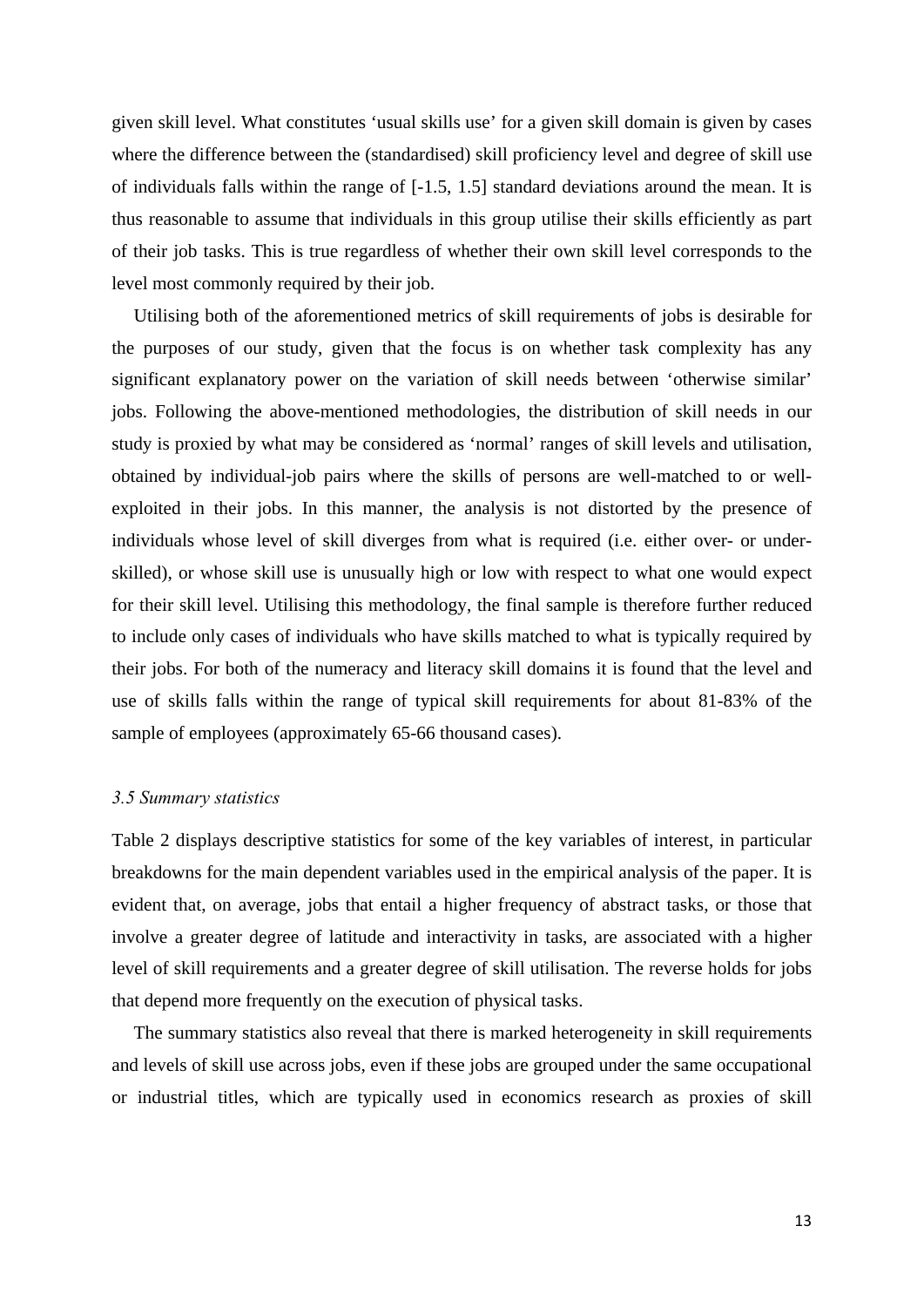demand.16 For instance, individuals employed in occupations classified as 'Managerial' or 'Professional' need to possess a higher average level of skills to do their jobs relative to those in 'Skilled agriculture' or 'Elementary' occupations. Similarly, the mean level of skill demand is higher in the 'Information and Communication' or 'Finance and Insurance' industries compared to employees in 'Agriculture and Manufacturing'. Nevertheless, it is evident that there is significant variance in skill needs within these conventional occupational and industrial categories. The level of skill demand is also observed to be greater in largersized workplaces. Furthermore, there is an inverse U-shaped relationship with age, implying that prime-aged individuals are employed in more skill-intensive jobs, while individuals with higher levels of formal qualifications are also more likely to be in jobs with higher skill content.17 Jobs with more stringent hiring requirements in terms of formal educational credentials are also characterised by higher cognitive skill needs.

#### **[INSERT TABLE 2 ABOUT HERE]**

Table 2 highlights that to decouple the independent influence of job design on skill needs, it is necessary to account for the aforementioned job and individual characteristics. The variance of different tasks across jobs is correlated with these variables, for instance the frequency of abstract tasks and of job latitude tends to be higher in certain occupations or industries, while there is also significant cross-country variation in the pooled sample.

#### **4. Empirical methodology and main findings**

Following the methodology, as described in the previous section, for approximating skill demand and skill use, we have firstly used the information on individuals' assessed competences from the PIAAC dataset in order to establish whether individuals' skills are matched to their jobs. The analysis subsequently exploits the heterogeneity in the objectivelymeasured skill levels of matched individuals, namely those who have well-matched/wellutilised skills in their jobs, as a proxy for the variance of skill demand across different jobs.<sup>18</sup> The robustness of the procedure has been assessed by using various criteria or thresholds to establish whether individuals' skills are matched to their jobs.

<sup>&</sup>lt;sup>16</sup> Although the table illustrates summary statistics for literacy skill requirements, similar patterns are observed in the data with respect to numeracy skills.

<sup>17</sup> The terms 'skill requirements', 'skill needs', 'skill intensity' and 'skill content' of jobs are used interchangeably in the paper.

 $18$  Although the PIAAC survey collects information on skills at the individual level, the procedure used in the paper treats the specific 'job' occupied by an individual in the sample as the primary unit of analysis.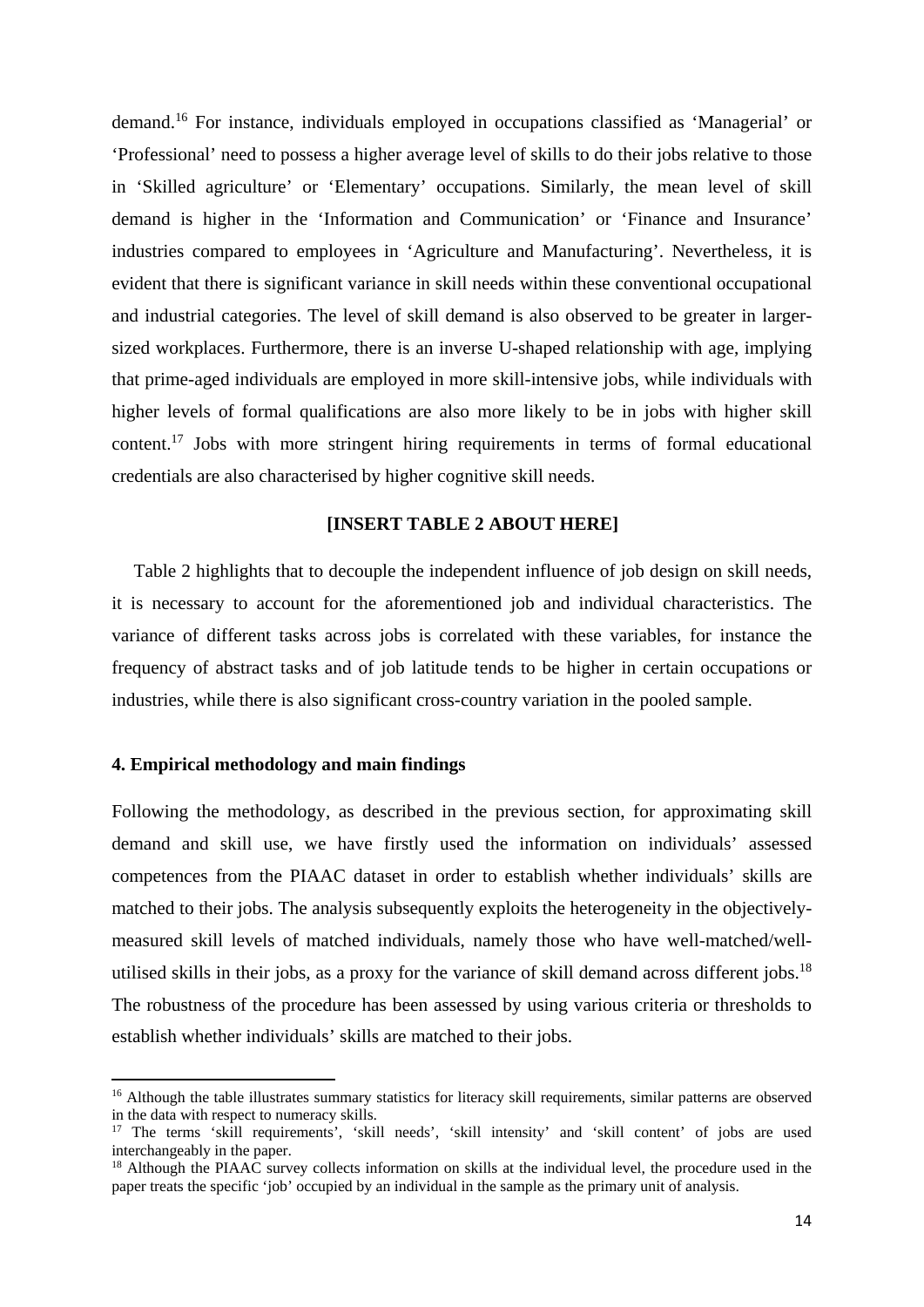Given the continuous nature of the dependent variables (i.e. numeracy and literacy skill requirement scales) the relationship between job complexity and skill needs is empirically estimated using ordinary least squares, on the basis of the following empirical specification:<sup>19</sup>

$$
S_{D\,js} = \alpha + \beta_1 T_j + \beta_2 X_j + \beta_3 C_j + \varepsilon_j \tag{1}
$$

where *SD*, the demand for a given cognitive skill domain *s* (i.e. literacy, numeracy) in a job, *j*, is modelled as a linear function of task design (*T*) and of other job/individual characteristics (**X**). Country dummy variables (*C*) are also included in the specification to purge the effect of country-specific effects that may account for the variation in skill needs.  $\varepsilon \sim N(0, \sigma^2)$  is a Gaussian random disturbance term assumed to be identically and independently distributed. In all empirical estimations robust standard errors clustered at the country level are estimated.

The set of regression controls (**X**) included in the analysis first takes into account a number of demand-side characteristics, namely variables descriptive of individuals' jobs: sector of economic activity (NACE), broad occupational groups (1-digit ISCO), type of organization (i.e. public, private, non-profit), workplace size, whether the workplace is part of a larger organisation, usual weekly hours associated with the job, if the job is contracted for a temporary duration<sup>20</sup>, if it entails supervisory duties or if formal or non-formal training is provided. Individual (i.e. supply side) characteristics have also been considered as follows: age, gender, highest level of educational attainment, total labour market experience<sup>21</sup> and attitudes to learning. $22$ 

In a partial equilibrium framework a positive correlation between task complexity and skill needs is likely to capture the endogenous allocation of higher skilled individuals to complex tasks, in accordance with their comparative advantage in the performance of such tasks and higher (expected) market returns. To isolate the effect of job tasks on skill demand and to ensure that the relation is not mediated by the greater supply of highly skilled applicants, the empirical estimation has also taken into account the formal recruitment criteria

<sup>&</sup>lt;sup>19</sup> A random intercept multilevel model (MLM) has also been estimated that takes into account the country-level variation in skill needs in the pooled sample. However, a likelihood ratio test rejects the hypothesis of significant differences between the MLM estimates and those of a linear regression.

 $20$  A temporary post used as a means of addressing short-term business needs is likely to be less critical for the continued operation of an establishment and will, thus, entail lower skill needs (Pellizzari 2011).

<sup>&</sup>lt;sup>21</sup> The analysis has also included employer tenure as a regressor, given that job complexity is likely to be correlated with the years an individual is employed in his/her job. However, it was omitted from the final empirical specification due to its collinearity with the variable 'total labour market experience'.

 $22$  Whether the job holder is a native speaker has also been taken into account, but it is not included in the final specification as the information is not available for Austria.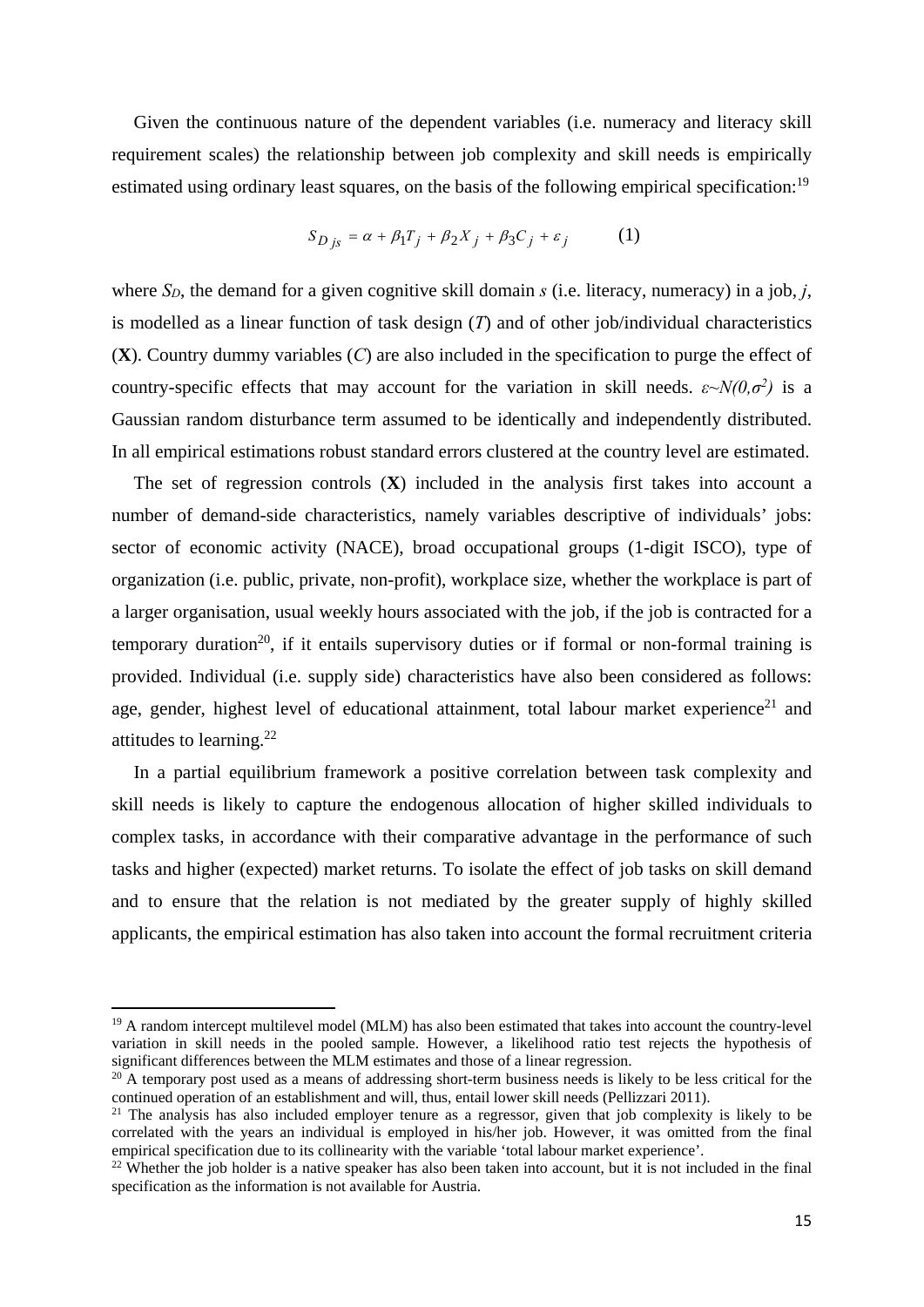(usual qualifications and years of work experience) needed by current job applicants to be hired in the job.

The descriptive statistics for the covariates included in the regression can be found in Table A1 in the Annex.

In order to estimate equation (1), different approaches have been followed that aim to identify a match between workers' skills and job requirements. These approaches enable us to map the information on the assessed skill levels of workers onto a given value of a skill requirement per job, thus identifying the population of interest for the purposes of the main empirical analysis (i.e. the distribution of skill needs of jobs in each country).

The results based on the skill domain of literacy are presented in Table 3.<sup>23</sup> First, the distribution of skill needs is approximated by focusing on individuals with skills matched to their job duties based on their own subjective assessment (Model 1). One may argue that it is the individual job holders themselves who are in possession of the best information set concerning the correspondence of their skills with the tasks required by their jobs. The regression shows that jobs rich in abstract reasoning and those that allow for greater job latitude, as opposed to jobs involving physical work, are characterised by higher skill requirements.

The self-reported measure of skills matching, used in Model 1, may be subject to selfreporting bias and it relies on a highly truncated sample. For this reason, the analysis is extended to include a wider sample of individuals whose skills fall within a typical 'range of matched skills' in their occupation, as inferred by the OECD approach described in section 3. This methodology classifies individuals as matched if their assessed skill level falls within a band, defined by the minimum and maximum skill needs of their own occupation (Models 2, 3 and 4). Model 2 confirms that the demand for literacy skills is higher in jobs that entail a greater degree of autonomy and frequency of abstract reasoning tasks, while it decreases in the frequency of physical tasks. Model 3 shows that these results are robust to the introduction of individual worker controls.

Job design is likely to be correlated with other characteristics of the firms in which individuals are employed, such as business and product market strategy, the technological frontier of production, the quality of industrial relations and other HR practices. It is thus

 $^{23}$  The regression estimates for the domain of numeracy skills are provided in Table A2 in the Annex.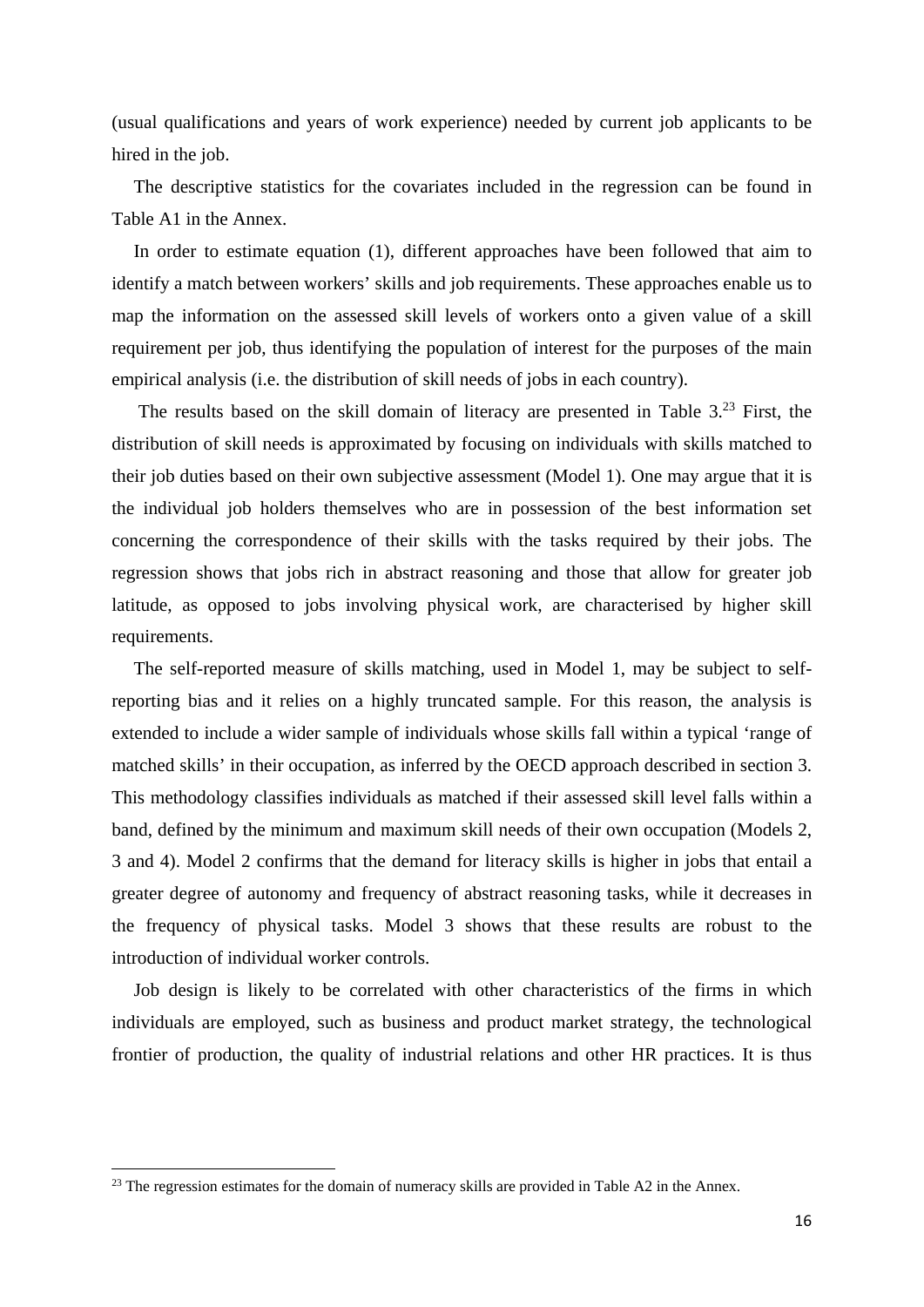expected that the coefficient on *T* may overestimate the impact of job tasks on skill requirements.<sup>24</sup>

To take some of these endogenous influences into account, the empirical specification further considers the extent to which a job involves learning work-related things from colleagues and supervisors (a proxy for the interpersonality of work relations and the extent of informal learning in the workplace); the frequency of having to keep up to date with new products and services (a proxy for the product market strategy of the individual's employer); and the level of computer use (i.e. basic, moderate or advanced) needed to perform the job (a proxy for the technological frontier of the job). Moreover, the hourly earnings for wage and salary earners has also been considered in the regression framework as a further robustness check, although it is clear that this variable is endogenously related to both job tasks and skills. However, to the extent that the wage can be considered a posted wage (Hall and Krueger 2012; Brenzel et al. 2014), it would reflect the overall ability of the organization to pay for skills. Model 4 shows that the main empirical relation between job tasks and skill demand is robust to the introduction of the aforementioned additional organizational variables. This is true even if the magnitude of the estimated coefficients is somewhat reduced, as part of the effects is captured by the inclusion of these additional variables in the regression framework.

Finally, the estimation is replicated on a sample of jobs in which individuals' skills are effectively used, the extent of skill use measured via the self-reported frequency of tasks scales available in the PIAAC survey (Model 5).<sup>25</sup> Although this derived variable is not, strictly speaking, a measure of the distribution of required skill *levels* across diverse jobs, it captures the extent to which an individual's *use* of skills falls within a range that is normal for a person with a comparable skill level (Allen et al. 2013).

In contrast to the positive impact of abstract reasoning and of job latitude on the skill requirements of jobs, mixed effects are found for jobs that differ according to whether they involve a higher frequency of interactive tasks with clients or co-workers. While such jobs are found to be correlated with a better utilisation of workers' skills they are, nonetheless, associated with jobs of a lower cognitive skill level.26

<sup>&</sup>lt;sup>24</sup> At the same time and to the extent that tasks are measured with error the coefficient on T will be biased toward zero and will tend to produce a conservative estimate of the impact of tasks on skill requirements. 25 An alternative estimation approach is to model the conditional distribution of skill use relative to the assessed

skill level of an individual i.e. *G*(skill use|skill level). Adopting such an approach confirms the empirical estimates as reported in section 5. The results are available from the authors upon request.

<sup>&</sup>lt;sup>26</sup> The empirical results also bear out that required literacy and numeracy levels increase with the size of the workplace and are positively related to the provision of (formal or non-formal) training opportunities as part of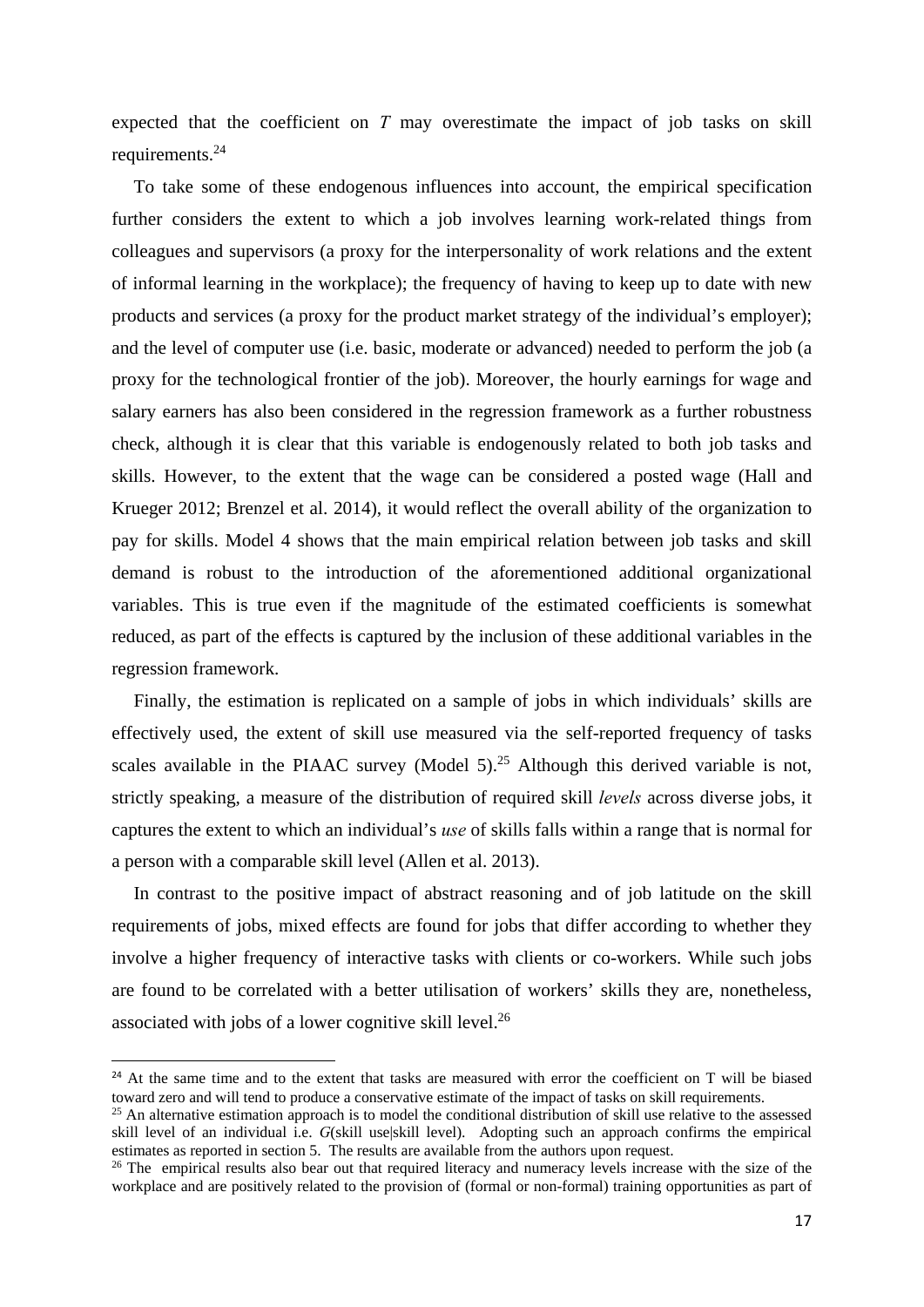#### **[INSERT TABLE 3 ABOUT HERE]**

#### **5. Robustness checks**

To check the robustness of the positive relationship between task complexity and skill requirements, as shown in Table 3, equation (1) has been estimated using a more refined occupational classification at the 2-digit level in the control set.<sup>27</sup> It is generally observed in the PIAAC dataset that there is significant heterogeneity in the assessed skill levels of individuals and, by extension, in the skill requirements of jobs within 1-digit occupational groups. Table 4 confirms that the statistically significant positive coefficients of abstract reasoning and job latitude persist in spite of the inclusion of a finer occupational granularity in the regression.28

#### **[INSERT TABLE 4 ABOUT HERE]**

Moreover, the measure of skill requirements based on the OECD approach has been reconstructed so that the minimum and maximum thresholds of skills, which define whether an individual's literacy skills are matched to those required by his/her job, are derived on the basis of the more detailed 2-digit occupational groups. This is done because the main OECD measure of skill requirements used in Table 3 has been criticised, on the grounds that it reduces the heterogeneity of skill demand to a small number of broad (1-digit) occupational categories (Allen et al. 2013).

In particular, the distribution of the assessed literacy skills of well-matched individuals has been extracted for each country and 2-digit occupational group separately.<sup>29</sup> Employees are subsequently deemed to have a literacy skill level that is matched to what their job requires if their assessed level falls within the 'typical skills band' of their respective 2-digit occupational group. Following this methodology, the sample of employees with matched skills (which is a proxy for skill needs) falls to 76%, as opposed to 83% which was the case with the original OECD measure. Despite this new construct, the regression coefficients in

<u> Andreas Andreas Andreas Andreas Andreas Andreas Andreas Andreas Andreas Andreas Andreas Andreas Andreas Andr</u>

the job. The estimates show that individuals with higher educational qualifications and positive attitudes to learning are in jobs with high skill requirements. Also jobs requiring more years of education on behalf of current job applicants tend to be characterized by high skill requirements

 $27$  For the sake of space constraints, Table 4 only reports the outcome of the robustness tests for the skill domain of literacy. The respective estimations for numeracy are available from the authors upon request.

<sup>&</sup>lt;sup>28</sup> Given the limited number of observations, the regression has been executed under the condition that 2-digit occupational groups with at least 100 observations in each cell are taken into account. In addition, information at the 2-digit occupational level only exists for 18 OECD countries, so 4 countries (Austria, Canada, Estonia and Finland) have been dropped from the analysis.

<sup>&</sup>lt;sup>29</sup> As before, the condition that there are at least 10 observations in each cell has been applied.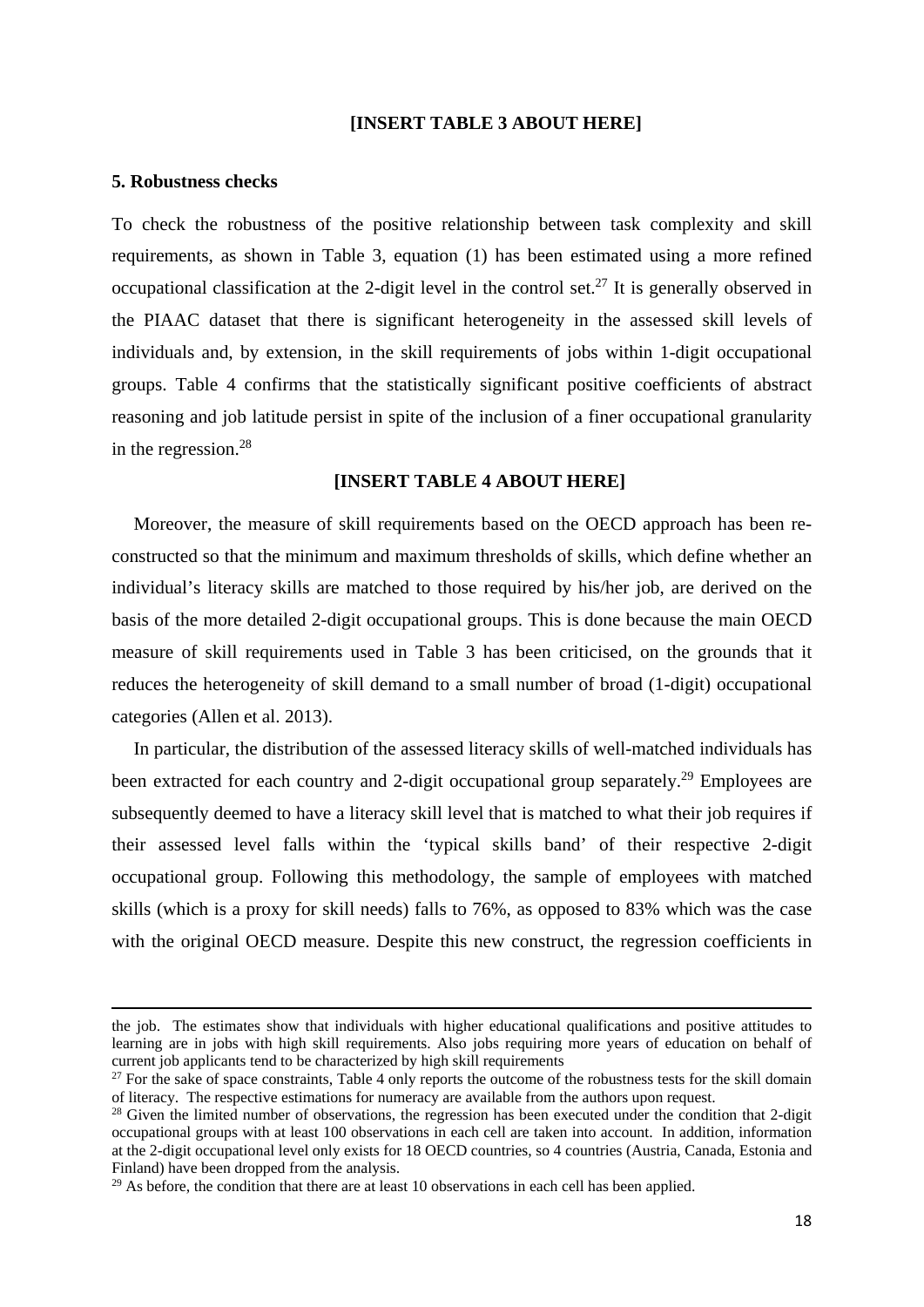Table 4 confirm that the positive and statistically significant impact of complex job design on skill demand is robust.

Column (5) in Table 4 also contains the results of an additional test undertaken to confront concerns about the potential lack of representativeness of the main empirical relation estimated in Table 3. In particular, it may be argued that sample selection bias could arise due to the fact that the main regression omits cases where the informational content of people's skills could not be directly translated to a measure of the skill content of their jobs. This is true for individuals classified as either overskilled or underskilled for their jobs, for whom it is not feasible to make a direct mapping of their assessed skills to the level required by their job. Given that the non-matched part of the sample comprises of 17% of the total population of adult employees in the 22 countries, we have investigated whether this missing sample could potentially affect the main regression estimates.

Selectivity bias could influence the main empirical relation if the complexity of job tasks and other job characteristics were non-randomly distributed between workers with matched and non-matched skills. A cursory review of the distribution of the observable job characteristics in the data across the different categories of workers (matched, underskilled and overskilled) reveals some, albeit limited, differences. For instance, underskilled workers are more likely to be concentrated in high-skilled occupational groups (e.g. 24.5% are Professionals as opposed to 17% of matched workers), whereas the overskilled have a greater concentration towards semi- or low-skilled occupations (e.g. 20% are in market sales and services and 11% in elementary jobs, in contrast to 17% and 7% for the matched, respectively). Employees with matched skills also have a greater tendency to be employed in the public sector (31%, whereas the same holds for 27% of the overskilled and 28% of the underskilled).

To take the truncated part of the sample into account, we have therefore used the values of the upper (for the overskilled) and the lower (for the underskilled) threshold of skills within each individual's occupation as a proxy for the skill content of their job. The main regression of cognitive skill demands on the nature of task complexity within people's jobs has been subsequently repeated, albeit with coverage of the entire sample of jobs of the employee workforce of the 22 countries. As can be seen in the last column of Table 4, the sign and statistical significance of the regression coefficients on the variables of task complexity remains unaffected, although the size of the effects is reduced.

Finally, in order to explore the heterogeneity in the estimated effect further, the impact of task complexity on skill needs has been estimated per each 2-digit level occupational group.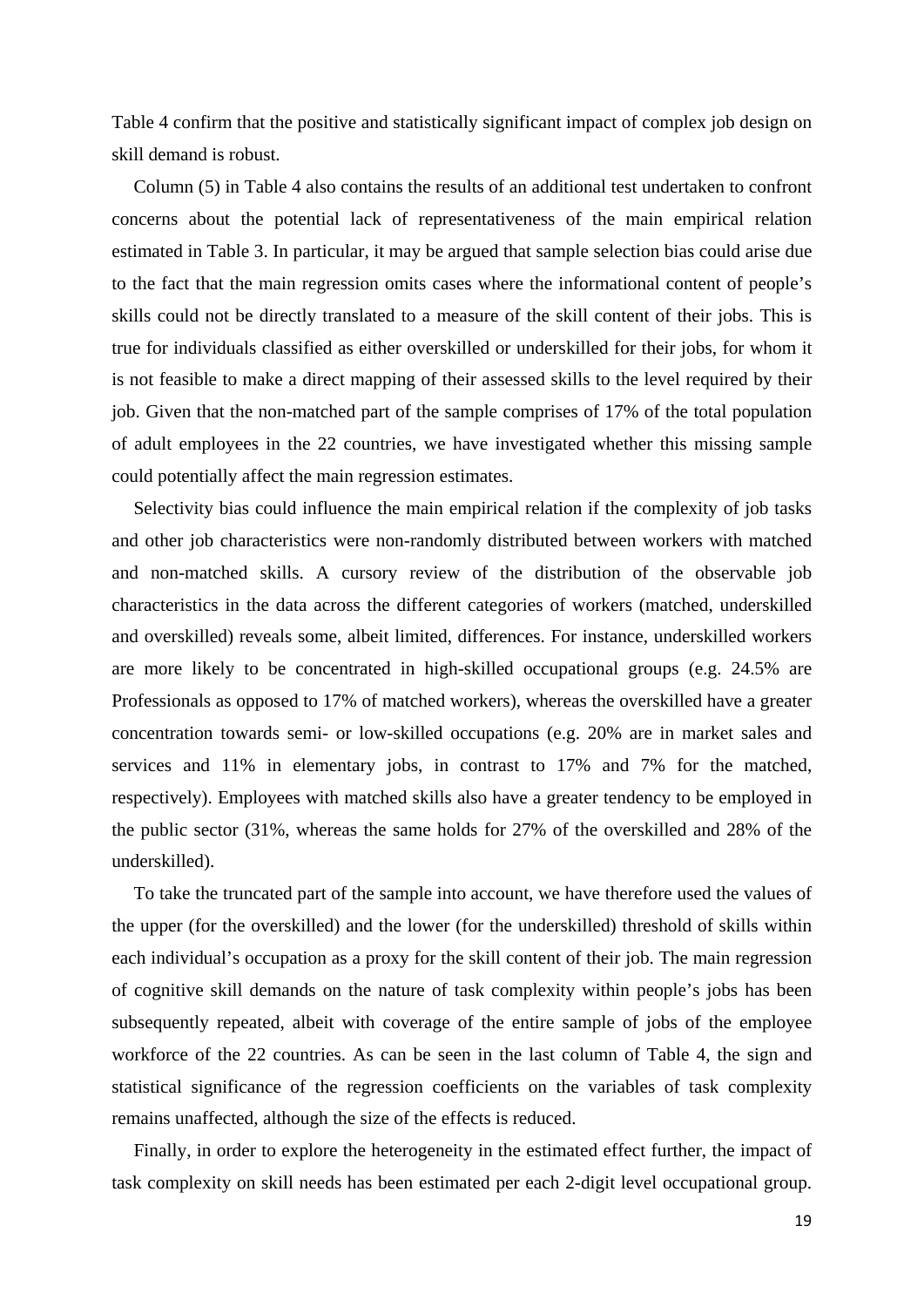A statistically significant coefficient of task complexity within such detailed job groupings, clearly defined according to the similarity of the tasks and duties performed, would reinforce the argument that there can be markedly different skill requirements between firms that employ varied job design principles.

Table A3 in the Appendix displays the estimated OLS regression coefficients of the relation between job design and skill demands in each of 23 occupational groups. For the purposes of statistical validity, the analysis has been constrained to include only groups with at least 1000 observations in total (across all countries in the sample). Even when focussing on more homogeneous groups of professions, such as science and engineering professionals or personal care workers, a statistically significant positive effect of abstract reasoning and of job latitude prevails in the majority of cases.

#### **6. Conclusions**

This paper set out to establish a significant link between job complexity and the skill demand and skill utilisation of jobs. The heterogeneity of job complexity in advanced economies has been articulated via the adoption of four constructs, which describe people's daily activities at work according to the frequency of abstract reasoning, employee latitude, interactivity and physical work. The skill content of jobs has been operationalised by focusing the analysis on jobs in which workers' skills are matched to the level that is required to perform them.

Using rich information collected as part of the recent OECD-PIAAC survey, the empirical analysis in this paper has confirmed that there exists a positive and statistically significant link between the degree of task complexity and the cognitive skill requirement of jobs. As the empirical methodology controls for the formal levels of human capital and the learning disposition of workers, who tend to be attracted to more complex jobs, as well as other important variables that mediate the relationship, it is confirmed that task complexity exerts an independent influence on skill demand both between and within occupations.

Several unobserved organizational characteristics may affect the skill content of jobs, so the results presented in this paper should be treated as associations. The recent HRM literature has advanced a dynamic vision of job design that sees workers playing an active role in shaping (crafting) their jobs (and the tasks included). In this case, the analysis in the paper would suffer from reverse causation and the link found would reflect the ability of skilled workers to craft their jobs (Berg et al. 2013; Nielsen 2013). However, there is little empirical support for this thesis. HR departments of organizations usually have a tight control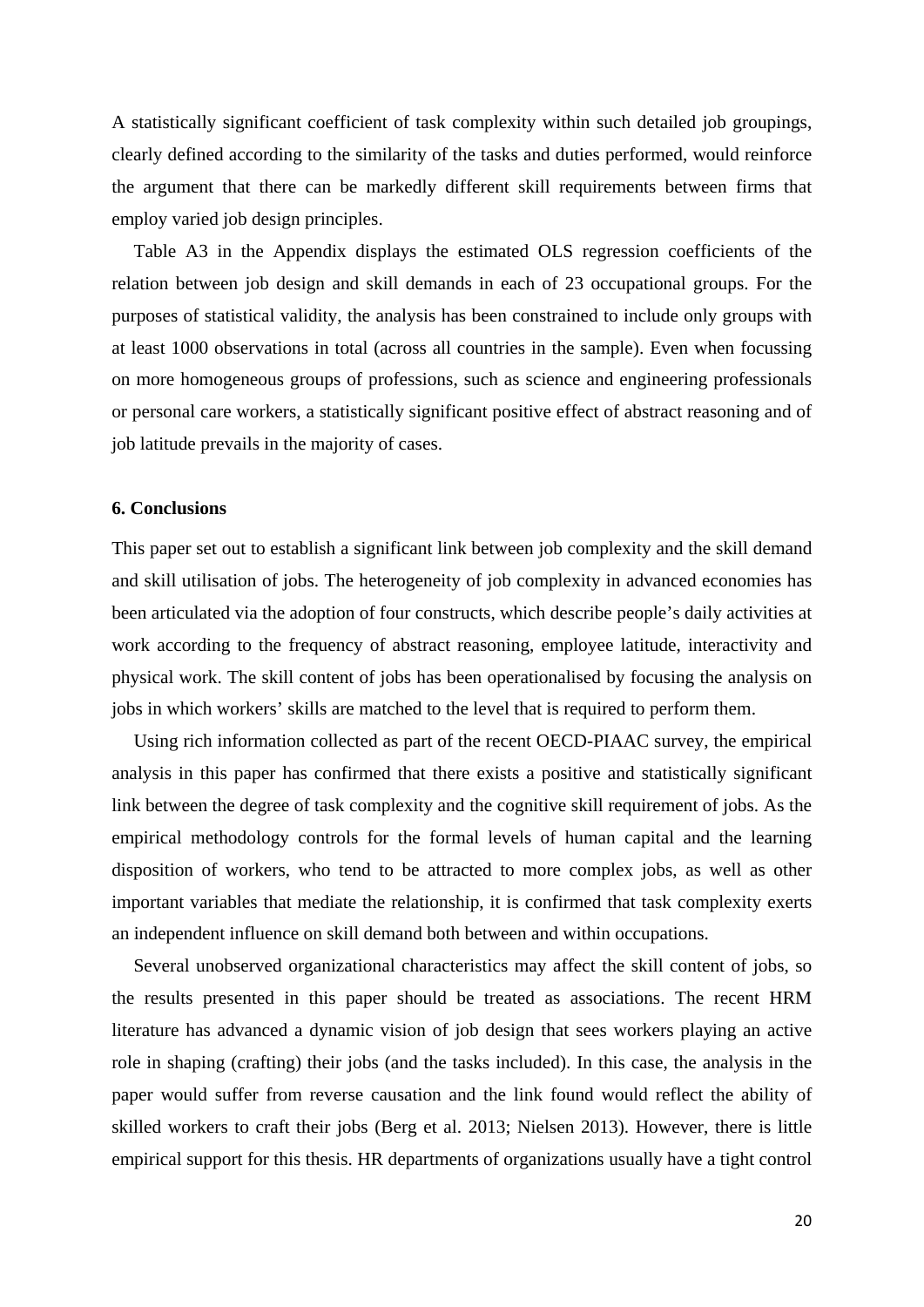on the way that jobs are designed and the process of bundling tasks to jobs usually constitutes the starting point of the job crafting process (and any changes take place at the margin). Moreover, while some personal characteristics have been associated with an individual inclination to craft own jobs, no significant correlation has been found between cognitive ability and the likelihood of engaging in the job crafting process (Lyons 2008). The HRM literature has also tended to characterise workers' inclination towards the personalization of the set of their job tasks though specific avenues: (i) Extra Role Behaviour (taking up additional tasks outside the workers' role in the organization) (Van Dyne et al. 1995); (ii) Organizational citizenship behaviour - taking up additional tasks to help colleagues (Organ 1997; Organ et al. 2006), and (iii) Contextual performance (Borman and Motowidlo 1993; Motowidlo and Van Scotter 1994). A cursory review of the literature (mainly based on the US labor market) reveals that personality traits are generally linked to these behaviours rather than cognitive ability (Morgeson et al. 2005; Bakker et al. 2012) .

Our paper has interesting policy implications. With the marked rise in educational attainment in developed countries and with the generalized increase in the supply of skills, more attention should be paid by policy makers to the issue of skills utilisation in addition to policies that promote further skill development (e.g. training). This requires policies that will support organizations in their adoption of more advanced business and product strategies and encourage them to adopt more complex job design (Sung and Ashton 2015). This is a worthy policy objective since, while some organizations make full use of the skills in their workforce, others "through inertia, lack of understanding or philosophical reluctance, remain ignorant of the benefits of smart working and the performance improvement that it can bring" (CIPD 2008). Maitland and Thomson (2011) also argue that, despite the benefits the HPW, the diffusion of such practices across organisations can be slow given that "old habits die hard" and since some employers are unwilling to "shift in culture and mindset". In light of the enormous variation in managerial practices that is reported in the literature (Bloom and Van Reenen 2007; Bloom and Van Reenen 2010; Eurofound 2011; Syverson 2011; Eurofound 2012; Card, Heining et al. 2013), it therefore becomes clear that there is wide scope for supporting organizations in designing better and smarter jobs.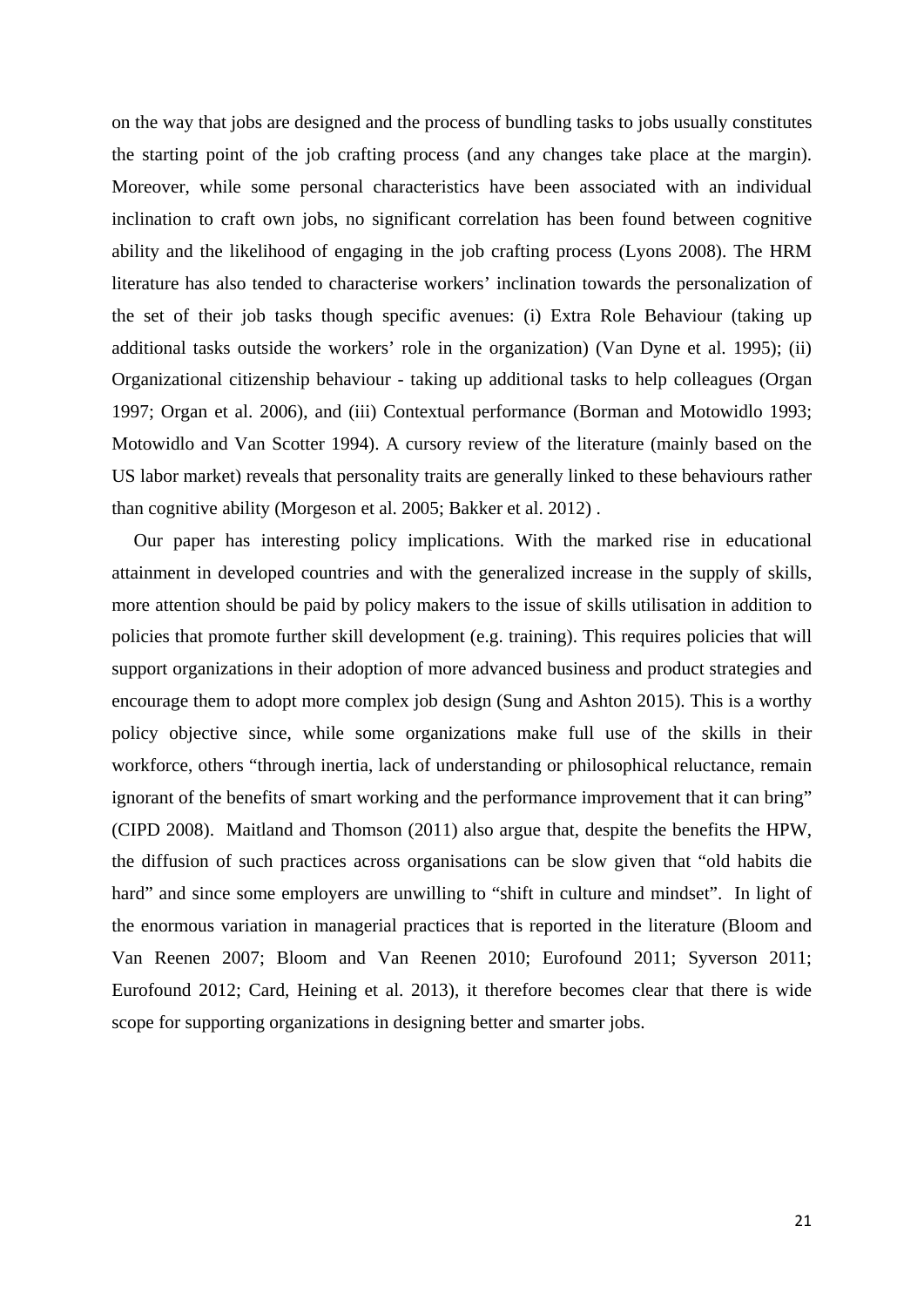#### **References**

- Acemoglu, D. and D. Autor (2011). 'Skills, Tasks and Technologies: Implications for Employment and Earnings'. Handbook of Labor Economics. D. Card and O. Ashenfelter. Amsterdam, Elsevier. Volume 4, Part B: 1043-1171.
- Allen, J., Levels, M. and van der Velden, R. (2013), 'Skill mismatch and use in developed countries: Evidence from the PIAAC study', RM/13/060, Maastricht university.
- Applebaum, E., Bailey, T. and Berg, P. (2000) Manufacturing advantage: why high performance work systems pay off. Ithaca, NY: Cornell University Press.
- Ashton, D. and Sung, J. (2011), 'Product market strategies and skill utilisation', Skills in focus, Skills development Scotland.
- Autor, D. H. and M. J. Handel (2013). "Putting Tasks to the Test: Human Capital, Job Tasks, and Wages." Journal of Labor Economics 31(2): S59-S96.
- Autor, D. H., F. Levy, et al. (2003). "The Skill Content of Recent Technological Change: An Empirical Exploration." The Quarterly Journal of Economics 118(4): 1279-1333.
- Bakker, A. B., M. Tims, et al. (2012). "Proactive personality and job performance: The role of job crafting and work engagement." Human Relations 65(10): 1359-1378.
- Bauer, T. (2004). High Performance Workplace Practices and Job Satisfaction: Evidence from Europe. RWI : Mitteilungen, Vol. 54/55, No. 1, p. 57-85.
- Berg, J. M., J. E. Dutton, et al. (2013). Job Crafting and the meaning of work. Purpose and Meaning in the Workplace. B. J. Dik, Z. S. Byrne and M. F. Steger, American Psychological Association.
- Bloom, N. and J. Van Reenen (2007). "Measuring and Explaining Management Practices Across Firms and Countries." The Quarterly Journal of Economics 122(4): 1351-1408.
- Bloom, N. and J. Van Reenen (2010). "Why Do Management Practices Differ across Firms and Countries?" The Journal of Economic Perspectives 24(1): 203-224.
- Bloom, N. and J. Van Reenen (2011). Human Resource Management and Productivity. Handbook of Labor Economics. C. David and A. Orley, Elsevier. Volume 4, Part B: 1697-1767.
- Borman, W. C. and S. J. Motowidlo (1993). Expanding the criterion domain to include elements of contextual performance. Personnel Selection in Organizations. N. Schmitt and W. C. Borman. San Francisco, Jossey-Bass.
- Brenzel, H., Gartner, H., et al. (2014). "Wage bargaining or wage posting? Evidence from the employers' side." *Labour Economics* 29: 41-48.
- Buchanan, J., et al. (2010), "Skills Demand and Utilisation: An International Review of Approaches to Measurement and Policy Development", OECD Local Economic and Employment Development (LEED) Working Papers, No. 2010/04, OECD Publishing, Paris.
- Card, D., J. Heining, et al. (2013). "Workplace Heterogeneity and the Rise of West German Wage Inequality." The Quarterly Journal of Economics 128(3): 967-1015.
- Caroli, E. and J. Van Reenen (2001). "Skill-Biased Organizational Change? Evidence from A Panel of British and French Establishments." The Quarterly Journal of Economics 116(4): 1449-1492.
- Cedefop (2012a). Skill mismatch: the role of the enterprise. Luxembourg: Publications Office. Cedefop research paper; No 21. http://www.cedefop.europa.eu/EN/Files/5521\_en.pdf
- Cedefop (2012b). Future skills supply and demand in Europe: forecast 2012. Luxembourg: Publications Office. Cedefop research paper; No 26. http://www.cedefop.europa.eu/EN/Files/5526\_en.pdf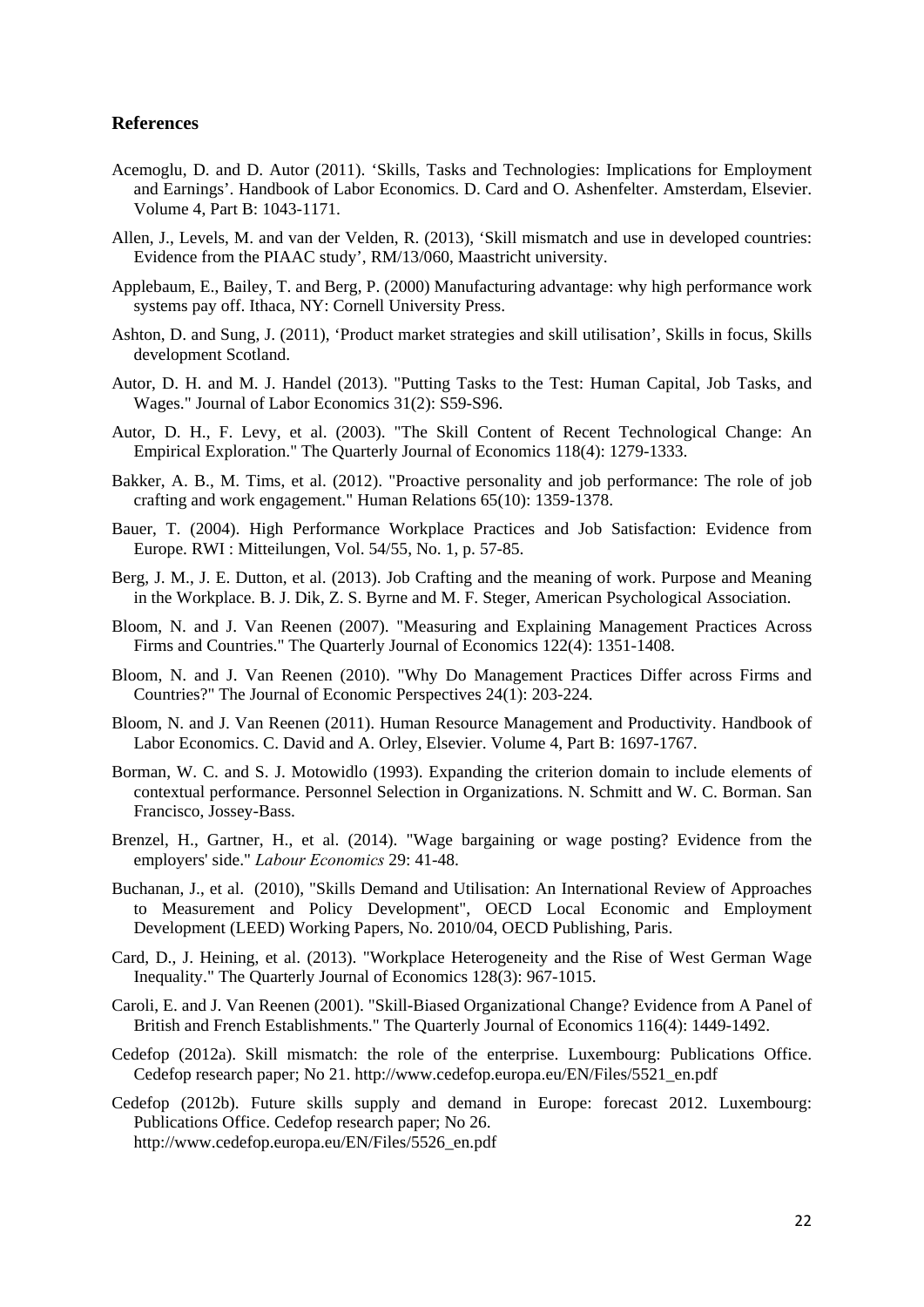- Cedefop (2015a), *Skills, qualifications and jobs: The making of a perfect match?* Cedefop reference report, Office for the Official Publications of the European Communities: Luxembourg.
- Cedefop (2015b). *Skill shortages and skill gaps in European enterprises: Striking a balance between vocational education and training and the labour market*. Cedefop Reference series.
- CIPD (2008), Smart working: the impact of work organisation and job design, Research insight, London.
- DTI and CIPD (2006). High Performance Work Practices: linking strategy and skills to performance outcomes. available at www.dti.gov.uk [assessed 15/09/2011].
- Eurofound (2011). Management practices and sustainable organisational performance: an analysis of the European Company Survey 2009. Luxembourg, Publication Office of the European Union.
- Eurofound (2012). Trends in job quality in Europe. Luxembourg, Publication Office of the European Union.
- Eurofound (2014). Drivers of recent job polarisation and upgrading in Europe. Luxembourg, Publication Office of the European Union.
- European Commission (2008). New skills for new jobs: anticipating and matching labour market needs: communication from the Commission to the European Parliament, the Council, the European Economic and Social Committee and the Committee of the Regions. COM (2008) 868 final. ec.europa.eu/social/BlobServlet?docId=1496&langId=en
- Fernández-Macías, E. (2012). "Job Polarization in Europe? Changes in the Employment Structure and Job Quality, 1995-2007." Work and Occupations 39(2): 157-182.
- Gibbs, M., A. Levenson, et al. (2010). Why are jobs designed the way they are? Jobs, Training, and Worker Well-being. S. W. Polachek and K. Tatsiramos. London, Emerald Group. 30: 107-154.
- Groot, W.; Maassen van den Brink, H. (2000). Overeducation in the labor market: a meta-analysis. Economics of Education Review, Vol. 19, No. 2, p. 149-158.
- Hackman, J. R. and G. R. Oldham (1976). "Motivation through the design of work: test of a theory." Organizational Behavior and Human Performance 16(2): 250-279.
- Hall, R. E. and Krueger, A. B. (2012). "Evidence on the Incidence of Wage Posting, Wage Bargaining, and On-the-Job Search." *American Economic Journal: Macroeconomics* 4(4): 56-67.
- Handel, M. (2012), "Trends in Job Skill Demands in OECD Countries", OECD Social, Employment and Migration Working Papers, No. 143, OECD Publishing.
- Huczynski, A. and Buchanan, D. (2001) Organizational behaviour: an introductory text. 4th ed. London: Financial Times/Prentice Hall.
- Huselid, M. A. (1995). "The Impact of Human Resource Management Practices on Turnover, Productivity, and Corporate Financial Performance." The Academy of Management Journal 38(3): 635-672.
- Ichniowski, C. and K. Shaw (2003). "Beyond Incentive Pay: Insiders' Estimates of the Value of Complementary Human Resource Management Practices." The Journal of Economic Perspectives 17(1): 155-180.
- Ichniowski, C., K. Shaw, et al. (1997). "The Effects of Human Resource Management Practices on Productivity: A Study of Steel Finishing Lines." The American Economic Review 87(3): 291-313.
- Karasek, R.A. (1979). "Job demands, job decision latitude, and mental strain: Implications for job redesign", *Administrative Science Quarterly*, Vol. 24, 285 - 308.
- Katz, L. F. and D. H. Autor (1999). Changes in the Wage Structure and Earnings Inequality. Handbook of Labor Economics. A. Orley and C. David. Amsterdam, Elsevier. Volume 3, Part A: 1463-1555.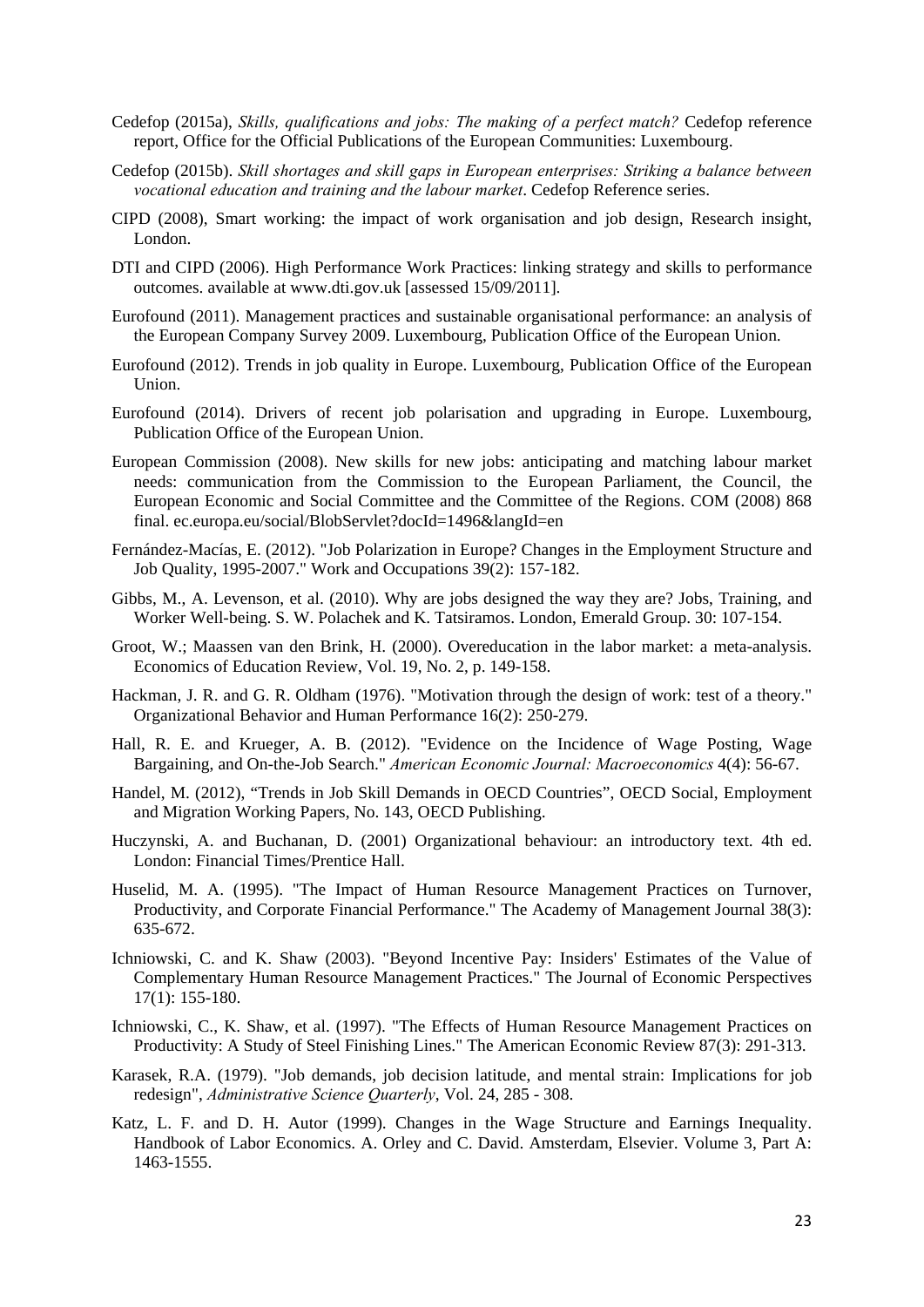- Lazear, E.P. (1992), The Job as a Concept, in: Performance Measurement and Incentive Compensation, W.J.Bruns (ed.). Cambridge: Harvard Business School Press.
- Lazear, E.P. and Gibbs, M. (2009), Personnel Economics in Practice, NJ: John Wiley & Sons.
- Lazear, E.P.; Oyer, P. (2009), Personnel Economics, in: R.Gibbons & Roberts, D.J. (ed.), Handbook of Organizational Economics, Princeton University Press.
- Lyons, P. (2008). "The Crafting of Jobs and Individual Differences." Journal of Business and Psychology 23(1-2): 25-36.
- Macduffie, J. P. (1995). "Human Resource Bundles and Manufacturing Performance: Organizational Logic and Flexible Production Systems in the World Auto Industry." Industrial and Labor Relations Review 48(2): 197-221.
- Maitland, A. and Thomson, P. (2011), *Future work: How businesses can adapt and thrive in the new world of work*, Palgrave Macmillan: New York.
- Morgeson, F. P., K. Delaney-Klinger, et al. (2005). "The Importance of Job Autonomy, Cognitive Ability, and Job-Related Skill for Predicting Role Breadth and Job Performance." Journal of Applied Psychology 90(2): 399-406.
- Motowidlo, S. J. and J. R. Van Scotter (1994). "Evidence that task performance should be distinguished from contextual performance." Journal of Applied Psychology 79(4): 475-480.
- Nielsen, K. (2013). "How can we make organizational interventions work? Employees and line managers as actively crafting interventions." Human Relations 66(8): 1029-1050.
- OECD (2013). OECD Skills outlook 2013: first results from the survey of adult skills. Paris: OECD Publishing. http://dx.doi.org/10.1787/9789264204256-en
- Organ, D. W. (1997). "Organizational Citizenship Behavior: It's Construct Clean-Up Time." Human Performance 10(2): 85-97.
- Organ, D. W., P. M. Podsakoff, et al. (2006). Organizational Citizenship Behavior. Its nature, antecedents, and consequences. Thousand Oaks, Sage Publications.
- Pellizzari, M. (2011). Employers' Search and the Efficiency of Matching. British Journal of Industrial Relations, Vol. 49, No. 1, p. 25-53.
- Pellizzari, M. and A. Fichen (2013), "A New Measure of Skills Mismatch: Theory and Evidence from the Survey of Adult Skills (PIAAC)", OECD Social, Employment and Migration Working Papers, No. 153, OECD Publishing, Paris.
- Pouliakas, K. (2012), 'The skill mismatch challenge in Europe', Ch. 6 in: EU Commission (2012), Employment and social developments in Europe, Luxembourg: Publications Office.
- Pouliakas, K. and I. Theodossiou (2013). "The economics of health and safety at work: an interdisciplinary review of the theory and policy." Journal of Economic Surveys 27(1): 167-208.
- Prendergast, C. J. (1995). "A Theory of Responsibility in Organizations." Journal of Labor Economics 13(3): 387-400.
- Sloane, P. J., et al. (1999). Overeducation, undereducation and the British labour market. Applied Economics, Vol. 31, No. 11, p. 1437-1453.
- Spitz-Oener, A. (2006). "Technical Change, Job Tasks, and Rising Educational Demands: Looking outside the Wage Structure." Journal of Labor Economics 24(2): 235-270.
- Stahl, F. (2013). Worker leadership. Cambridge, Massachuttes, MIT press.
- Sung, J. and Ashton, D. N. (2015). Skills in business. The role of business strategy, sectoral skills development and skills policy. Thousand Oakes, Sage.
- Syedain, H. (2007) A talent for numbers. People Management. Vol 13, No 12, 14 June. pp36–38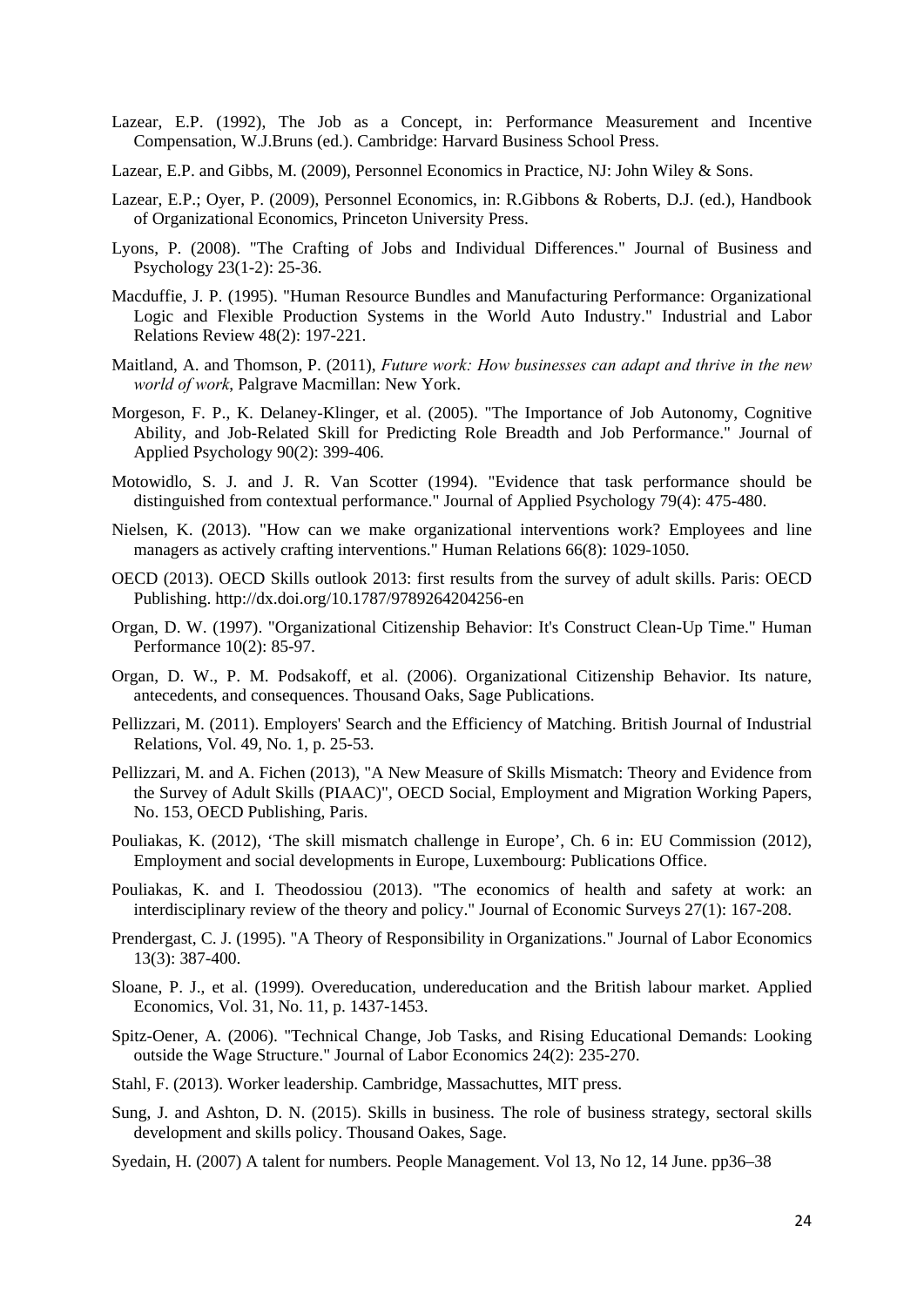- Syverson, C. (2011). "What Determines Productivity?" Journal of Economic Literature 49(2): 326- 365.
- UKCES (2008), Skills for the workplace: Employer perspectives, Evidence report No. 1, November.
- UKCES (2009). High performance working: a synthesis of key literature. London: UK Commission for Employment and Skills. Evidence report; No 4, August.
- UKCES (2011). Product strategies, skills shortages and skill updating needs in England: new evidence from the national employer skills survey, 2009. London: UKCES, UK Commission for Employment and Skills. Evidence report; No 30, July.
- Van Dyne, L., L. L. Cummings, et al. (1995). Extra role behaviors: in pursuit of construct and definition clarity. Research in Organizational Behavior. L. L. Cummings and B. M. Staw. Greenwich, CT, JAI Press. 17: 215-285.
- Whitfield, K. (2000), 'High-Performance Workplaces, Training, and the Distribution of Skills', Industrial Relations, Vol. 39, No. 1, pp. 1-25.
- Wright, P.M., McMahan, G.C. and McWilliams, A. (1994). Human resources and sustained competitive advantage: a resource-based perspective. *The International Journal of Human Resource Management,* 5: 301-326.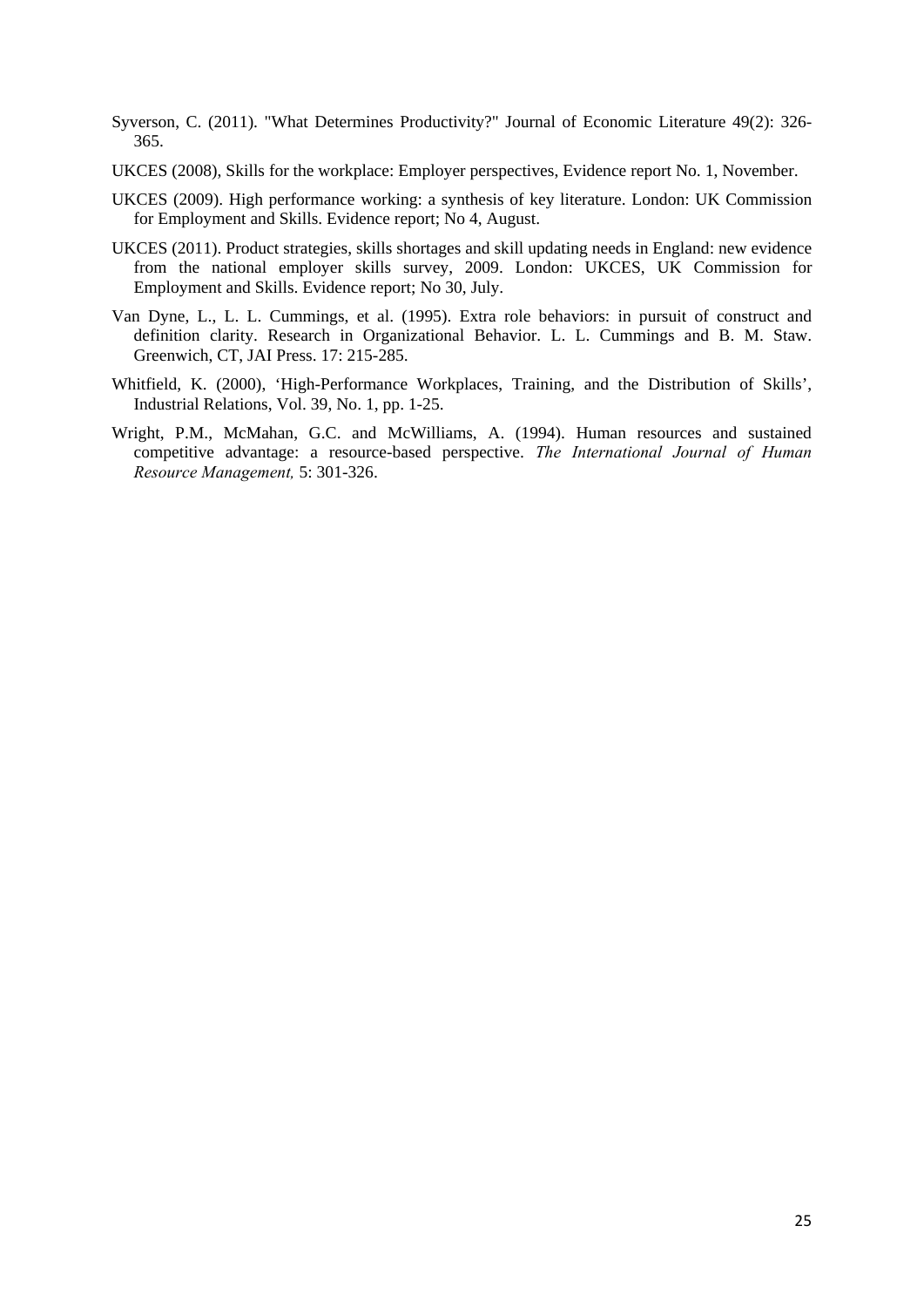#### **Table 1 Indicators of task complexity and of frequency of job tasks**

|                                                                                            | Cronbach's  |
|--------------------------------------------------------------------------------------------|-------------|
|                                                                                            | alpha scale |
|                                                                                            | reliability |
| Type of tasks in job                                                                       | coefficient |
| <b>Abstract reasoning</b>                                                                  | 0.7         |
| How often are you usually?                                                                 |             |
| - Faced by relatively simple problems that take no more than 5 minutes to find a good      |             |
| solution;                                                                                  |             |
| - Confronted with more complex problems that take at least 30 minutes to find (think of) a |             |
| good solution.                                                                             |             |
| Job latitude & control                                                                     | $0.8*$      |
| To what extent can you choose or change?                                                   |             |
| - the sequence of your tasks;                                                              |             |
| - how to do your work;                                                                     |             |
| - the speed or rate at which you work;                                                     |             |
| - your working hours.                                                                      |             |
|                                                                                            |             |
| How often does your job usually involve?                                                   |             |
| - Plan your own activities;                                                                |             |
| - Organise your own time.                                                                  |             |
| <b>Interaction &amp; influence</b>                                                         | $0.8**$     |
| In your job, what proportion of your time do you usually spend?                            |             |
| - Cooperating or collaborating with co-workers;                                            |             |
|                                                                                            |             |
| How often does your job usually involve?                                                   |             |
| - Sharing work-related information with co-workers;                                        |             |
| - Instructing, training or teaching people, individually or in groups;                     |             |
| - Making speeches or giving presentations in front of five or more people;                 |             |
| - Selling a product or selling a service;                                                  |             |
| - Advising people;                                                                         |             |
| - Plan the activities of others;                                                           |             |
| - Persuading or influencing people;                                                        |             |
| - Negotiating with people either inside or outside your firm or organisation.              |             |
| <b>Physical work</b>                                                                       |             |
| How often does your job usually involve?                                                   |             |
| - Working physically for a long period                                                     |             |

*Notes: In your job, what proportion of your time do you usually spend on...?*  $1 =$  None of the time  $\rightarrow$  5 = All of the time; *How often does your job usually involve...?*  $1 =$  never  $\rightarrow$  5 = Every day; *To what extent can you choose or change...?* ...? 1 = Not at all  $\rightarrow$  5 = To a very high extent. \* correlation coefficient with OECD's (2013) measure of task discretion =  $0.8$ ; \*\* correlation coefficient with OECD's (2013) measure of influence =  $0.9$ ; *Source:* OECD Survey of Adult Skills (PIAAC)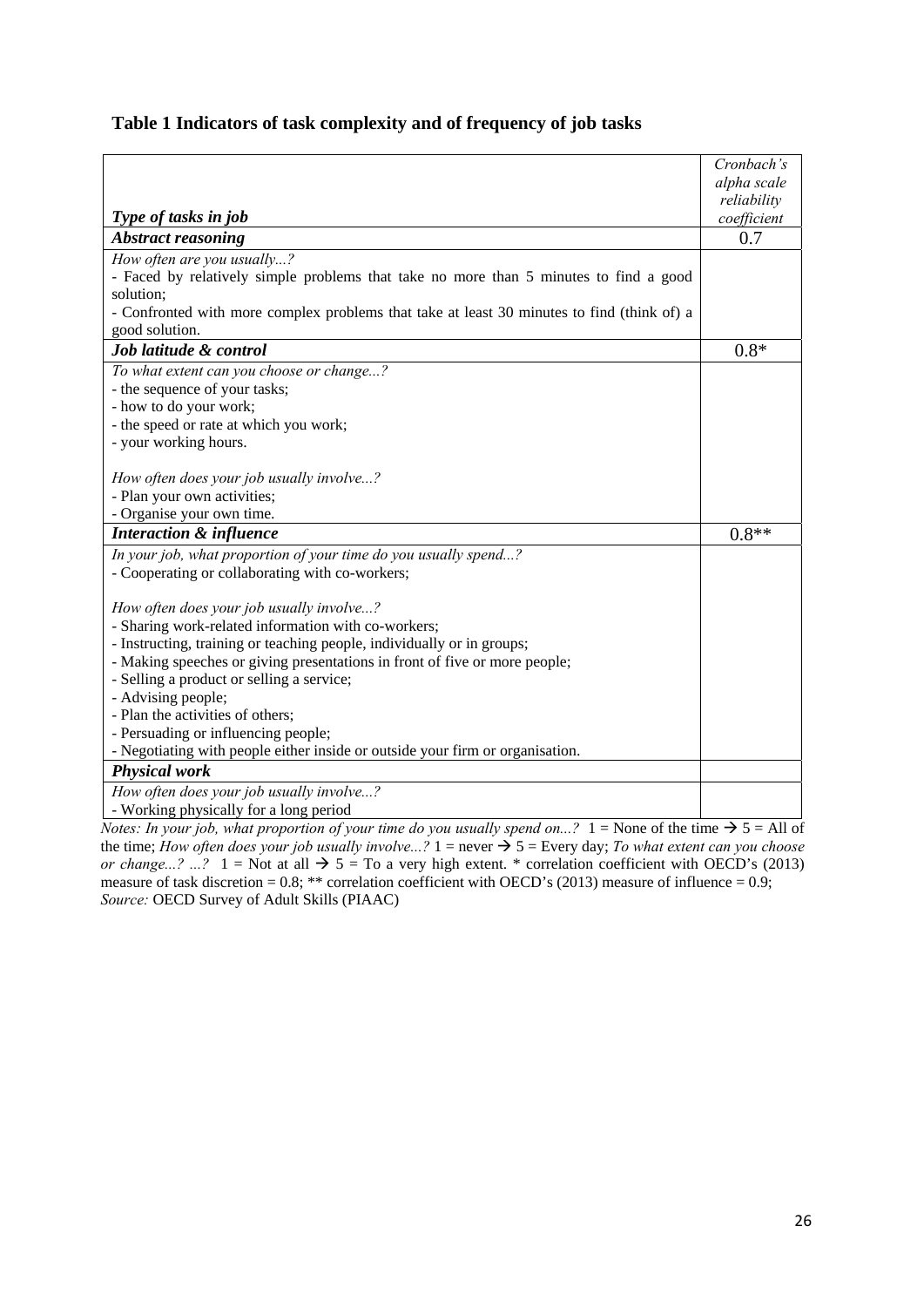

#### **Figure 1 Distribution of assessed literacy skills and skill requirements by occupation**

*Notes*: Literacy skill requirements are based on the distribution of assessed literacy test scores of individuals with matched skills in each occupational group, as derived using the OEDC approach. ISCO1 and ISCO2 categories have been merged while ISCO6 has been dropped due to limited sample sizes. *Source*: OECD Survey of Adult Skills (PIAAC)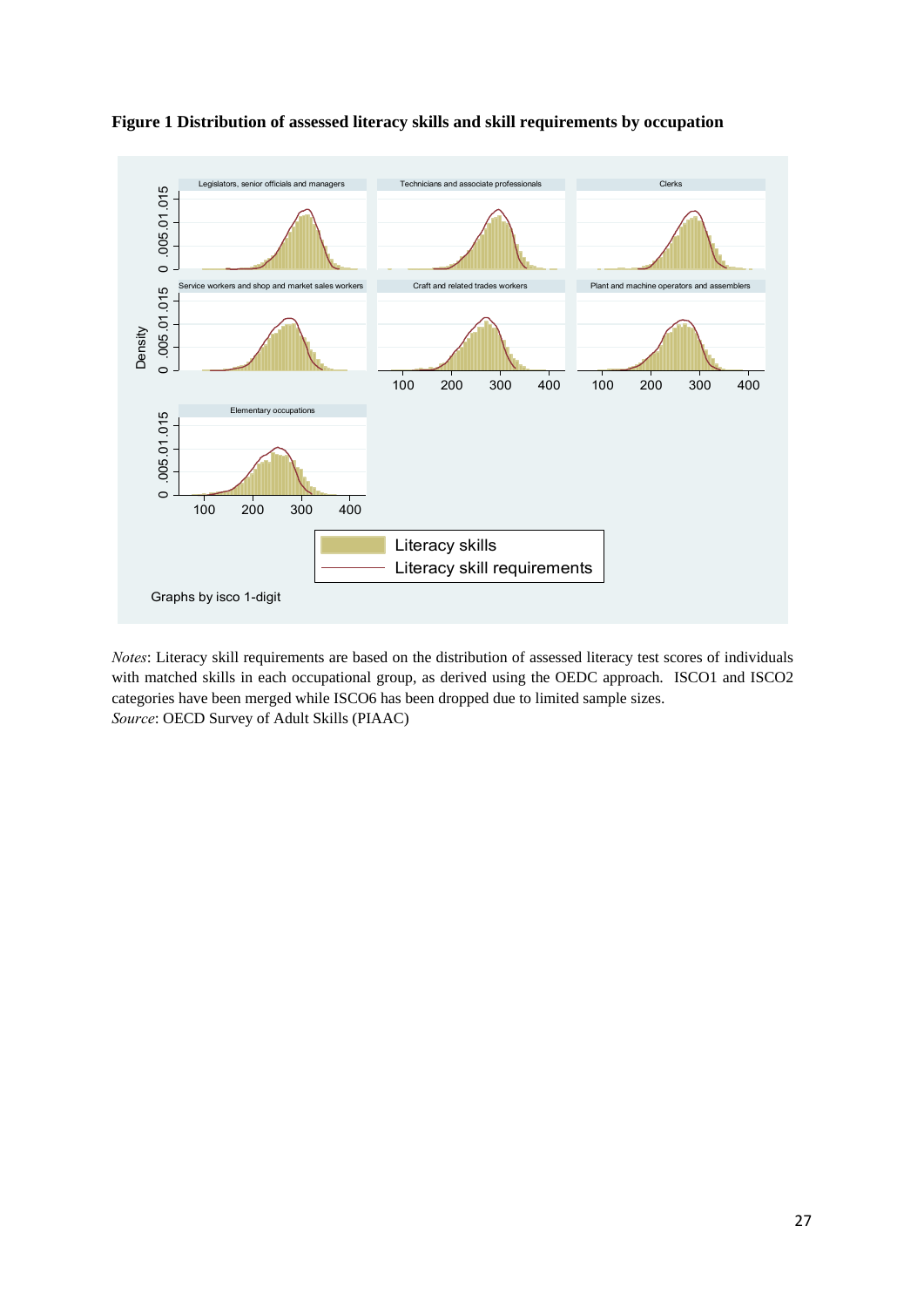|                                                   | Literacy skill requirements |       |       | Literacy<br>skill use |
|---------------------------------------------------|-----------------------------|-------|-------|-----------------------|
|                                                   | Mean                        | Min   | Max   | Mean                  |
|                                                   | (s.d)                       |       |       | (s.d)                 |
| By task frequency                                 |                             |       |       |                       |
| Abstract: High                                    | 286.1<br>(34.8)             | 122.6 | 377.9 | 3.1<br>(0.7)          |
| Abstract: Low                                     | 269.3<br>(38.3)             | 88.2  | 373.0 | 2.4<br>(0.8)          |
| Latitude: High                                    | 287.7                       | 106.0 | 377.9 | 3.1                   |
| Latitude: Low                                     | (34.9)<br>271.0             | 88.2  | 372.9 | (0.7)<br>2.6          |
|                                                   | (37.9)<br>286.2             | 147.9 | 372.5 | (0.8)<br>3.3          |
| Interaction: High                                 | (33.7)<br>274.9             |       |       | (0.6)<br>2.6          |
| Interaction: Low                                  | (38.2)                      | 88.2  | 377.9 | (0.8)                 |
| Physical: High                                    | 262.5<br>(36.9)             | 88.2  | 366.9 | 2.4<br>(0.8)          |
| Physical: Low                                     | 288.9<br>(34.0)             | 107.2 | 377.9 | 3.0<br>(0.7)          |
| By occupation                                     |                             |       |       |                       |
| Legislators, senior officials and managers        | 297.0<br>(31.0)             | 185.2 | 377.9 | 3.4<br>(0.5)          |
| Professionals                                     | 300.9<br>(29.5)             | 146.1 | 374.0 | 3.2<br>(0.6)          |
| Technicians and associate professionals           | 284.7<br>(30.4)             | 163.1 | 354.1 | 3.0<br>(0.6)          |
| Clerks                                            | 277.6<br>(30.2)             | 173.7 | 355.4 | 2.9<br>(0.7)          |
| Service workers and shop and market sales workers | 262.2<br>(33.9)             | 113.4 | 343.3 | 2.4<br>(0.8)          |
| Skilled agricultural and fishery workers          | 232.1<br>(39.7)             | 94.6  | 313.4 | 2.1<br>(0.9)          |
| Craft and related trades workers                  | 258.5<br>(33.6)             | 118.9 | 331.1 | 2.3<br>(0.8)          |
| Plant and machine operators and assemblers        | 255.6<br>(34.6)             | 119.1 | 343.0 | 2.1<br>(0.7)          |
| Elementary occupations                            | 237.5<br>(37.8)             | 88.2  | 322.4 | 1.7<br>(0.7)          |
| By sector                                         |                             |       |       |                       |
| Agriculture, forestry, fishing                    | 268.2<br>(38.9)             | 119.1 | 358.4 | 2.6<br>(0.9)          |
| Manufacturing                                     | 273.9                       | 137.0 | 367.4 | 2.6                   |
| Construction                                      | (37.2)<br>268.6             | 112.1 | 377.8 | (0.9)<br>2.6          |
| Wholesale & retail trade                          | (36.0)<br>268.1             | 120.5 | 372.5 | (0.8)<br>2.5          |
| Transportation & storage                          | (38.1)<br>279.6             | 131.8 | 368.9 | (0.8)<br>2.7          |
|                                                   | (37.5)<br>284.2             |       |       | (0.8)<br>2.9          |
| Accommodation & food service                      | (38.5)                      | 106.0 | 375.7 | (0.8)                 |
| Information & communication                       | 294.9<br>(33.6)             | 130.9 | 370.6 | 3.2<br>(0.7)          |
| Financial and insurance activities                | 292.3                       | 88.2  | 372.9 | 3.1                   |

# **Table 2 Summary statistics (mean, s.d), skill needs and use by key variables**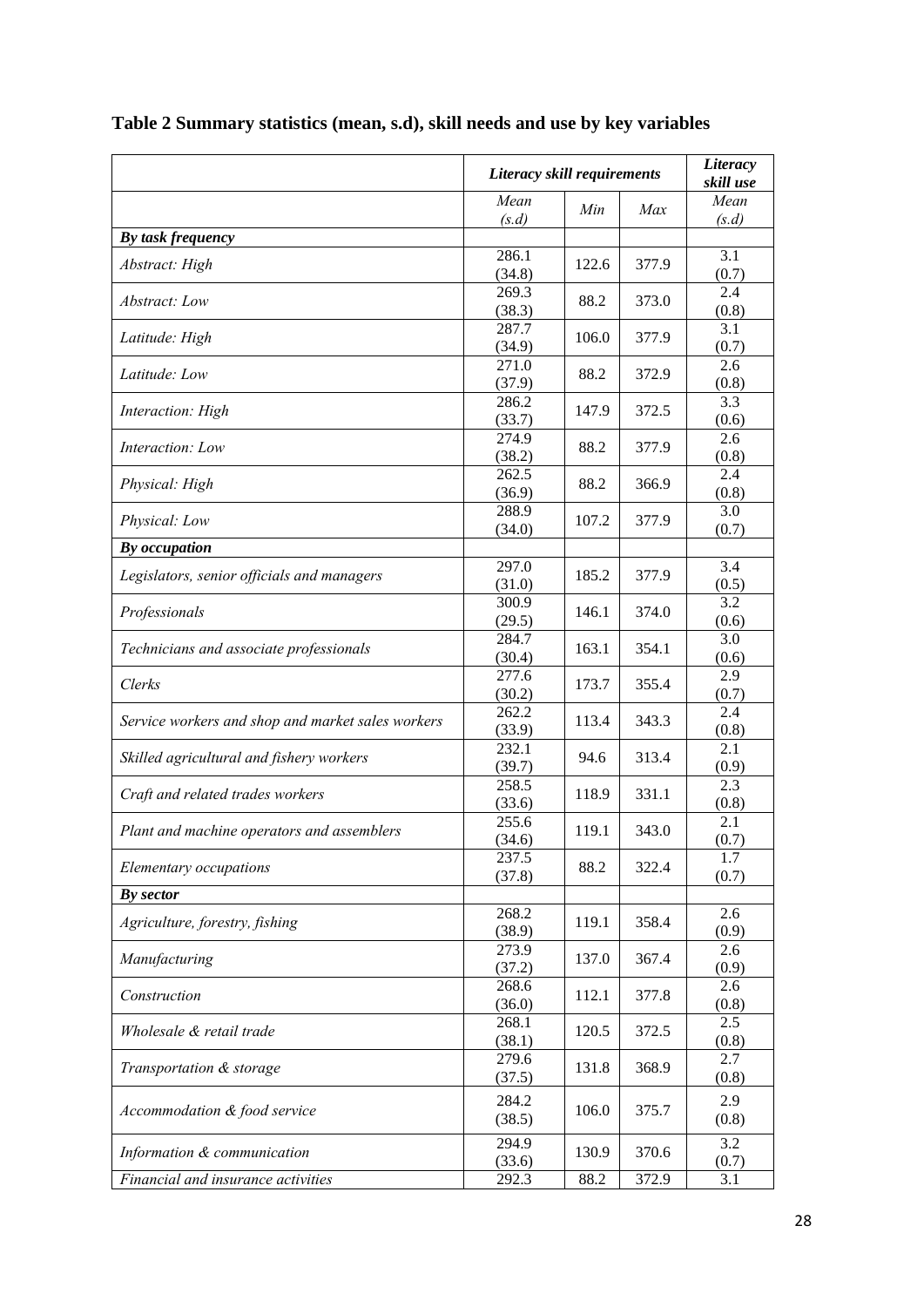|                                                                                                                                                                                                                                                                                                                                                                                                                                                                                                          | (34.6)          |       |       | (0.7)                     |
|----------------------------------------------------------------------------------------------------------------------------------------------------------------------------------------------------------------------------------------------------------------------------------------------------------------------------------------------------------------------------------------------------------------------------------------------------------------------------------------------------------|-----------------|-------|-------|---------------------------|
|                                                                                                                                                                                                                                                                                                                                                                                                                                                                                                          | 282.2           | 124.2 | 367.7 | 2.9                       |
|                                                                                                                                                                                                                                                                                                                                                                                                                                                                                                          | (40.5)          |       |       | (0.8)                     |
| Real estate activities<br>Professional, scientific and technical activities<br>Administrative and support service activities<br>Public administration & defence<br>Education<br>Human health & social work<br>Arts, entertainment & recreation<br>Other service activities<br>Activities of households as employers<br>Activities of extraterritorial organizations and bodies<br>By firm size<br>$1 - 10$<br>$11 - 50$<br>51-250<br>251-1000<br>>1000<br>By level of education<br>High<br>Medium<br>Low | 286.0           | 130.5 | 373.0 | 3.0                       |
|                                                                                                                                                                                                                                                                                                                                                                                                                                                                                                          | (35.5)          |       |       | (0.7)                     |
|                                                                                                                                                                                                                                                                                                                                                                                                                                                                                                          | 286.0           | 112.1 | 369.6 | $\overline{3.0}$          |
|                                                                                                                                                                                                                                                                                                                                                                                                                                                                                                          | (36.3)          |       |       | (0.8)                     |
|                                                                                                                                                                                                                                                                                                                                                                                                                                                                                                          | 278.7           | 118.9 | 377.9 | 2.9                       |
|                                                                                                                                                                                                                                                                                                                                                                                                                                                                                                          | (36.1)          |       |       | (0.8)                     |
|                                                                                                                                                                                                                                                                                                                                                                                                                                                                                                          | 283.3           | 135.7 | 366.3 | 2.9                       |
|                                                                                                                                                                                                                                                                                                                                                                                                                                                                                                          | (35.4)          |       |       | (0.7)                     |
|                                                                                                                                                                                                                                                                                                                                                                                                                                                                                                          | 276.4           | 113.4 | 365.3 | 2.8                       |
|                                                                                                                                                                                                                                                                                                                                                                                                                                                                                                          | (35.5)          |       |       | (0.7)<br>$\overline{2.7}$ |
|                                                                                                                                                                                                                                                                                                                                                                                                                                                                                                          | 274.4           | 142.5 | 362.2 |                           |
|                                                                                                                                                                                                                                                                                                                                                                                                                                                                                                          | (39.3)<br>264.6 |       |       | (0.9)<br>2.4              |
| <b>Total sample</b>                                                                                                                                                                                                                                                                                                                                                                                                                                                                                      | (43.0)          | 107.2 | 356.4 | (1.0)                     |
|                                                                                                                                                                                                                                                                                                                                                                                                                                                                                                          | 222.8           |       |       | 1.3                       |
|                                                                                                                                                                                                                                                                                                                                                                                                                                                                                                          | (36.6)          | 114.6 | 281.7 | (0.5)                     |
|                                                                                                                                                                                                                                                                                                                                                                                                                                                                                                          | 271.8           |       |       | 3.0                       |
|                                                                                                                                                                                                                                                                                                                                                                                                                                                                                                          | (33.0)          | 216.6 | 333.6 | (0.8)                     |
|                                                                                                                                                                                                                                                                                                                                                                                                                                                                                                          |                 |       |       |                           |
|                                                                                                                                                                                                                                                                                                                                                                                                                                                                                                          | 268.4           |       |       | 2.5                       |
|                                                                                                                                                                                                                                                                                                                                                                                                                                                                                                          | (37.8)          | 88.2  | 375.7 | (0.9)                     |
|                                                                                                                                                                                                                                                                                                                                                                                                                                                                                                          | 275.9           | 106.0 | 377.8 | $\overline{2.7}$          |
|                                                                                                                                                                                                                                                                                                                                                                                                                                                                                                          | (37.3)          |       |       | (0.8)                     |
|                                                                                                                                                                                                                                                                                                                                                                                                                                                                                                          | 279.5           | 94.6  | 370.6 | 2.8                       |
|                                                                                                                                                                                                                                                                                                                                                                                                                                                                                                          | (37.4)          |       |       | (0.8)                     |
|                                                                                                                                                                                                                                                                                                                                                                                                                                                                                                          | 282.7           | 113.4 | 374.0 | 2.9                       |
|                                                                                                                                                                                                                                                                                                                                                                                                                                                                                                          | (36.6)          |       |       | (0.8)                     |
|                                                                                                                                                                                                                                                                                                                                                                                                                                                                                                          | 287.9           | 117.7 | 377.9 | 3.0                       |
|                                                                                                                                                                                                                                                                                                                                                                                                                                                                                                          | (35.8)          |       |       | (0.7)                     |
|                                                                                                                                                                                                                                                                                                                                                                                                                                                                                                          |                 |       |       |                           |
|                                                                                                                                                                                                                                                                                                                                                                                                                                                                                                          | 294.5           | 123.4 | 377.9 | $\overline{3.1}$          |
|                                                                                                                                                                                                                                                                                                                                                                                                                                                                                                          | (31.9)          |       |       | (0.6)                     |
|                                                                                                                                                                                                                                                                                                                                                                                                                                                                                                          | 268.6           | 115.2 | 377.8 | $\overline{2.5}$          |
|                                                                                                                                                                                                                                                                                                                                                                                                                                                                                                          | (33.8)          |       |       | (0.8)                     |
|                                                                                                                                                                                                                                                                                                                                                                                                                                                                                                          | 242.9           | 88.2  | 357.3 | 2.0                       |
|                                                                                                                                                                                                                                                                                                                                                                                                                                                                                                          | (38.0)          |       |       | (0.8)                     |
|                                                                                                                                                                                                                                                                                                                                                                                                                                                                                                          | 276.6           | 88.2  | 377.9 | 2.7                       |
|                                                                                                                                                                                                                                                                                                                                                                                                                                                                                                          | (37.8)          |       |       | (0.8)                     |

*Notes*: A high level of task frequency is defined by scores that take a value greater than 4 in the respective derived scales; Literacy skill requirements are based on the distribution of assessed literacy test scores of individuals with matched skills in each occupational group, as derived using the OEDC approach; Literacy skill use is only measured for a sample of well-matched workers, based on approach of Allen et al. (2013) (scale range min = 1, max = 5).

*Source*: OECD Survey of Adult Skills (PIAAC)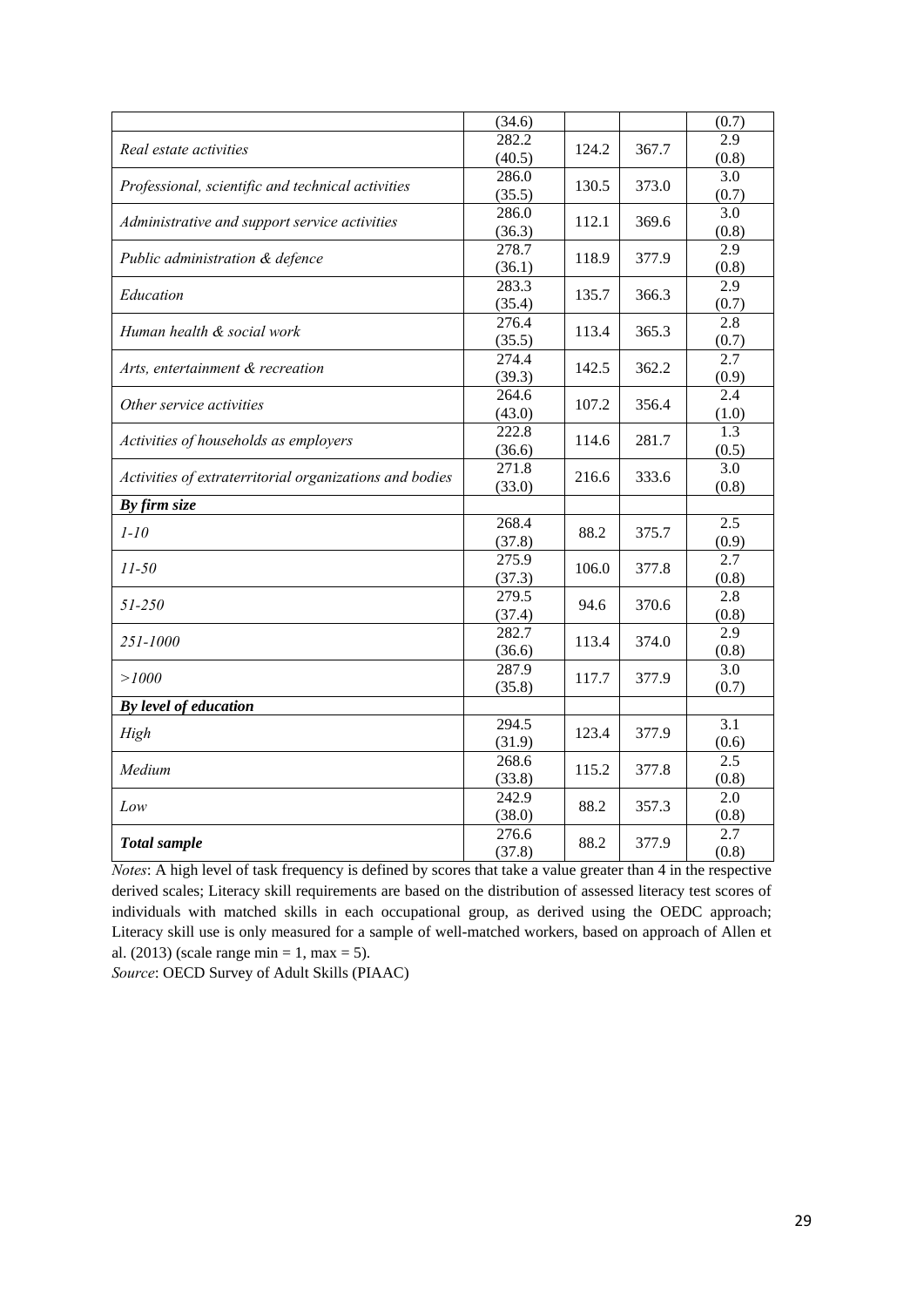### **Table 3 The impact of task frequency on literacy skill demand and skill use**

|                                                                                   | (1)         | (2)         | (3)                 | (4)         | (5)         |
|-----------------------------------------------------------------------------------|-------------|-------------|---------------------|-------------|-------------|
|                                                                                   |             | <b>OECD</b> | OECD Job &          | <b>OECD</b> | Skill use   |
|                                                                                   | Subjective  | Only job    | Individual          | Extra job   | (matched)   |
| <b>Frequency of tasks</b>                                                         |             |             |                     |             |             |
| Abstract reasoning                                                                | 4.510***    | 2.902***    | 2.130***            | 1.878***    | $0.116***$  |
|                                                                                   | (0.381)     | (0.224)     | (0.206)             | (0.192)     | (0.007)     |
| Job latitude                                                                      | 3.807***    | 2.578***    | 2.169***            | 1.454***    | $0.072***$  |
|                                                                                   | (0.761)     | (0.454)     | (0.378)             | (0.397)     | (0.007)     |
| Interaction                                                                       | $-0.448$    | 0.009       | $-1.001***$         | $-0.943***$ | $0.190***$  |
|                                                                                   | (0.615)     | (0.347)     | (0.342)             | (0.282)     | (0.004)     |
| Physical work                                                                     | $-2.094***$ | $-1.649***$ | $-1.617***$         | $-1.294***$ | $-0.039***$ |
|                                                                                   | (0.284)     | (0.143)     | (0.139)             | (0.127)     | (0.004)     |
| <b>Firm size</b>                                                                  |             |             |                     |             |             |
| 11-50 workers                                                                     | 2.082*      | 1.346**     | 0.996**             | 0.356       | 0.007       |
|                                                                                   | (1.089)     | (0.487)     | (0.415)             | (0.532)     | (0.008)     |
| 51 - 250 workers                                                                  | 5.175***    | 2.667***    | 2.168***            | $1.301**$   | 0.014       |
|                                                                                   | (1.324)     | (0.583)     | (0.469)             | (0.540)     | (0.011)     |
| 251 - 1000 workers                                                                | 4.650***    | 4.161***    | 3.426***            | $2.193**$   | 0.013       |
|                                                                                   |             |             |                     |             |             |
|                                                                                   | (1.420)     | (0.888)     | (0.718)<br>3.899*** | (0.809)     | (0.017)     |
| > 1000 workers                                                                    | 6.038***    | 4.809***    |                     | 2.620***    | 0.004       |
| (ref: 1-10)<br>Years of education needed to get the                               | (1.985)     | (0.824)     | (0.682)             | (0.706)     | (0.014)     |
| job if apply today                                                                | $1.717***$  | $1.601***$  | $0.890***$          | $0.637***$  | 0.035***    |
|                                                                                   | (0.215)     | (0.131)     | (0.112)             | (0.124)     | (0.002)     |
| Formal or non-formal training                                                     | 4.260**     | 3.846***    | 2.249**             | 1.139       | $0.158***$  |
|                                                                                   | (1.526)     | (0.982)     | (0.839)             | (0.847)     | (0.006)     |
| Male                                                                              | 0.792       |             | 1.563***            | 1.336***    | $0.087***$  |
|                                                                                   |             |             | (0.408)             | (0.385)     | (0.007)     |
| <b>Highest level of education</b>                                                 | (1.320)     |             |                     |             |             |
|                                                                                   | 14.531***   |             | 11.984***           | 10.047***   | $0.126***$  |
| Medium                                                                            |             |             |                     |             |             |
|                                                                                   | (2.561)     |             | (1.752)             | (1.605)     | (0.017)     |
| High                                                                              | 27.262***   |             | 19.801***           | 16.434***   | $0.187***$  |
|                                                                                   | (2.361)     |             | (1.673)             | (1.413)     | (0.020)     |
| Attitudes to learning                                                             | 4.512***    |             | 3.195***            | 3.383***    | $0.117***$  |
|                                                                                   | (0.865)     |             | (0.576)             | (0.636)     | (0.005)     |
| Job often involves learning work-related<br>things from co-workers or supervisors |             |             |                     | 3.977***    |             |
| (ref: never)                                                                      |             |             |                     | (0.979)     |             |
| Job often involves keeping up to date                                             |             |             |                     |             |             |
| with new products and services                                                    |             |             |                     | 3.320***    |             |
| (ref: never)                                                                      |             |             |                     | (0.700)     |             |
| Level of ICT use needed to perform                                                |             |             |                     |             |             |
| job                                                                               |             |             |                     |             |             |
| Moderate                                                                          |             |             |                     | 5.028***    |             |
|                                                                                   |             |             |                     | (0.548)     |             |
| Complex                                                                           |             |             |                     | 4.653***    |             |
| (ref: straightforward)                                                            |             |             |                     | (0.863)     |             |
| Hourly gross earnings                                                             |             |             |                     |             |             |
| Occupation dummies (1-digit)                                                      |             |             |                     |             |             |
| Industry dummies                                                                  |             |             |                     |             |             |
| Country dummies                                                                   |             |             |                     |             |             |
| Constant                                                                          | 195.974***  | 248.547***  | 243.023***          | 250.239***  | 0.360***    |
|                                                                                   | (5.317)     | (2.424)     | (4.484)             | (6.244)     | (0.039)     |
| Observations                                                                      | 6,199       | 57,173      | 57,076              | 41,060      | 55,554      |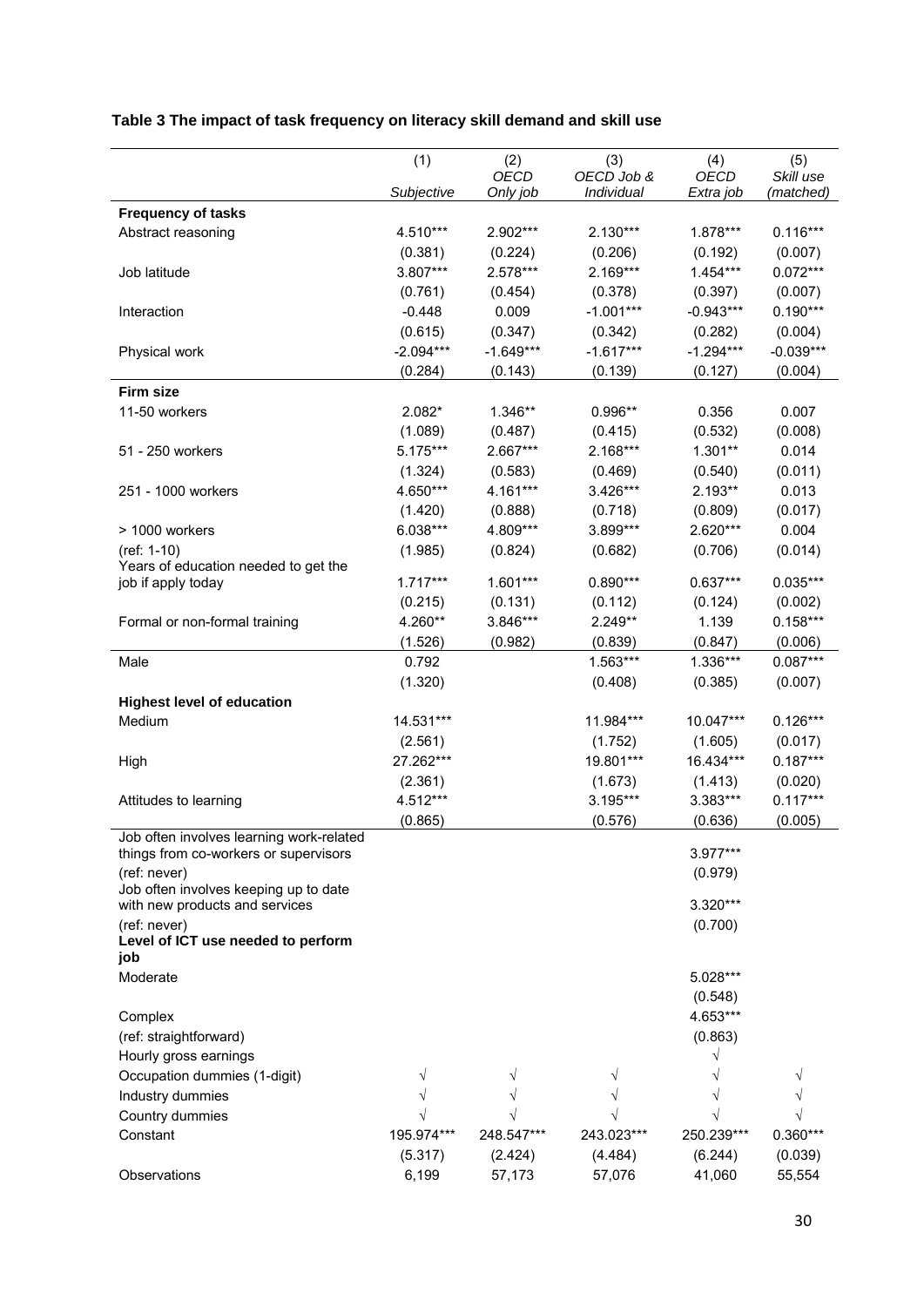| R-squared                                                                                                                           | 0.455 | 0.378 | 0.418 | 0.364 | 0.621 |
|-------------------------------------------------------------------------------------------------------------------------------------|-------|-------|-------|-------|-------|
| <i>Notes:</i> Robust standard errors in parentheses; *** $p<0.01$ , ** $p<0.05$ , * $p<0.1$ ; additional control variables include: |       |       |       |       |       |
| type of organization (private, public, non-profit); part of larger organisation; more than 1 year of work experience                |       |       |       |       |       |
| needed to get job; fixed-term job; job involves supervisory duties; individual's age (5 age group dummies); years of                |       |       |       |       |       |
| paid work; usual weekly hours of work; column (4) also includes 9 dummies capturing hourly gross earnings in                        |       |       |       |       |       |
| deciles.                                                                                                                            |       |       |       |       |       |

*Source*: OECD Survey of Adult Skills (PIAAC)

#### **Table 4: Robustness tests of the impact of task frequency on literacy skill demand**

|                       | (1)         | (2)                             | (3)                    | (4)                                             | (5)                                                                 |
|-----------------------|-------------|---------------------------------|------------------------|-------------------------------------------------|---------------------------------------------------------------------|
|                       | Subjective  | <b>OECD</b><br>Job & Individual | Skill use<br>(matched) | OECD<br>(defined by 2-<br>digit ISCO<br>groups) | OECD<br>(with proxy skill<br>demand for non-<br>matched<br>workers) |
| <b>Frequency of</b>   |             |                                 |                        |                                                 |                                                                     |
| Tasks                 |             |                                 |                        |                                                 |                                                                     |
| Abstract<br>reasoning | 4.485***    | $2.135***$                      | $0.103***$             | $2.377***$                                      | 1.919***                                                            |
|                       | (0.522)     | (0.286)                         | (0.005)                | (0.201)                                         | (0.164)                                                             |
| Job latitude          | 4.147***    | 1.874***                        | $0.079***$             | 2.336***                                        | 1.792***                                                            |
|                       | (0.970)     | (0.383)                         | (0.005)                | (0.453)                                         | (0.370)                                                             |
| Interaction           | $-1.046$    | $-0.605$                        | $0.198***$             | $-1.187***$                                     | $-0.936***$                                                         |
|                       | (0.973)     | (0.454)                         | (0.005)                | (0.301)                                         | (0.316)                                                             |
| Physical work         | $-1.913***$ | $-1.337***$                     | $-0.031***$            | $-1.807***$                                     | $-1.563***$                                                         |
|                       | (0.241)     | (0.152)                         | (0.004)                | (0.173)                                         | (0.138)                                                             |
| <b>ISCO</b>           | 2-digit     | 2-digit                         | 2-digit                | 1-digit                                         | 1-digit                                                             |
| Constant              | 219.027***  | 251.671***                      | $0.469***$             | 246.185***                                      | 254.054***                                                          |
|                       | (8.029)     | (7.078)                         | (0.055)                | (5.595)                                         | (3.016)                                                             |
| No of countries       | 18          | 18                              | 18                     | 22                                              | 22                                                                  |
| Observations          | 4,371       | 38,223                          | 37,857                 | 52,354                                          | 65,517                                                              |
| R-squared             | 0.466       | 0.438                           | 0.633                  | 0.381                                           | 0.360                                                               |

*Notes*: Robust standard errors in parentheses; \*\*\* p<0.01, \*\* p<0.05, \* p<0.1; The regressions also include the full list of explanatory variables shown in Table 3.

*Source*: OECD Survey of Adult Skills (PIAAC)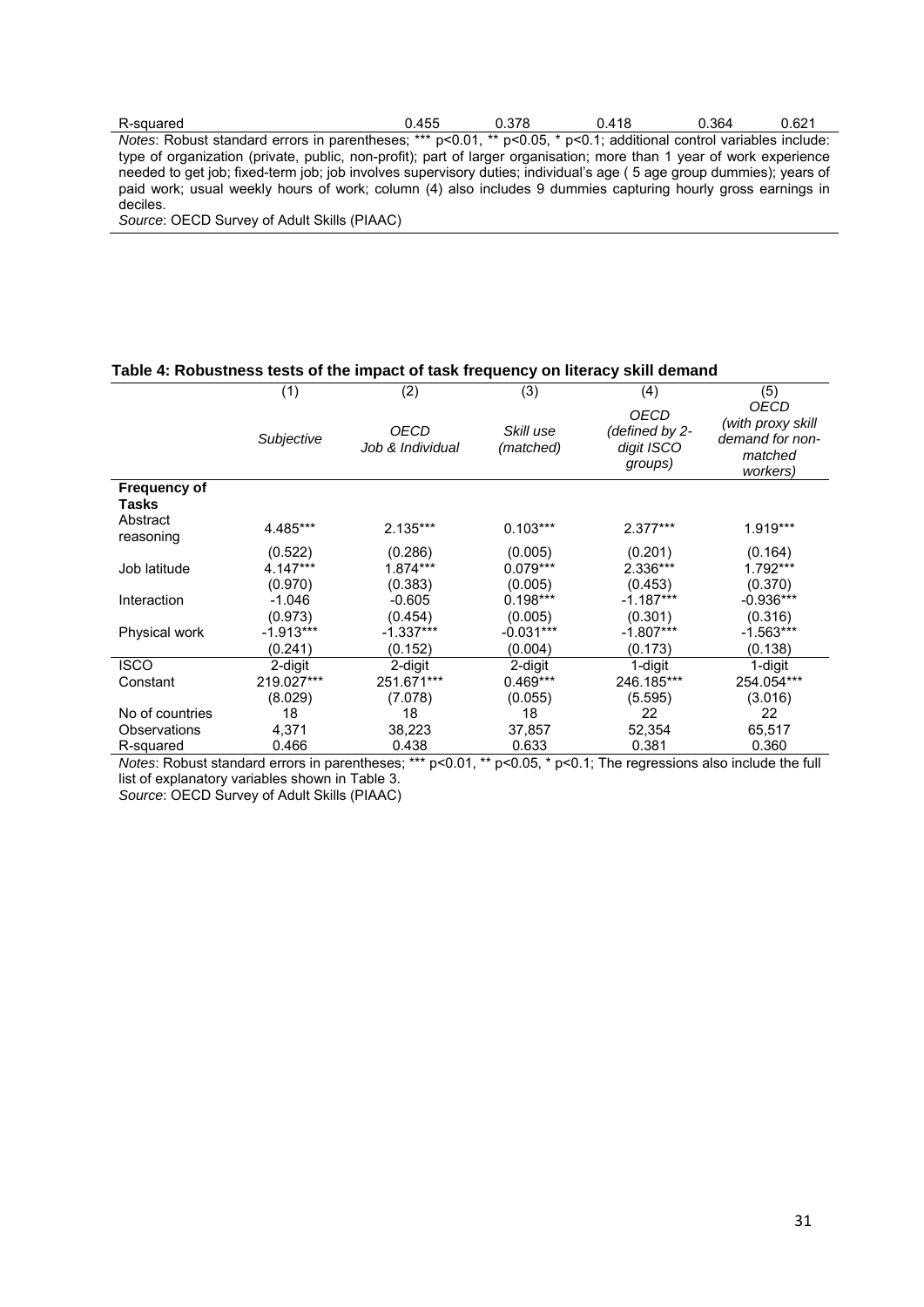#### **Annex**

| <b>Variable</b>                                         | Mean $(\%)$<br>(s.d.) |
|---------------------------------------------------------|-----------------------|
| <b>Sector</b>                                           |                       |
| The private sector                                      | 66.6%                 |
| 2 The public sector                                     | 30.4%                 |
| 3 A non-profit organisation                             | 3.0%                  |
| <b>Industry</b>                                         |                       |
| 1 Agriculture, forestry, fishing                        | 6.0%                  |
| 2 Manufacturing                                         | 23.7%                 |
| 3 Construction                                          | 6.9%                  |
| 4 Wholesale & retail trade                              | 6.9%                  |
| 5 Transportation & storage                              | 4.0%                  |
| 6 Accommodation & food service                          | 3.9%                  |
| 7 Information & communication                           | 2.6%                  |
| 8 Financial and insurance activities                    | 3.5%                  |
| 9 Real estate activities                                | 3.6%                  |
| 10 Professional, scientific and technical               | 7.2%                  |
| 11 Administrative and support service activities        | 8.2%                  |
| 12 Public administration & defence                      | 10.8%                 |
| 13 Education                                            | 5.6%                  |
| 14 Human health & social work                           | 5.4%                  |
| 15 Other service activities                             | 1.8%                  |
| <b>Occupation (1-digit)</b>                             |                       |
| 1 Legislators, senior officials and managers            | 7.8%                  |
| 2 Professionals                                         | 21.6%                 |
| 3 Technicians and associate professionals               | 17.3%                 |
| 4 Clerks                                                | 10.8%                 |
| 5 Service workers and shop and market sales             | 16.7%                 |
| 6 Skilled agricultural and fishery workers              | 0.7%                  |
| 7 Craft and related trades workers                      | 9.9%                  |
| 8 Plant and machine operators and assemblers            | 7.8%                  |
| 9 Elementary occupations                                | 7.4%                  |
| <b>Workplace size</b>                                   |                       |
| 1 1 to 10 people                                        | 24.1%                 |
| 2 11 to 50 people                                       | 31.6%                 |
| 3 51 to 250 people                                      | 23.8%                 |
| 4 251 to 1000 people                                    | 12.3%                 |
| 5 more than 1000 people                                 | 8.2%                  |
| Part of a larger organisation                           |                       |
| 1 Yes                                                   | 63.2%                 |
| 2 No                                                    | 36.8%                 |
| Usual weekly hours of work                              | 38.9<br>(10.6)        |
| Hiring requirements: Educational qualifications (years) | 12.9<br>(3.3)         |
| <b>Hiring requirements: Work experience</b>             |                       |
| 1 None                                                  | 25.0%                 |
| $2 < 1$ month                                           | 5.1%                  |

**Table A1 Descriptive statistics of key explanatory variables, pooled sample of adult employees (aged 20-65) in 22 countries**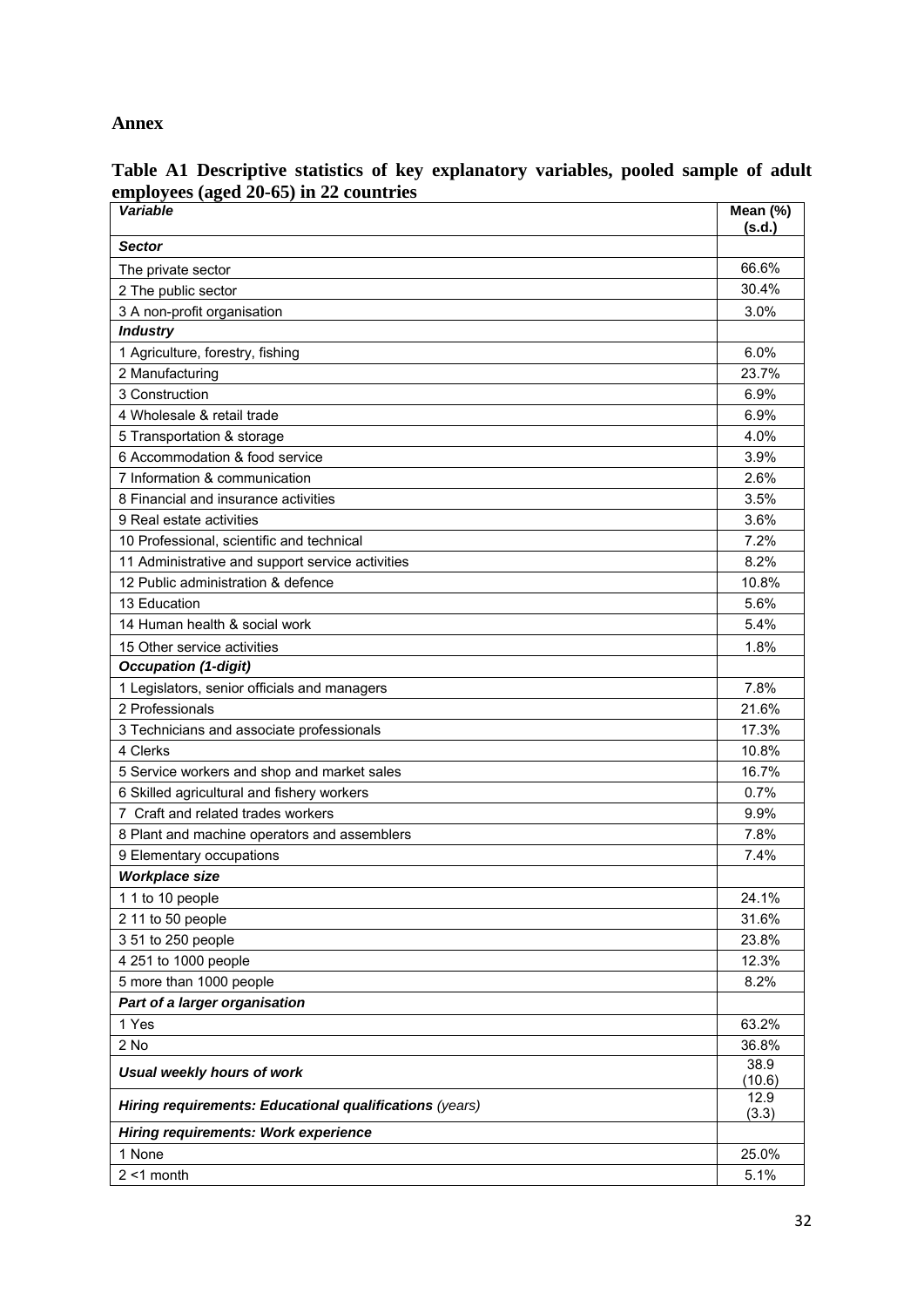| 3 1-6 months                                                                        | 16.2%          |
|-------------------------------------------------------------------------------------|----------------|
| 4 7-11 months                                                                       | 7.0%           |
| 5 1-2 years                                                                         | 23.0%          |
| $6 > 3$ years                                                                       | 23.8%          |
| <b>Fixed-term contract</b>                                                          |                |
| 1 An indefinite contract                                                            | 80.2%          |
| 2 A fixed term contract                                                             | 13.3%          |
| 3 A temporary employment agency contract                                            | 1.4%           |
| 4 An apprenticeship or other training scheme                                        | 0.4%           |
| 5 No contract                                                                       | 3.7%           |
| 6 Other                                                                             | 1.0%           |
| <b>Supervisory duties</b>                                                           |                |
| 1 Yes                                                                               | 30.5%          |
| 2 No                                                                                | 69.5%          |
| Training (formal or non-formal education for job-related reasons in last 12 months) |                |
| 1 Yes                                                                               |                |
| 0 No                                                                                | 52.5%          |
| Human capital: Highest level of educational attainment                              | 47.5%          |
| 1 Low                                                                               | 12.1%          |
| 2 Medium                                                                            | 45.1%          |
| 3 High                                                                              | 42.8%          |
| Human capital: Work experience (years paid work)                                    | 19.4<br>(11.9) |
| <b>Gender</b>                                                                       |                |
| 1 Male                                                                              | 48.9%          |
| 2 Female                                                                            | 51.1%          |
| Age groups                                                                          |                |
| 1 < 24                                                                              | 8.8%           |
| 2 2 5 - 34                                                                          | 23.8%          |
| 3 3 5 - 44                                                                          | 25.9%          |
| 4 4 5 - 5 4                                                                         | 25.4%          |
| 5 > 55                                                                              | 16.0%          |
| Attitudes to learning $(a = 0.9)$                                                   | 3.68<br>(0.71) |
| Job often involves learning work-related things from co-workers or supervisors      | 68.9%          |
| Job often involves keeping up to date with new products and services                | 65.8%          |
| Level of ICT use needed to perform job                                              |                |
| Straightforward                                                                     | 32.0%          |
| Moderate                                                                            | 60.4%          |
| Complex                                                                             | 7.6%           |
|                                                                                     |                |

*Notes*: The scale *attitudes to learning is derived as a Cronbach's alpha of the following items:* (i) When I hear or read about new ideas, I try to relate them to real life situations to which they might apply; (ii) I like learning new things; (iii) When I come across something new, I try to relate it to what I already know; (iv) I like to get to the bottom of difficult things; (v) I like to figure out how different ideas fit together; (vi) If I don't understand something, I look for additional information to make it clearer.

*Source:* OECD Survey of Adult Skills (PIAAC)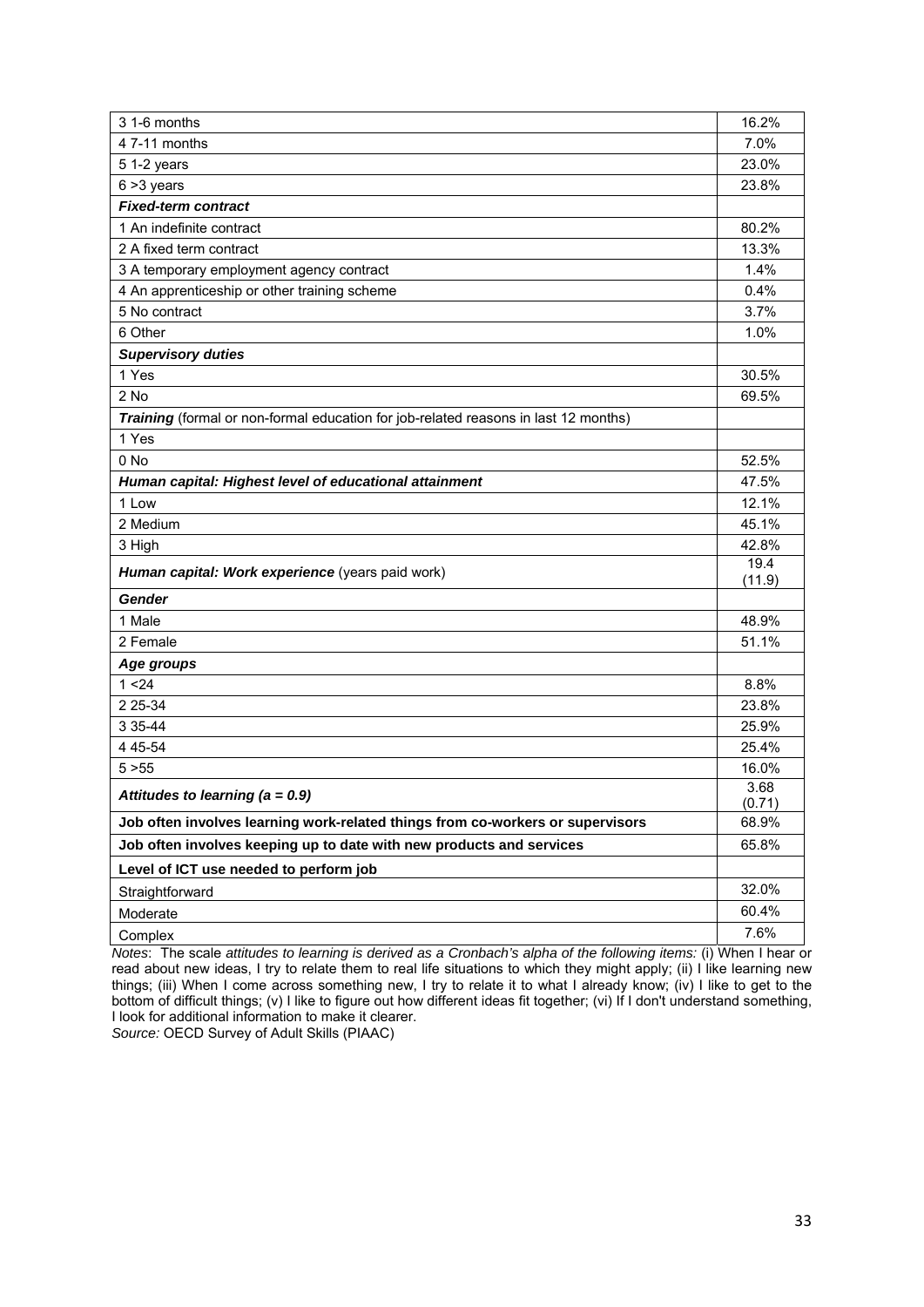|                     | (1)         | (2)         | (3)         | (4)               | (5)         |
|---------------------|-------------|-------------|-------------|-------------------|-------------|
|                     |             | OECD        | OECD Job &  | <b>OECD</b> Extra | Skill use   |
|                     | Subjective  | Only job    | Individual  | job               | (matched)   |
| <b>Frequency of</b> |             |             |             |                   |             |
| tasks               |             |             |             |                   |             |
| Abstract reasoning  | 4.547***    | 3.381***    | $2.442***$  | $2.137***$        | $0.092***$  |
|                     | (0.404)     | (0.205)     | (0.192)     | (0.158)           | (0.005)     |
| Job latitude        | 4.138***    | $3.171***$  | 2.626***    | $1.412***$        | $0.112***$  |
|                     | (0.720)     | (0.473)     | (0.395)     | (0.489)           | (0.006)     |
| Interaction         | $-0.869$    | $-0.471$    | $-1.418***$ | $-1.391***$       | $0.149***$  |
|                     | (0.788)     | (0.336)     | (0.349)     | (0.299)           | (0.006)     |
| Physical work       | $-2.449***$ | $-1.994***$ | $-1.916***$ | $-1.449***$       | $-0.071***$ |
|                     | (0.284)     | (0.147)     | (0.149)     | (0.129)           | (0.005)     |
| Control variables   |             |             |             |                   |             |
| [as in Table 3]     | V           |             |             | V                 |             |
| Occupation          |             |             |             |                   |             |
| dummies (1-digit)   |             |             |             |                   |             |
| Industry dummies    |             |             |             |                   |             |
| Country dummies     |             |             |             |                   |             |
| Constant            | 183.615***  | 246.270***  | 236.634***  | 250.336***        | 0.665***    |
|                     | (5.421)     | (2.435)     | (3.330)     | (4.246)           | (0.054)     |
| Observations        | 6,199       | 57,603      | 57,505      | 41,368            | 55,336      |
| R-squared           | 0.488       | 0.400       | 0.439       | 0.389             | 0.444       |

#### **Table A2: The impact of task frequency on numeracy skill demand**

*Notes*: Robust standard errors in parentheses; \*\*\* p<0.01, \*\* p<0.05, \* p<0.1.

*Source*: OECD Survey of Adult Skills (PIAAC)